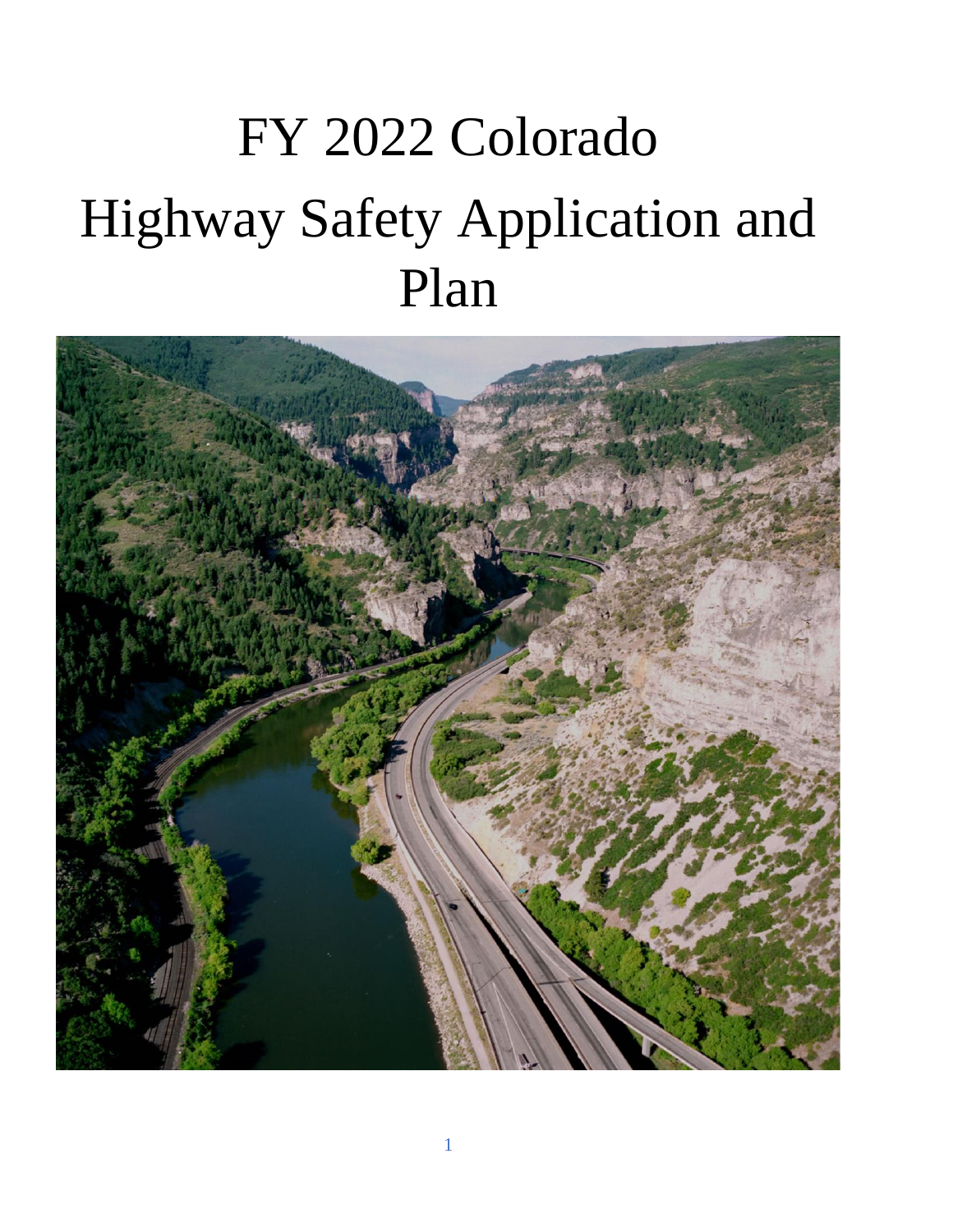# Table of Contents

| <b>Incentive Grants</b>                                      | 3  |
|--------------------------------------------------------------|----|
| <b>Highway Safety Planning Process</b>                       | 4  |
| Description of Highway Safety Problems                       | 5  |
| Methods for Project Selection                                | 6  |
| Description of Outcomes regarding SHSP and HSIP Coordination | 7  |
| Performance Report                                           | 9  |
| Performance Plan Justifications and Targets                  | 17 |
| Evidence-Based Traffic Safety Enforcement Program (TSEP)     | 21 |
| Program Areas                                                | 27 |
| <b>Impaired Driving</b>                                      | 27 |
| <b>Police Traffic Services</b>                               | 33 |
| <b>Community Traffic Safety</b>                              | 38 |
| <b>Traffic Records</b>                                       | 43 |
| Occupant Protection (Child Passenger Safety)                 | 46 |
| Motorcycle Safety                                            | 49 |
| Communications (Media)                                       | 52 |
| Non-Motorized (Pedestrians and Bicyclists)                   | 56 |
| <b>Older Drivers</b>                                         | 59 |
| Planning and Administration                                  | 61 |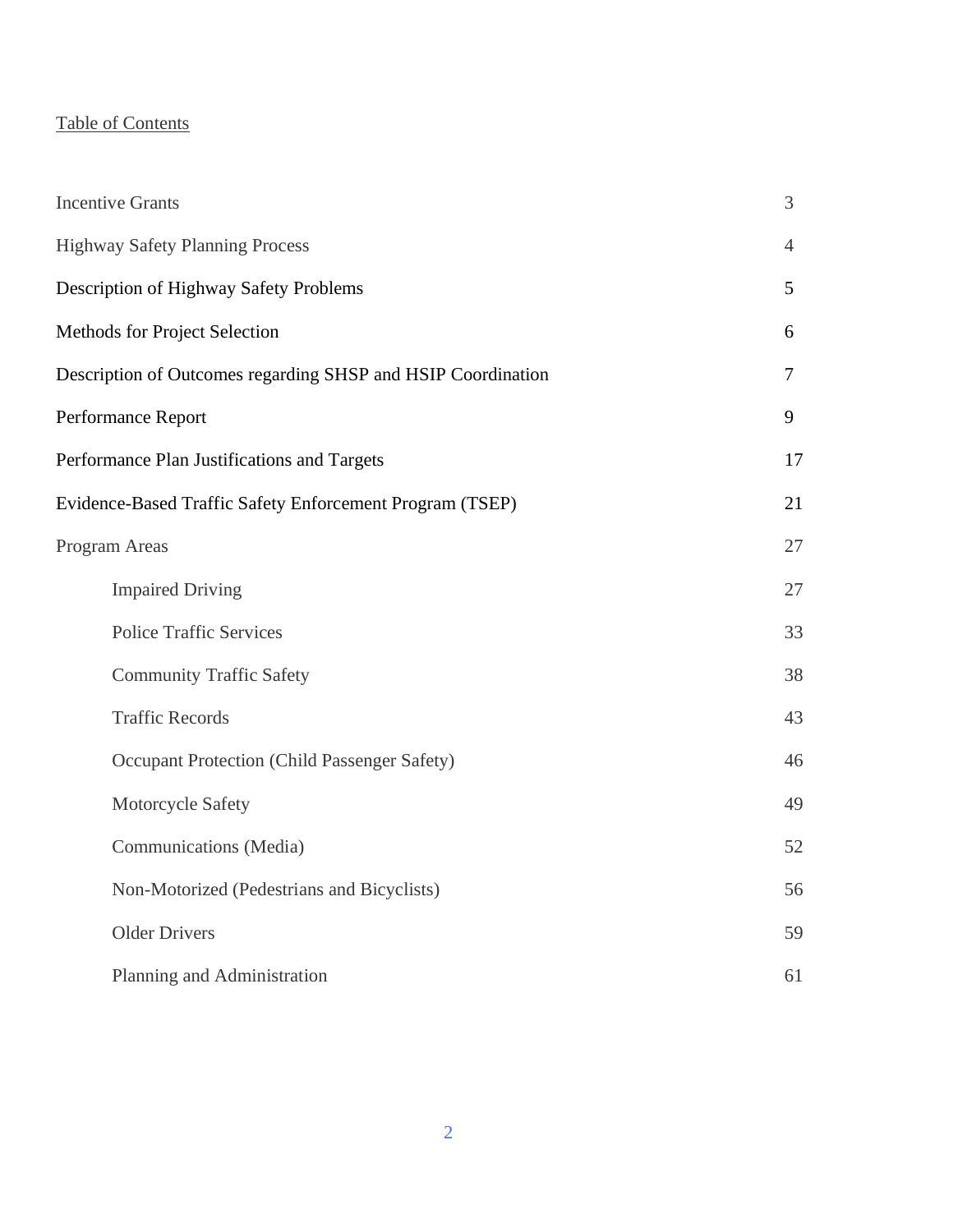# Highway Safety Plan

# **NATIONAL PRIORITY SAFETY PROGRAM INCENTIVE GRANTS - The State applied for the following incentive grants:**

- S. 405(b) Occupant Protection: **Yes – Low Use State**
- S. 405(e) Distracted Driving: **No**
- S. 405(c) State Traffic Safety Information System Improvements: **Yes**
- S. 405(f) Motorcyclist Safety Grants: **Yes**
- S. 405(d) Impaired Driving Countermeasures: **Yes – Mid Range State**
- S. 405(g) State Graduated Driver Licensing Incentive: **No**
- S. 405(d) Alcohol-Ignition Interlock Law: **No**
- S. 405(h) Nonmotorized Safety: **Yes**
- S. 405(d) 24-7 Sobriety Programs: **No**
- S. 1906 Racial Profiling Data Collection: **No**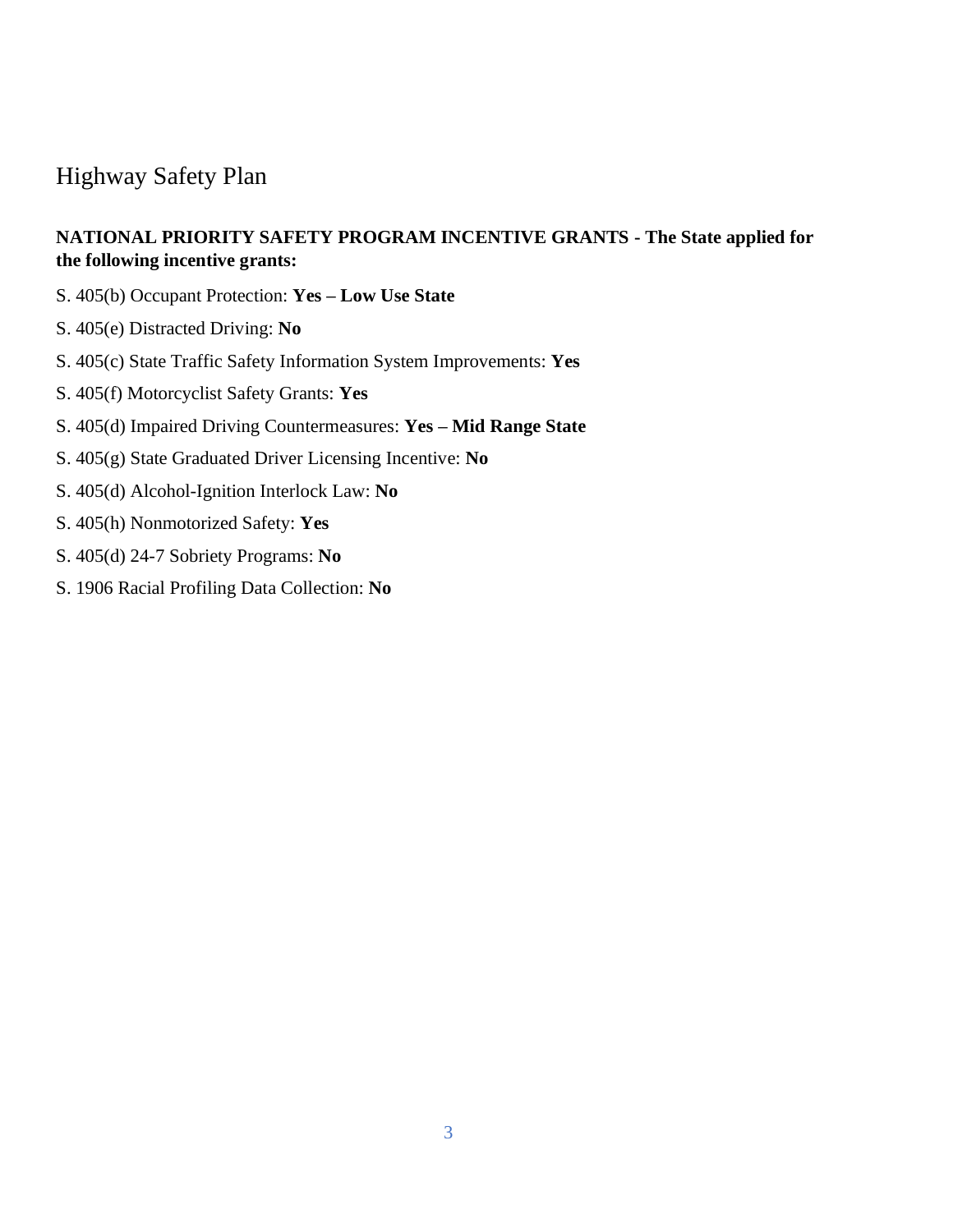# **Highway Safety Planning Process**

The Highway Safety Office (HSO), within the Office of Transportation Safety (OTS) at the Colorado Department of Transportation (CDOT), is responsible for developing and administering behavioral programs that improve the traffic safety environment in Colorado by reducing the number and severity of traffic crashes. The HSO's programs target specific high-risk driving behaviors, such as passenger vehicle occupants who do not use proper restraint devices, impaired driving, speeding, distracted driving, motorcyclists and also focuses on populations at high risk for serious crash involvement, such as young drivers and non-motorized roadway users. The Colorado Highway Safety Plan includes the State's goals, objectives and strategies for improving traffic safety, as well as performance measures to evaluate progress. It outlines specific highway safety projects and programs and respective funding for Federal Fiscal Year (FFY) 2022 and reports on progress towards meeting the performance measures identified in the 2021 Highway Safety Plan.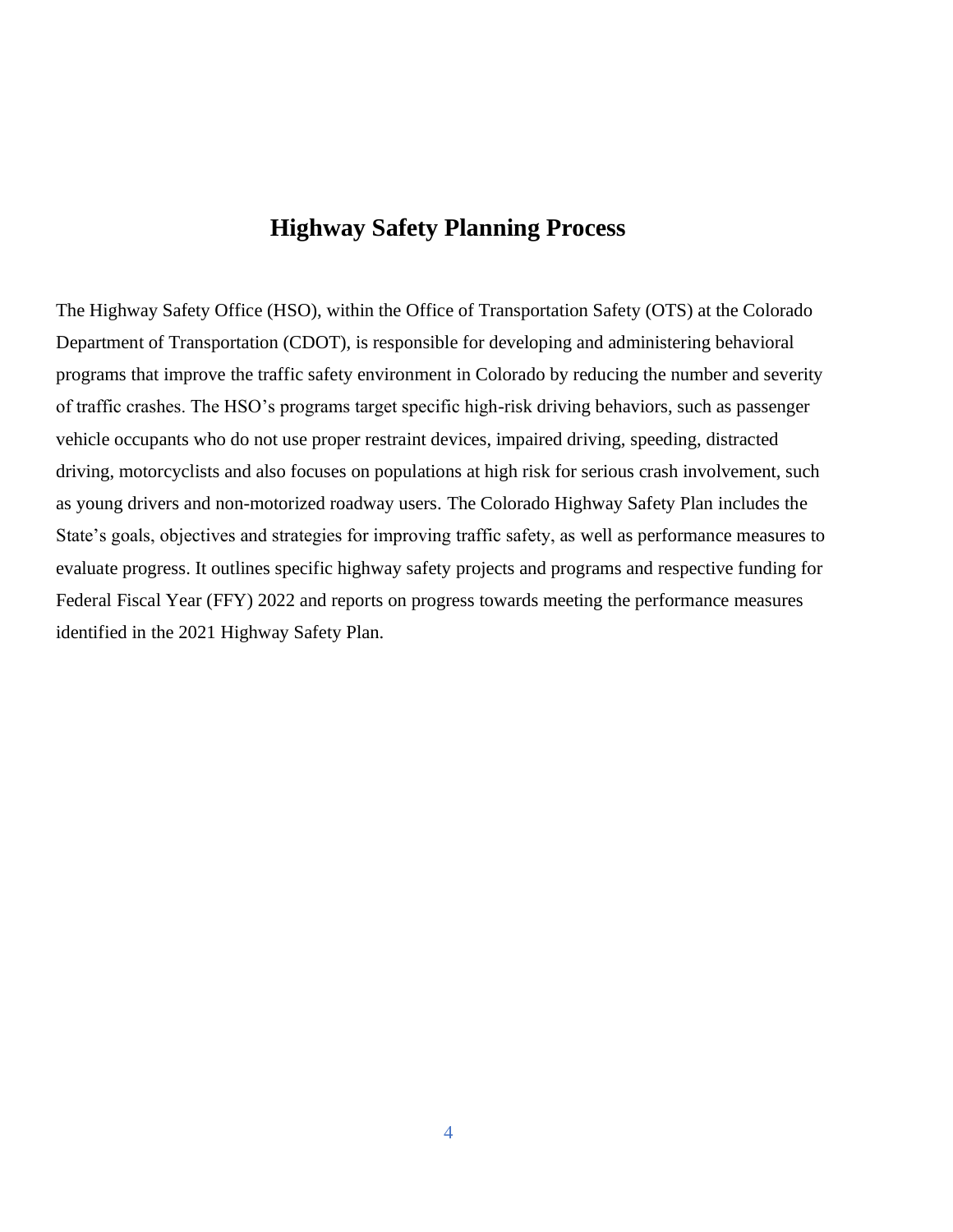#### **Data Sources and Processes**

#### **Process Participants**

The Highway Safety Office (HSO) engages with multiple groups and organizations that collaborate on various processes and programs that are designed to prevent and mitigate Colorado's roadway fatalities and serious injury crashes. From the CDOT these include the Governor's Representative for Highway Safety, the Office of Communications, the Safety and Traffic Engineering Branch, the Office of Transportation Safety, the Regional Transportation Directors and other Headquarters staff. Other groups and organizations that are involved include the Governor's office, the Colorado State Legislature, Colorado State Patrol, the Colorado Department of Public Health and Environment (CDPHE), Federal and other State agencies, political subdivisions, community groups, non-profits and the private sector. Stakeholder groups include various State mandated task forces including the Colorado Task Force on Drunk and Impaired Driving, the State Traffic Records Advisory Committee, the Motorcycle Operator Safety Advisory Board, the Emergency Medical Trauma Services Injury Prevention Group, the Colorado Young Driver's Alliance, the Persistent Drunk Driver Committee and the Marijuana Education Oversight Committee and members from the Strategic Transportation Safety Plan (STSP). All of these entities are vital in the ongoing mission to reduce crashes resulting in fatalities or serious injury on Colorado roadways.

#### **Description of Highway Safety Problems**

Colorado experienced an increase in traffic fatalities from 2019 to 2020, from 597 to 613, despite a pandemic year. Traffic safety was affected by less enforcement and riskier driving behavior including excessive speed. Colorado continues to experienced increases in population growth, which causes stress on the transportation environment. This coupled with a State that has no primary seatbelt law or helmet law for adults poses numerous safety challenges. After a short trend of decreasing traffic fatalities, they increased from 597 in 2019 to 613 in 2020, which constitutes a 3% increase.

Challenges to the highway safety environment include impaired driving, excessive speeding, an increase in non-motorized fatalities and increased in-vehicle technology causing distractions. While Colorado has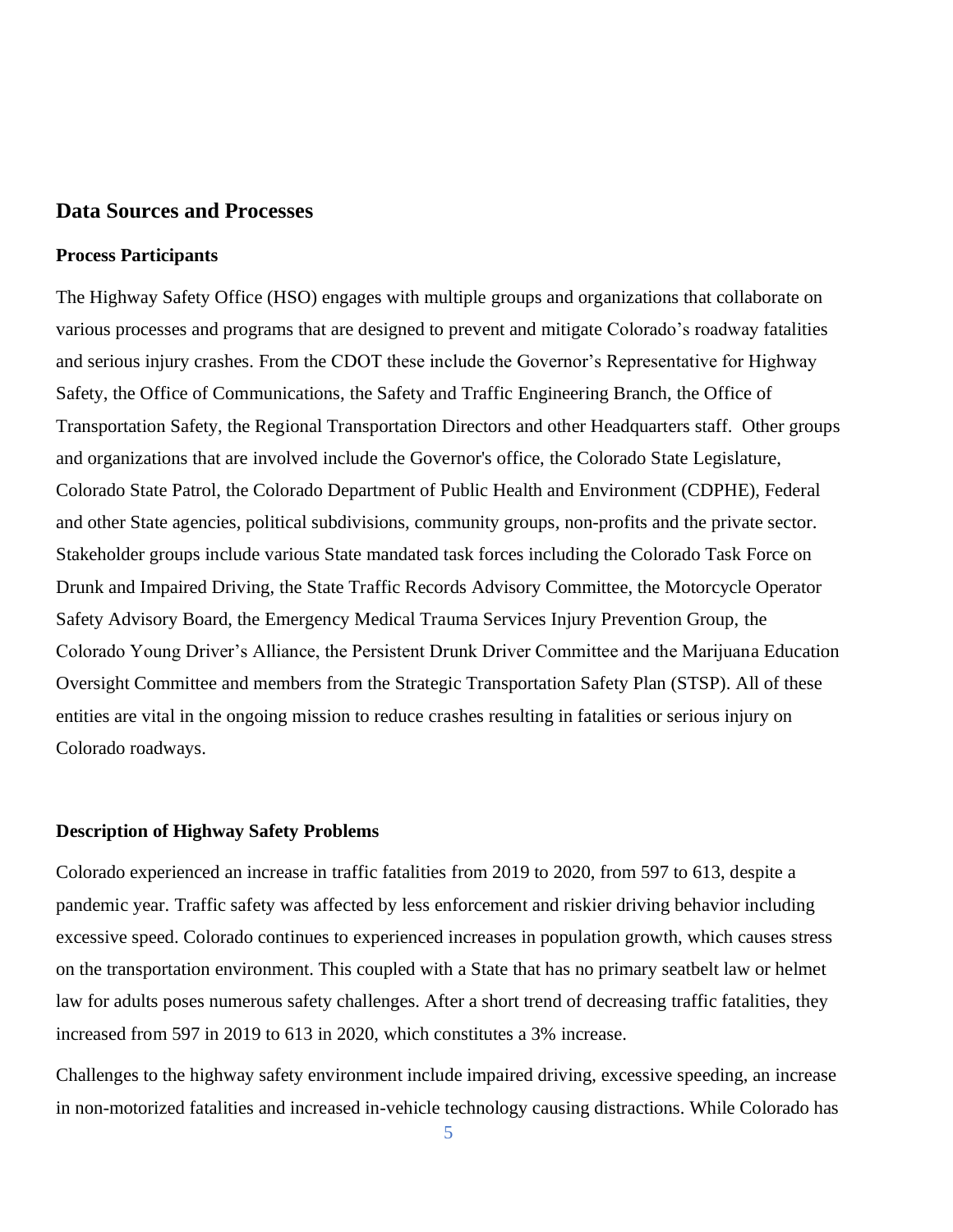experienced an increase in fatalities last year, the Colorado Highway Safety Office (HSO) continues to work with its safety partners to ensure a safer driving environment.

In order to effectively address the various highway safety challenges, CDPHE and CDOT coordinated analysis of the fatality and crash data in conjunction with other traffic data sources including citation data, the Public Safety's Lab data for blood analysis, CDPHE BAC data and judicial data, as the basis for setting performance targets, selecting countermeasure strategies and developing projects.

#### **Methods for Project Selection**

In order to address the traffic safety challenges identified, the HSO solicits applications and projects that are data driven, evidence based and employ countermeasure strategies, through a statewide Request for Proposal, in order to achieve performance targets. Extensive outreach efforts to the State and local traffic safety communities are utilized in order to target areas with persistent traffic safety issues. Applications are reviewed by panels of subject matter experts including representatives from the CDPHE, traffics stakeholders and partners and HSO staff. Applications are evaluated on their ability to impact statewide and local problem areas, as identified in the Problem Identification report and supported by local data; and their ability to meet goals and proposed program activities and evaluation measures. Applications are also evaluated on their ability to impact performance measures and performance targets. For FY22, the HSO released an RFP and solicited projects for a three-year funding cycle. For FY22 a new slate of diverse, upstream approach projects were funded for a three-year funding cycle.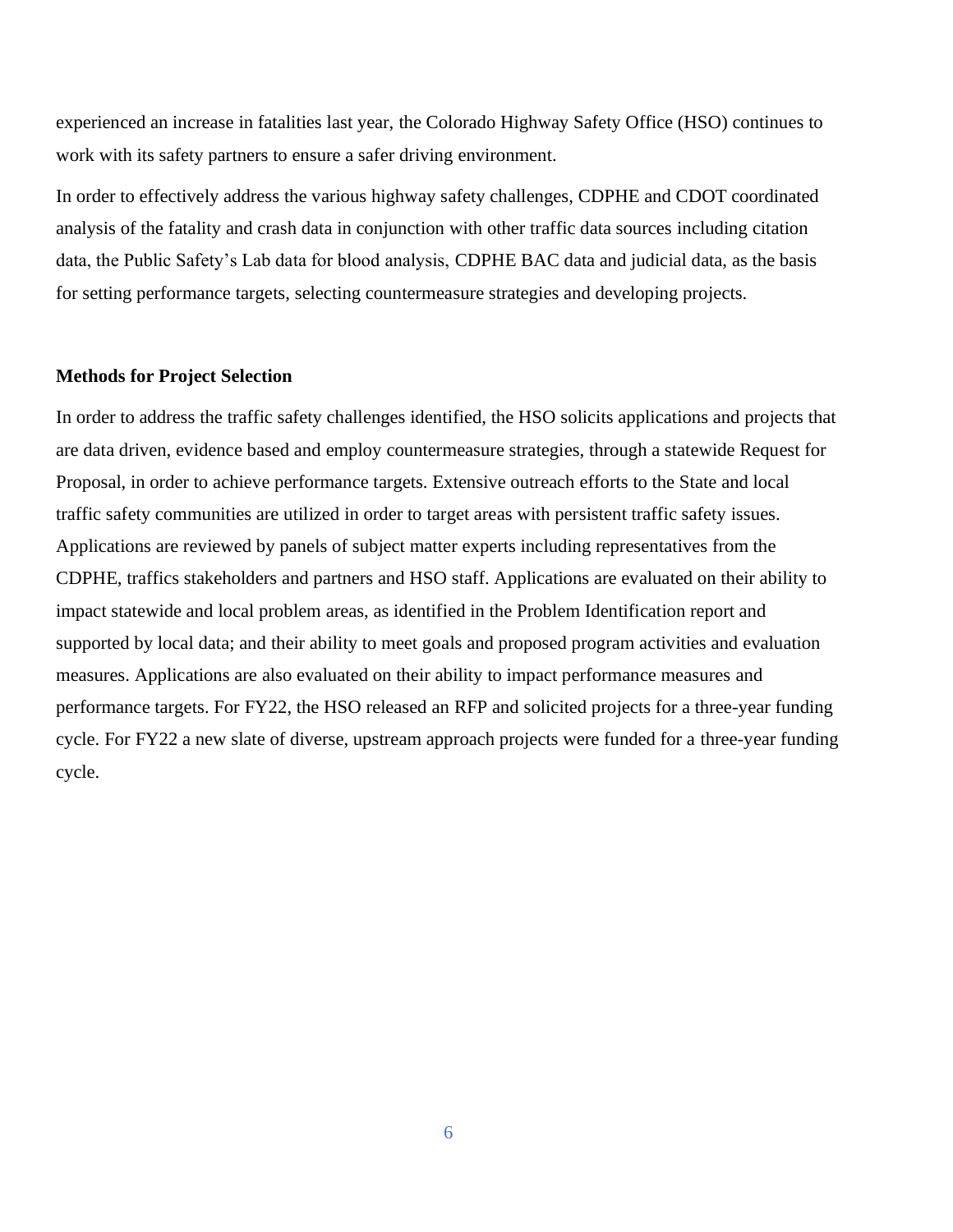| <b>List of Information and Data Sources</b> |
|---------------------------------------------|
| <b>FARS</b> Data                            |
| Crash Data                                  |
| <b>Judicial Impaired Driving Data</b>       |
| <b>Citation Data</b>                        |
| <b>Arrest Data</b>                          |
| <b>Annual Seat Belt Survey</b>              |
| <b>CDPHE BAC Data</b>                       |
| <b>Blood Analysis Data</b>                  |
| Previous Program Performance                |
| <b>Population Data</b>                      |
| <b>VMT</b>                                  |
| <b>Vehicle Registration Data</b>            |
| Motorcycle Safety Training Data             |

# **Description of Outcomes regarding SHSP and HSIP Coordination**

In 2020, the State of Colorado adopted "Moving Towards Zero Deaths" as the State's bold new safety initiative and completed the update to the Strategic Transportation Safety Plan (STSP). The newest version provides guidance and resources to all safety stakeholders in Colorado to reduce the incidence and severity of motor vehicle crashes and the human and economic losses that are associated with them. The STSP sets specific visionary goals for reducing fatality and serious injury rates, as well as the total number of crashes overall as compared to previous years. This year, the CDOT also identified and funded a position dedicated to championing the STSP.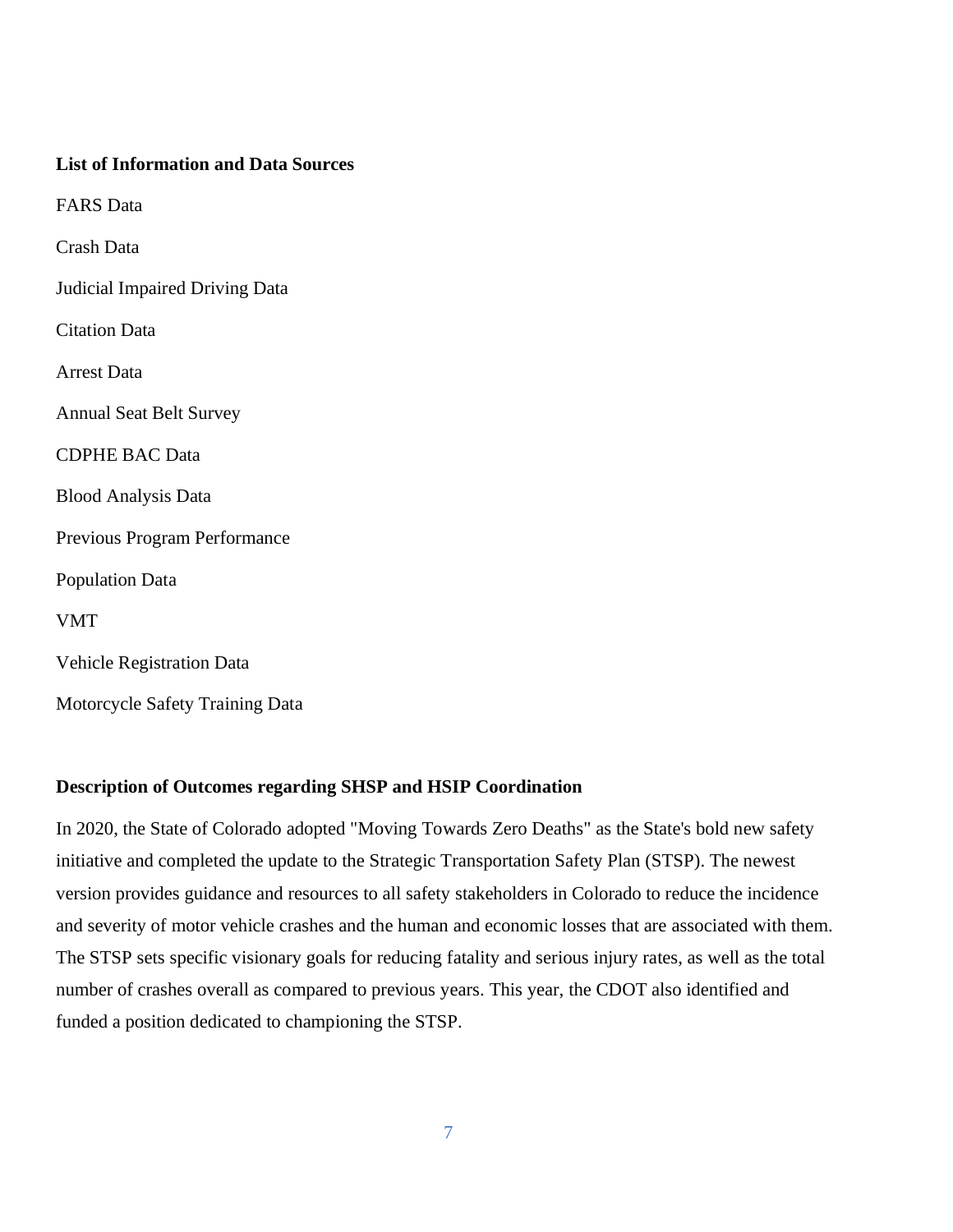Although forecast models using regression and exponential smoothing models were applied to predict 2022 numbers, the increase in fatalities and decrease in travel volume in the pandemic year of 2020 were deemed too uncertain to accurately project the number of fatalities and serious injuries in subsequent years. As a result, CDOT executive leadership directed that 2019 numbers would be used for the 2018- 2022 five year average. This is consistent with the SHSP in setting targets that are aspirational.

Of the five measures, three must be identically set for NHTSA's Highway Safety Plan and FHWA's Highway Safety. The current targets are as follows and will be reported to NHTSA in July and FHWA in August of 2021.

Colorado 2022 Safety Targets 5-year Averages 2018-2022

Fatalities - 597

Fatality Rate – 1.09

Serious Injuries – 3,194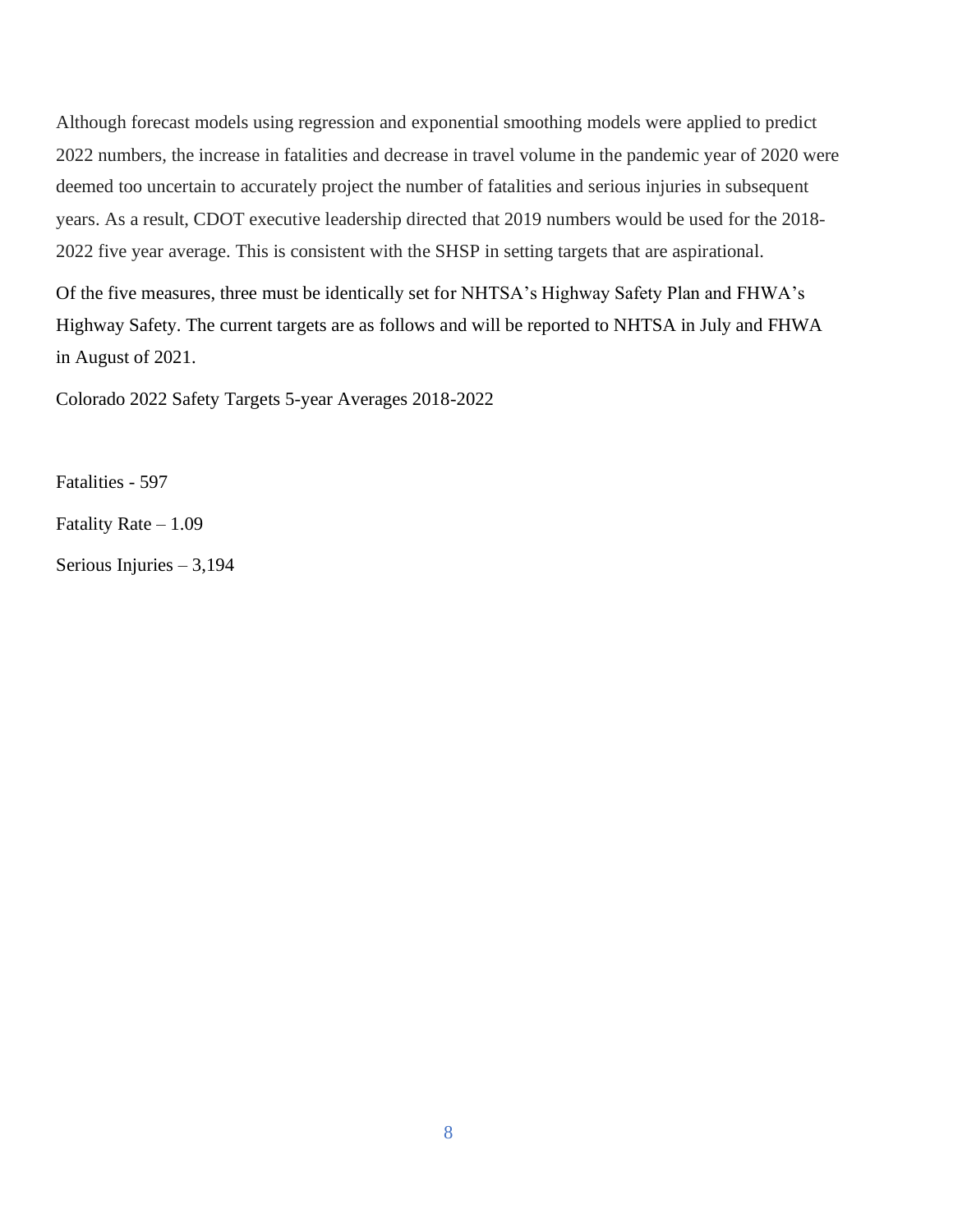# Performance Report

**Progress towards meeting State performance targets from the previous fiscal year's HSP**

|                                                                                                    | <b>2022 HSP</b>                |                          |                                        |                                                         |                                                                                                                                                  |
|----------------------------------------------------------------------------------------------------|--------------------------------|--------------------------|----------------------------------------|---------------------------------------------------------|--------------------------------------------------------------------------------------------------------------------------------------------------|
| <b>Performance</b><br><b>Measure:</b>                                                              | <b>Target</b><br><b>Period</b> | <b>Target</b><br>Year(s) | <b>Target Value</b><br><b>FY21 HSP</b> | Data Source*/<br><b>FY21 Progress</b><br><b>Results</b> | <b>On Track to</b><br><b>Meet FY21</b><br><b>Target</b><br>YES/NO/In-<br><b>Progress</b><br>(Must be<br><b>Accompanied</b><br>by<br>Narrative**) |
| C-1) Total Traffic<br>Fatalities                                                                   | 5 year                         | 2017-2021                | 603                                    | 2015-2019<br><b>FARS</b><br>606                         | N <sub>O</sub>                                                                                                                                   |
| C-2) Serious Injuries in<br><b>Traffic Crashes</b>                                                 | 5 year                         | 2017-2021                | 3,161                                  | 2015-2019<br><b>STATE</b><br>3161                       | <b>YES</b>                                                                                                                                       |
| C-3) Fatalities/VMT                                                                                | 5 year                         | 2017-2021                | 1.113                                  | 2015-2019<br><b>FARS</b><br>1.14                        | NO                                                                                                                                               |
| C-4) Unrestrained<br>Passenger Vehicle<br><b>Occupant Fatalities, All</b><br><b>Seat Positions</b> | Annual                         | 2021                     | 198                                    | 2019<br><b>FARS</b><br>189                              | <b>YES</b>                                                                                                                                       |
| C-5) Alcohol-Impaired<br><b>Driving Fatalities</b>                                                 | Annual                         | 2021                     | 184                                    | 2019<br><b>FARS</b><br>164                              | <b>YES</b>                                                                                                                                       |
| C-6) Speeding-Related<br><b>Fatalities</b>                                                         | Annual                         | 2021                     | 225                                    | 2019<br><b>FARS</b><br>239                              | NO <sub>1</sub>                                                                                                                                  |
| C-7) Motorcyclist<br><b>Fatalities</b>                                                             | Annual                         | 2021                     | 103                                    | 2019<br><b>FARS</b><br>103                              | <b>YES</b>                                                                                                                                       |
| C-8) Unhelmeted<br><b>Motorcyclist Fatalities</b>                                                  | Annual                         | 2021                     | 55                                     | 2019<br><b>FARS</b><br>54                               | <b>YES</b>                                                                                                                                       |
| C-9) Drivers Age 20 or<br>Younger Involved in Fatal<br>Crashes                                     | Annual                         | 2021                     | 79                                     | 2019<br><b>FARS</b><br>76                               | <b>YES</b>                                                                                                                                       |
| C-10) Pedestrian Fatalities                                                                        | Annual                         | 2021                     | 80                                     | 2019<br><b>FARS</b><br>73                               | <b>YES</b>                                                                                                                                       |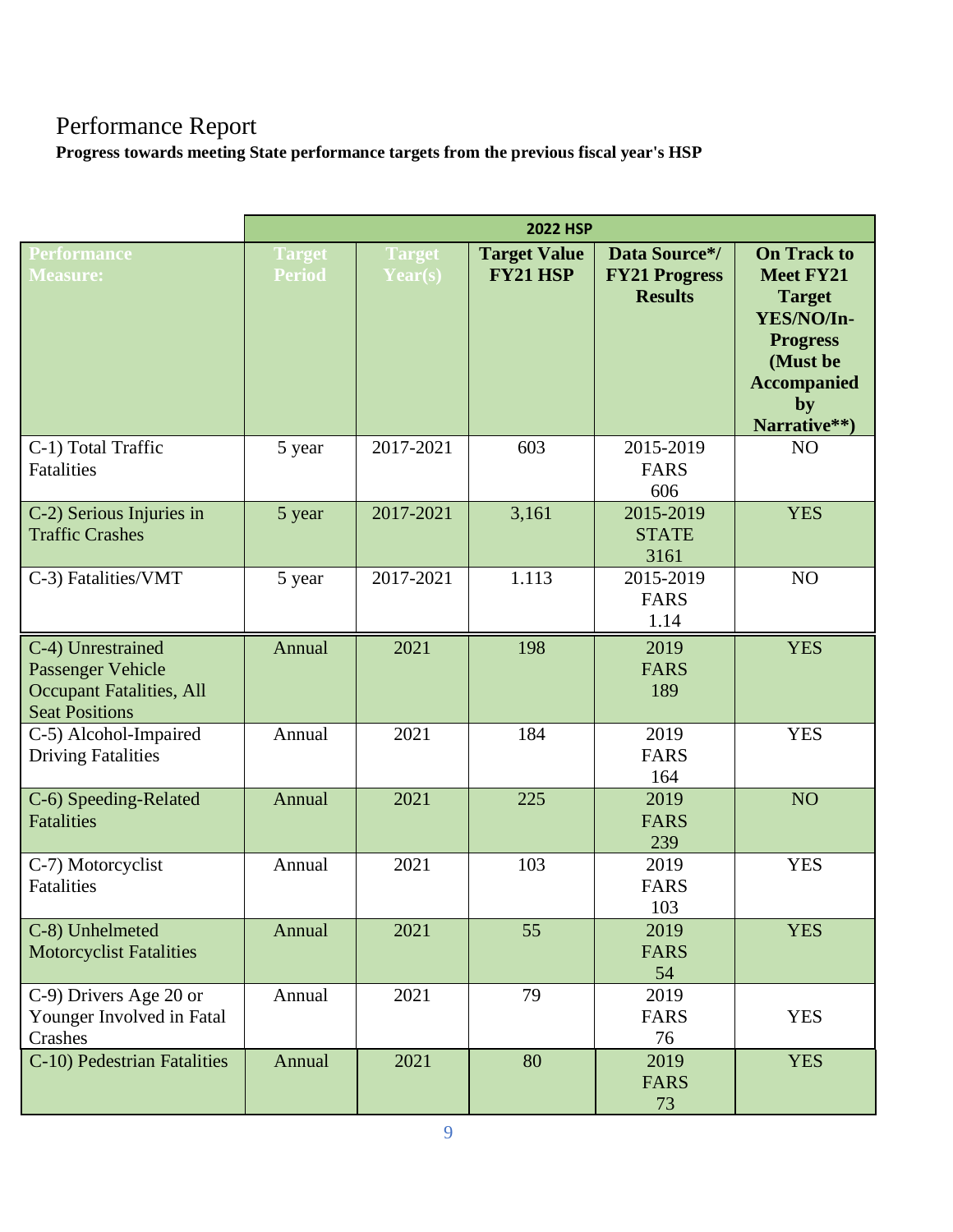| C-11) Bicyclist Fatalities                                                                                                  | Annual | 2021 | 21  | 2019<br><b>FARS</b><br>20    | <b>YES</b>      |
|-----------------------------------------------------------------------------------------------------------------------------|--------|------|-----|------------------------------|-----------------|
| B-1) Observed Seat Belt<br>Use for Passenger<br><b>Vehicles, Front Seat</b><br><b>Outboard Occupants (State)</b><br>Survey) | Annual | 2021 | 89% | <b>State Survey</b><br>88.3% | NO <sub>1</sub> |
| C-12) Fatalities Involving a<br>Distracted Driver (FARS)                                                                    | Annual | 2021 | 49  | 2019<br><b>FARS</b><br>39    | <b>YES</b>      |
| C-13) Drivers 65 or Older<br><b>Involved in Fatal Crashes</b><br>(FARS)                                                     | Annual | 2021 | 106 | <b>FARS</b><br>116           | NO <sub>1</sub> |
| C-14) Fatalities involving a<br>driver testing positive for $\rightarrow$<br>5ng of Delta 9 THC (FARS)                      | Annual | 2021 | 35  | <b>FARS</b><br>56            | NO              |
| Percentage of Crash Reports<br><b>Electronically Submitted to</b><br><b>DOR</b>                                             | Annual | 2021 | 40% | <b>STATE</b>                 | NO <sub>1</sub> |

Performance Measure: C-1) Total traffic fatalities (FARS)

Progress: **In Progress/Not Met**

# Program-Area-Level Report

In 2021, the Colorado performance target for this performance measure was 603 traffic fatalities. In 2020, preliminary traffic fatalities totaled 613. This constitutes a 3% increase from the 597 traffic fatalities in 2019. The HSO will continue to address this traffic safety challenge by aggressively seeking new and innovative projects and programs, utilizing problem identification to direct enforcement, education and awareness efforts, engage with partners and stakeholders of underrepresented populations and high visibility enforcement of multiple traffic challenges, including impaired driving, speed, distracted driving and unrestrained passenger vehicle occupants.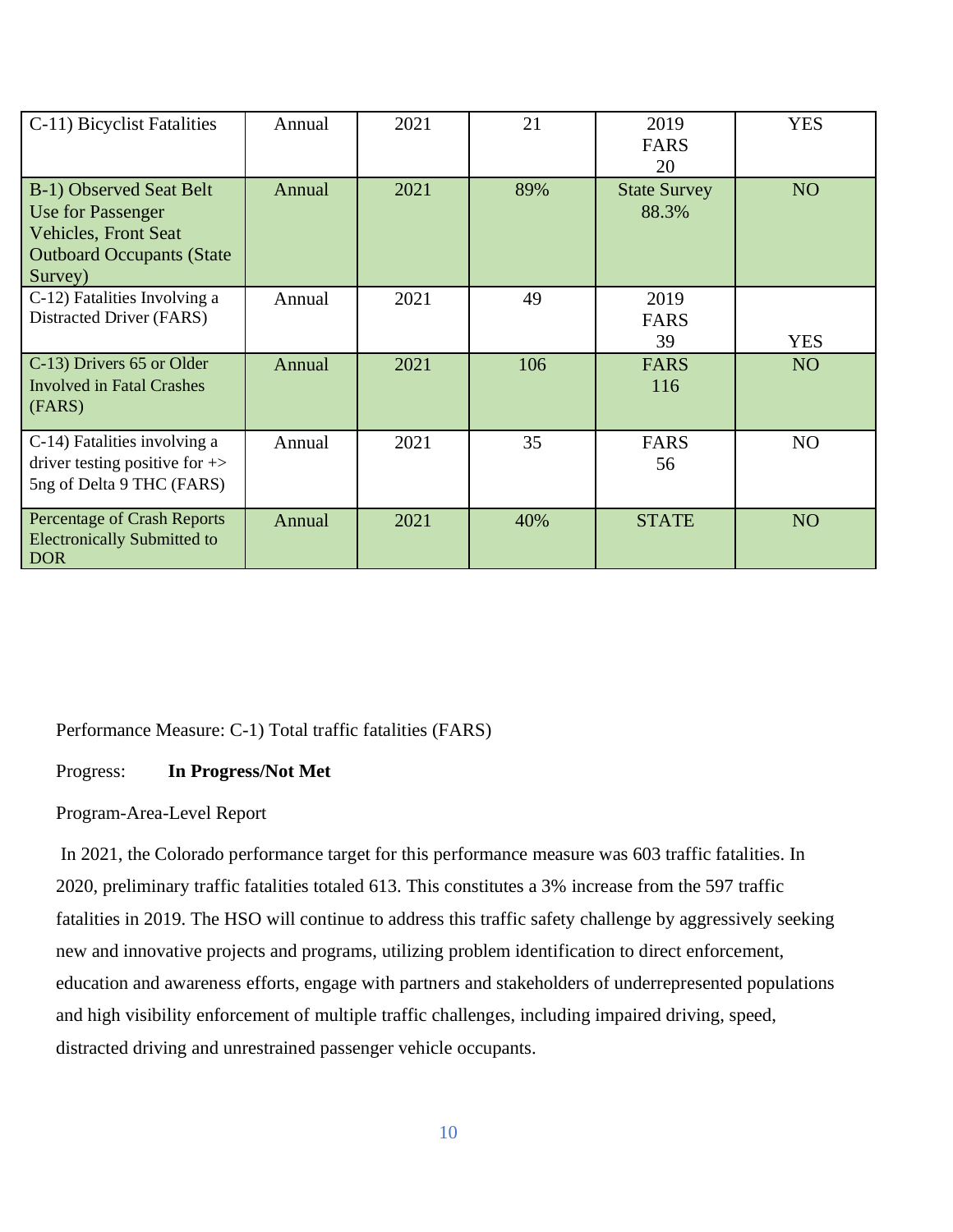Performance Measure: C-2) Serious injuries in traffic crashes (State crash data files)

#### Progress: **In Progress/Met**

#### Program-Area-Level Report

In 2021, the Colorado performance target for this performance measure was 3,161. In 2020 preliminary data indicates there were 3,154 serious injuries in traffic crashes. The HSO continues to aggressively seek new and innovative projects and programs, utilizing problem identification to direct enforcement efforts, engaging with partners and stakeholders of unrepresented populations and high visibility enforcement in multiple traffic challenges.

Performance Measure: C-3) Fatalities/VMT (FARS, FHWA)

Progress: **In Progress/Not Met**

Program-Area-Level Report

In 2021, the Colorado performance target for this performance measure was 1.11. In 2020 the preliminary VMT was 1.27. The HSO will continues to address this traffic safety challenge by aggressively seeking new and innovative projects and programs, utilizing problem identification to direct enforcement efforts, engage with partners and stakeholders of unrepresented populations and high visibility enforcement in multiple traffic challenges

Performance Measure: C-4) Unrestrained passenger vehicle occupant fatalities, all seat positions (FARS)

Progress: **In Progress/Met**

Program-Area-Level Report

In 2021, the Colorado performance target for this performance measure was 198. In 2020, preliminary data indicates there were 188 unrestrained passenger vehicle occupant fatalities. This decrease is in part attributed to high visibility enforcement and multiple outreach and awareness efforts. The HSO continues to address this performance measure by participating in the 2021 CIOT Mobilization,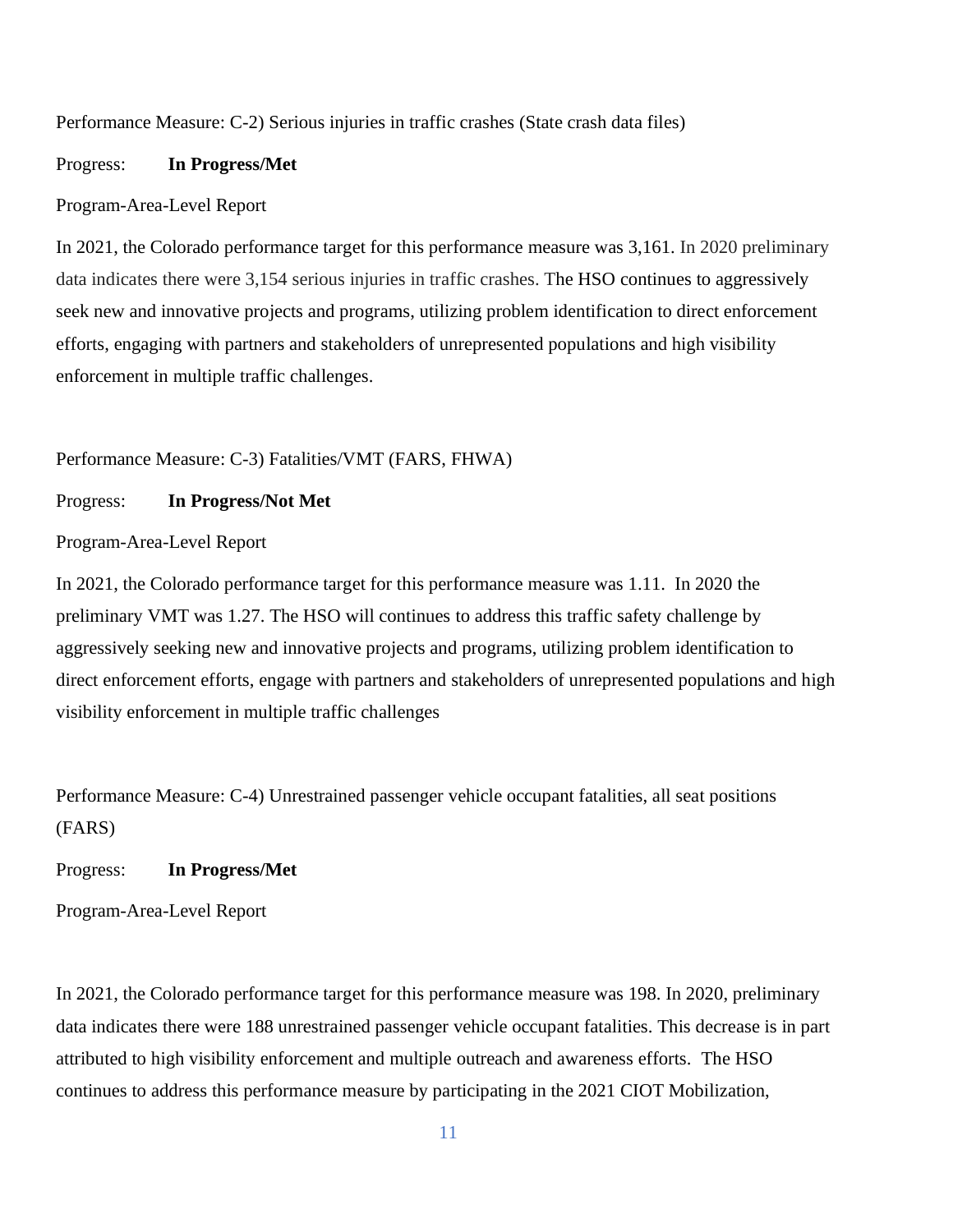supporting rural CIOT campaigns and supporting education about the importance of seatbelt usage for all passenger vehicle occupants.

Performance Measure: C-5) Fatalities in crashes involving a driver or motorcycle operator with a BAC of .08 and above (FARS)

#### Progress: **In Progress/Met**

#### Program-Area-Level Report

In 2021, the Colorado performance target for this performance measure was 184. In 2019, there were 164 alcohol-impaired fatalities with a driver or motorcycle operator having a BAC of .08+. The HSO continues to address this challenge through aggressive high-visibility enforcement campaigns based on problem identification, high level engagement from the Colorado Task Force on Drunk and Impaired Driving and innovative public awareness campaigns

#### Performance Measure: C-6) Speeding-related fatalities (FARS)

Progress: **In Progress/Not Met**

#### Program-Area-Level Report

In 2021, the Colorado performance target for this performance measure was 225. In 2020, preliminary data indicates there were 284 speed related fatalities. The HSO will continue to address this challenge through targeted speed enforcement, education and awareness activities, including night-time enforcement and in areas identified through the problem identification process. The HSO solicited and encouraged new agencies, including urban and rural, to participate in speed enforcement initiatives. The HSO, utilizing the LEC/LELs and a data-driven approach, will continue to aggressively seek new law enforcement agencies, in areas of speed related fatalities and serious injury crashes, to participate in enhanced Speed enforcement utilizing HSO funding. In 2020, the HSO attributed the pandemic's effect on reduced enforcement as a causation factor in the increase of speed related fatalities. During the pandemic year, the HSO engaged in numerous media outreach opportunities to make the public aware of the increase in excessive speed, and it's danger, seen during the pandemic.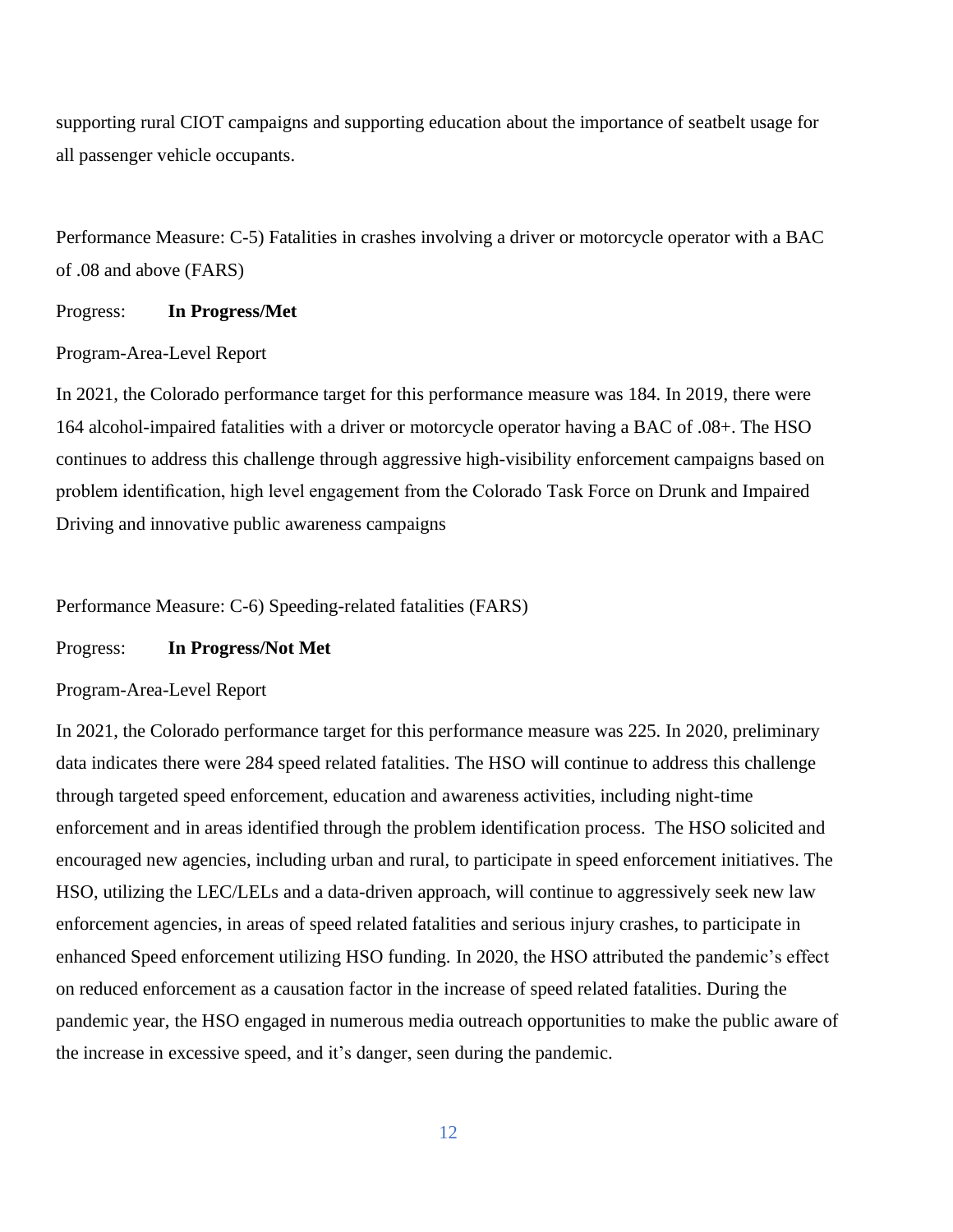#### Performance Measure: C-7) Motorcyclist fatalities (FARS)

#### Progress: **In Progress/Not Met**

#### Program-Area-Level Report

In 2021, the Colorado performance target for this performance measure was 103. In 2020, preliminary data indicates there were 137 motorcyclist fatalities. The HSO will continue to address this challenge through high level involvement of the Motorcycle Operator Safety Advisory Board, aggressive public awareness campaigns directed to motorcyclists and motorist awareness of motorcyclists.

Performance Measure: C-8) Unhelmeted motorcyclist fatalities (FARS)

#### Progress: **In Progress/Not Met**

Program-Area-Level Report

In 2021, the Colorado performance target for this performance measure was 55. In 2020, preliminary data indicates there 69 unhelmeted motorcyclist fatalities. The HSO will continue to address this challenge through high level engagement of the Motorcycle Operator Safety Advisory Board, aggressive public awareness campaigns directed to motorcyclists on utilizing proper motorcycle gear to include helmets and encouraging state authorized basic motorcycle training.

Performance Measure: C-9) Drivers age 20 or younger involved in fatal crashes (FARS)

#### Progress: **In Progress/Not Met**

#### Program-Area-Level Report

In 2021, the Colorado performance target for this performance measure was 79. In 2020, preliminary data indicates there were 83 drivers aged 20 or younger were involved in fatal crashes. The HSO continues to address the challenge through aggressive GDL Education campaigns, high-level engagement of the Colorado Young Drivers Alliance (CYDA) and involvement in the Department of Revenue's workgroup on revisions to the Colorado Driver's Handbook, which further clarifies the GDL requirements.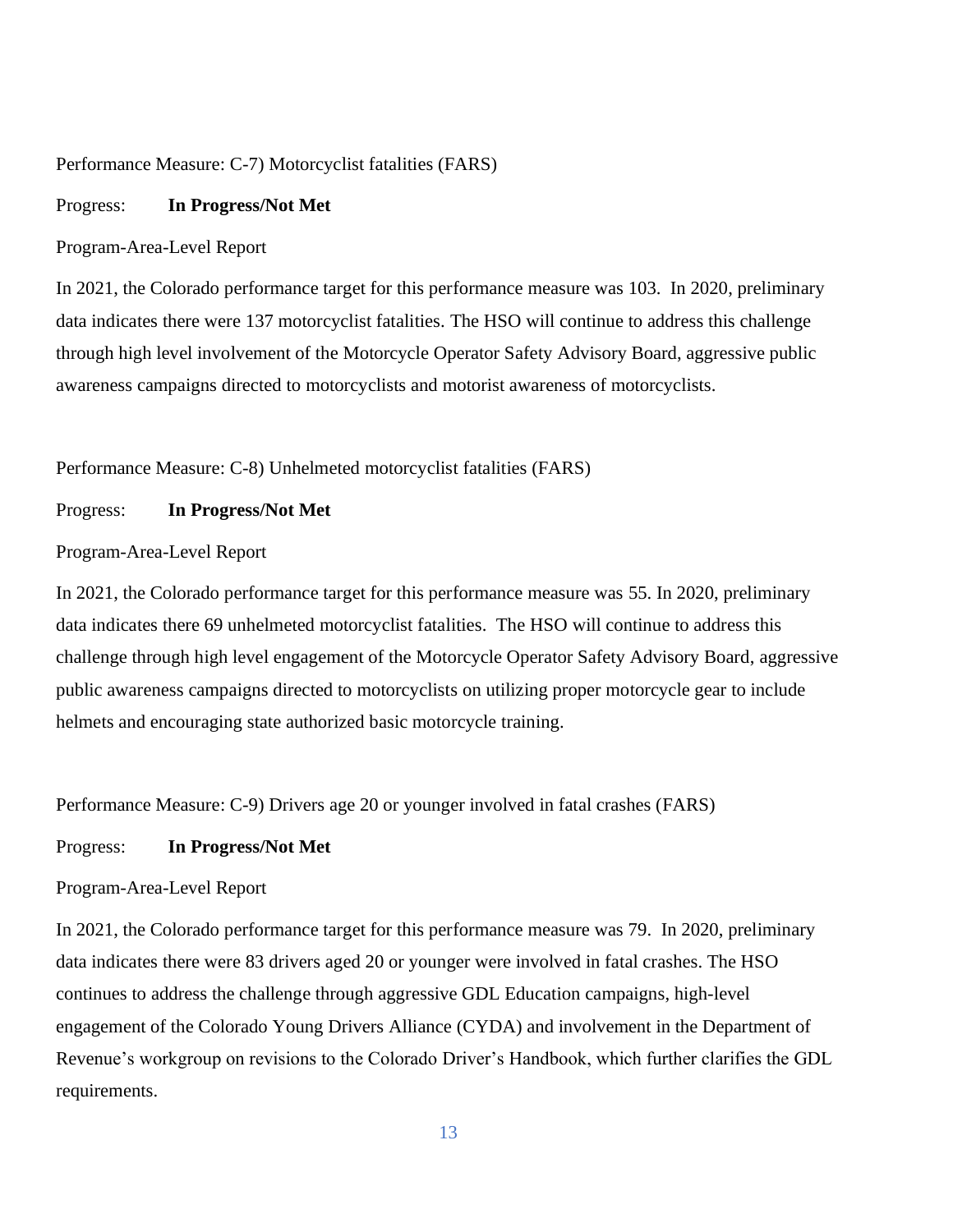#### Performance Measure: C-10) Pedestrian fatalities (FARS)

#### Progress: **In Progress/Met**

#### Program-Area-Level Report

In 2021, the Colorado performance target for this performance measure was 80. In 2020, preliminary data indicates there were 94 pedestrian fatalities. The HSO will continue to address all aspects of the pedestrian safety challenge through targeted high visibility enforcement of drivers and pedestrians that violate traffic safety laws, robust education of all roadway users, and involvement in Denver's Vision Zero Plan. The HSO, utilizing the LEC/LELs and a data-driven approach, and the newly awarded 405h funds, will continue to aggressively seek new law enforcement agencies, in areas of pedestrian related fatalities and serious injury crashes, to participate in enhanced enforcement of pedestrian laws. In addition, the HSO will seek new partners across the State to engage in pedestrian related education.

Performance Measure: C-11) Bicyclists fatalities (FARS)

Progress: **In Progress/Met**

Program-Area-Level Report

In 2021, the Colorado performance target for this performance measure was 21. In 2021, preliminary data indicates there were 15 bicyclist fatalities. The HSO attributes this progress to in this measure to a positive traffic safety culture of Colorado roadway users, improvements made through the Denver and Boulder Vision Zero networks and partnerships.

Program-Area-Level Report

Performance Measure: C-12) Fatalities Involving a Distracted Driver (FARS)

Progress: **In Progress/Not Met**

#### Program-Area-Level Report

In 2021, the Colorado performance target for this performance measure was 49. In 2020, preliminary data indicates there were 68 fatalities involving a distracted driver. The HSO will continue to address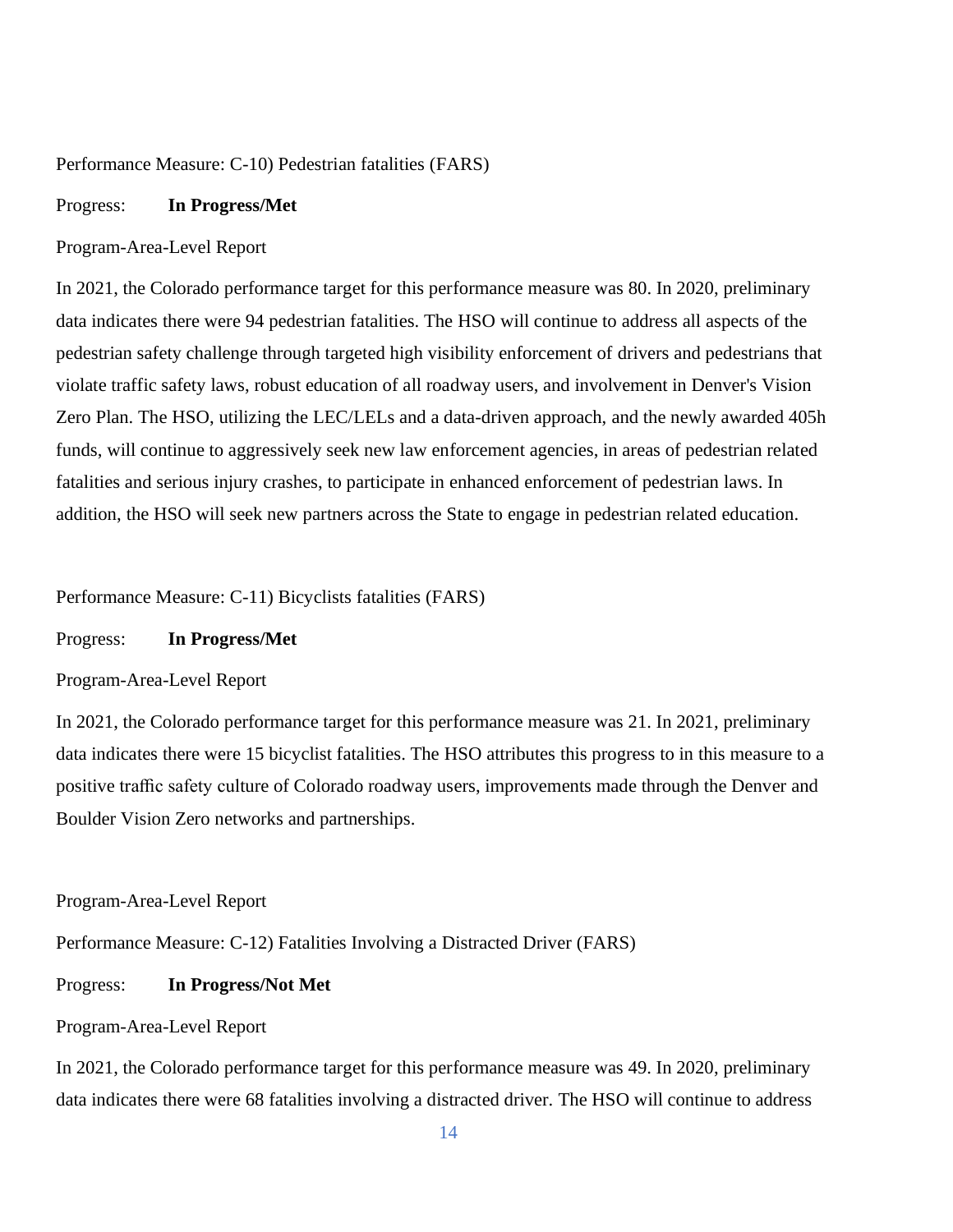this challenge through targeted, high visibility enforcement and education and awareness campaigns. In part, the HSO attributes this increase to more accurate crash reporting.

Performance Measure: C-13) Drivers 65 or Older Involved in Fatal Crashes (FARS)

## Progress: **In Progress/Not Met**

# Program-Area-Level Report

In 2021, the Colorado performance target for this performance measure was 106. In 2019 (best data to date) indicates there were 116 drivers 65 or older involved in fatal crashes. The HSO attributes this increase to an increase in the population of this age group. The HSO will continue to address this challenge through enhanced educational and outreach efforts among this driving population, high level engagement of the Older Driver Coalition and education to families and caretakers of older drivers.

Performance Measure: C-14) Fatalities involving a driver testing positive for  $\rightarrow$  5ng of Delta 9 THC (FARS)

#### Progress: **In Progress/Not Met**

# Program-Area-Level Report

In 2021, the Colorado performance target for this performance measure was 35. In 2019 (best data to date) there were 56 fatalities involving a driver or motorcycle operator testing positive with a Delta 9 THC level of 5ng+. The HSO continues to address this challenge through high visibility enforcement of impaired drivers, increased law enforcement training in the detection of drugged drivers, robust partnerships with cannabis industries, increased educational outreach efforts and high-level involvement of the Colorado Task Force on Drunk and Impaired Driving.

Performance Measure: Percentage of DR 3447 Crash Reports Submitted to DOR

Progress: **In Progress**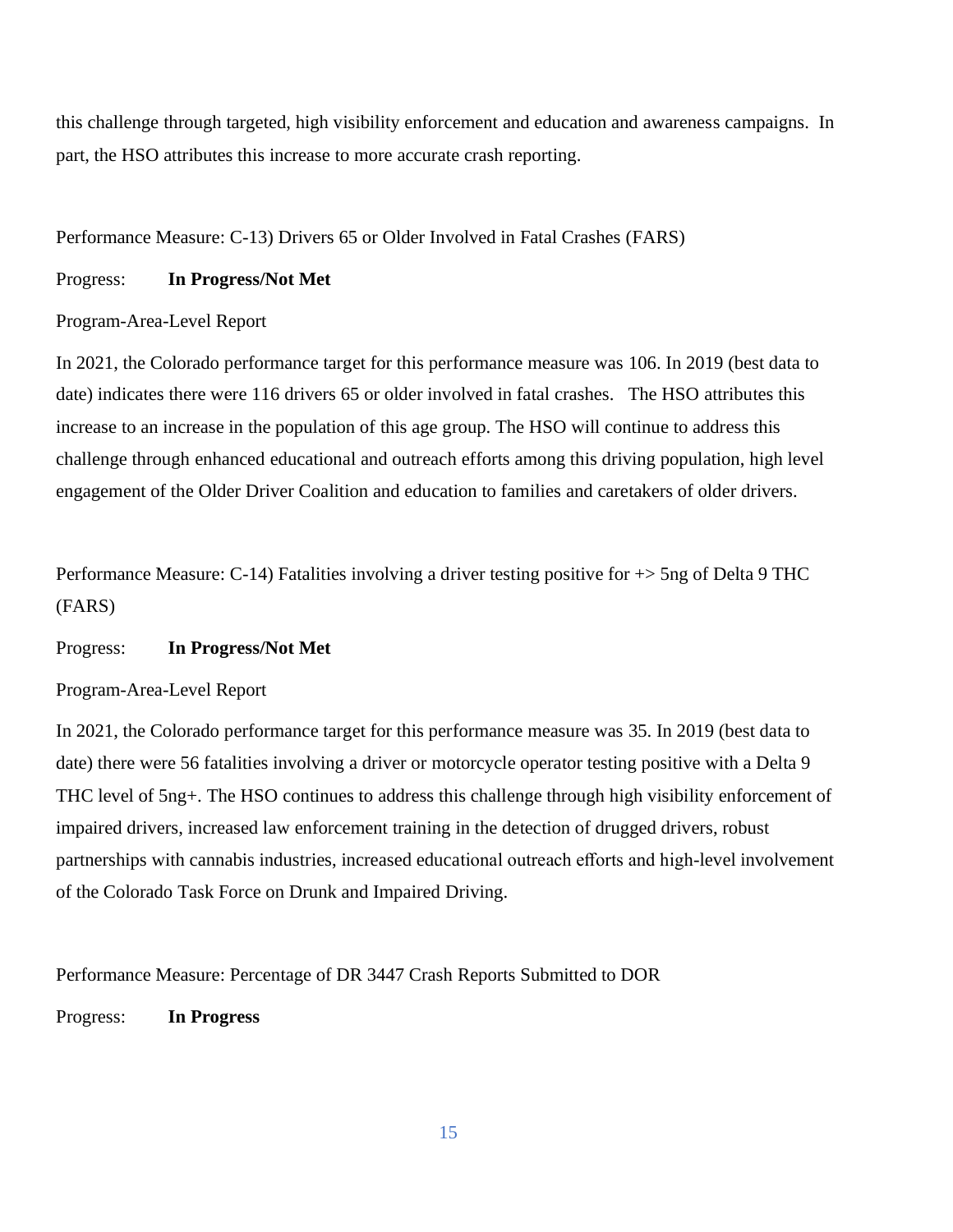#### Program-Area-Level Report

In 2020, the target for this performance measure was 40%. The percent of DR3447 crash records submitted to the DOR/DMV electronically was 0.25%. The Department of Revenue continues to onboard law enforcement seeking to transmit DR 3447 crash data electronically through strategic partnerships and the work of the State Traffic Records Advisory Committee (STRAC).

Performance Measure: B-1) Observed Seat Belt Use for Passengers vehicles, front seat outboard occupants (Survey)

#### Progress: **In Progress/Not Met**

#### Program-Area-Level Report

In 2021, the Colorado performance target for this performance measure was 89%. In 2020, the observed seat belt use rate was 86.3%. This decrease is in part attributed to a pandemic year in which the Click It or Ticket enforcement campaign, in Colorado, was moved to July, was on a shortened enforcement period, there was significantly less enforcement engagement from local law enforcement agencies and no nationalized media. The HSO will continue to address this performance measure by participating in the CIOT May Mobilizations, 2 additional Statewide CIOT campaigns and supporting education about the importance of seatbelt usage for all passenger vehicle occupants.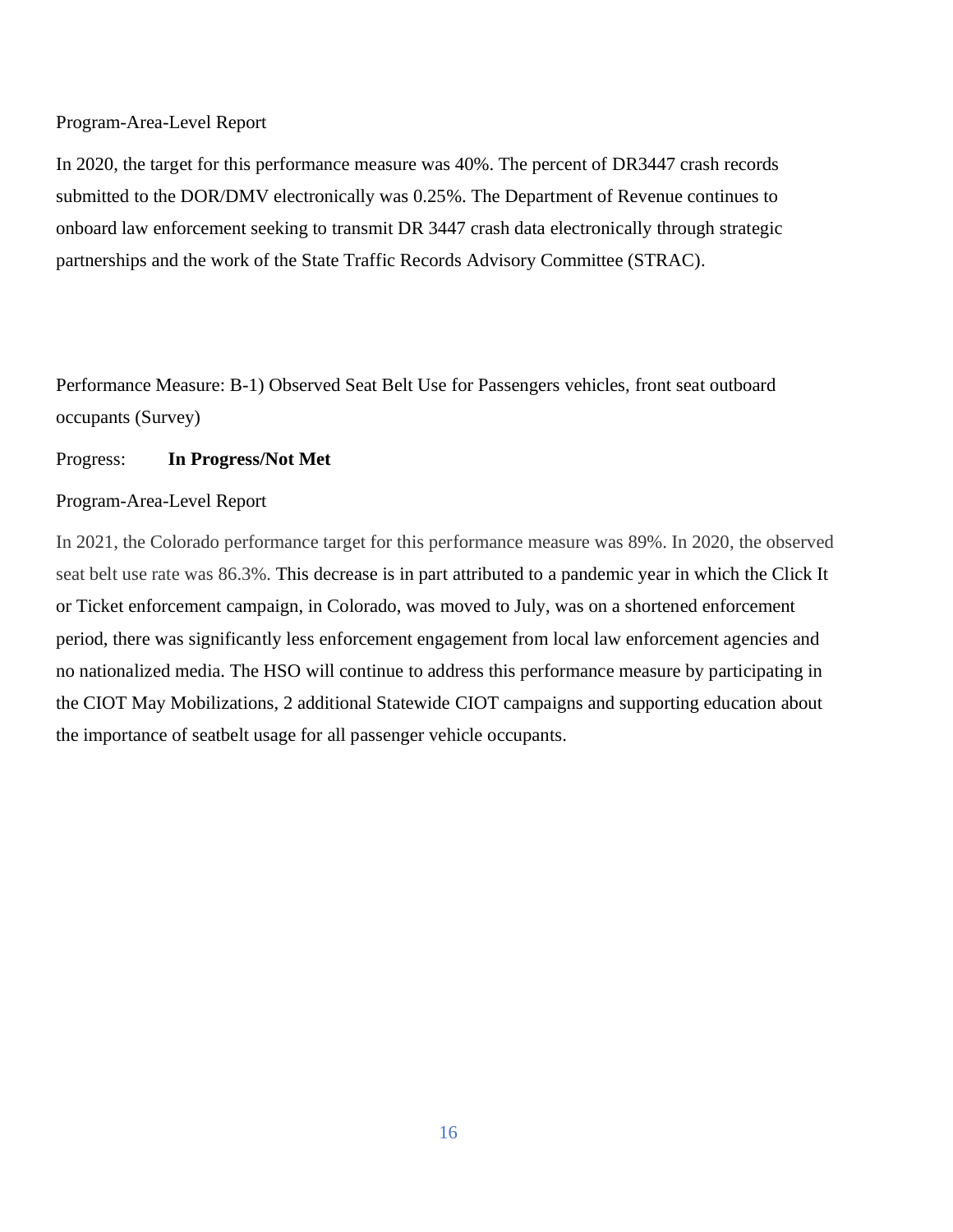# Performance Plan Justifications and Targets

# Performance Target Justification

In order for the HSO to direct funds to the highest and best use, the HSO relies on the results of the annual Problem Identification report and the following data sources including: FARS Data, crash data, judicial impaired driving data, citation data, arrest data, annual seat belt survey, CDPHE BrAC Data, blood analysis data, previous program performance data, population data, VMT, vehicle registration data, the behavioral risk surveys (Healthy Kids Colorado, Youth Risk Behavior Survey), the Colorado Health Information Dataset and the motorcycle safety training data. The HSO uses this data to answer the following key questions: Where are the State's most urgent behavioral traffic safety challenges? Which roadway users are most likely to be involved in a crash? Are there particular segments of the roadway user population that are over-represented as in crashes? Where should the HSO direct crash and fatality prevention funds and for what types of activities? The HSO also utilizes the expertise of various State mandated task forces including the Colorado Task Force on Drunk and Impaired Driving, State Traffic Records Advisory Committee, the Motorcycle Operator Safety Advisory Board, the Emergency Medical Trauma Services Injury Prevention Group, the Colorado Young Driver's Alliance, the Persistent Drunk Driver Committee and the Marijuana Education Oversight Committee.

To establish the targets for the following performance measures, the Colorado Department of Public Health and Environment and the CDOT HSO coordinated analysis of the crash data through various methods including Loess regression and a polynomial regression line to create best fit curves. These analyses assisted CDOT in establishing five-year performance measure targets for the three common performance measures and one year targets for the remaining performance measures. As part of CDOT's safety initiative, "Whole System, Whole Safety, which focuses on three safety pillars – Behavior – Organization - Built, CDOT has set an aggressive goal to reduce total vehicle crashes by 2%. While the HSO does not submit a total vehicle crashes performance target to NHTSA, the CDOT believes this new effort will contribute to overall traffic safety improvement.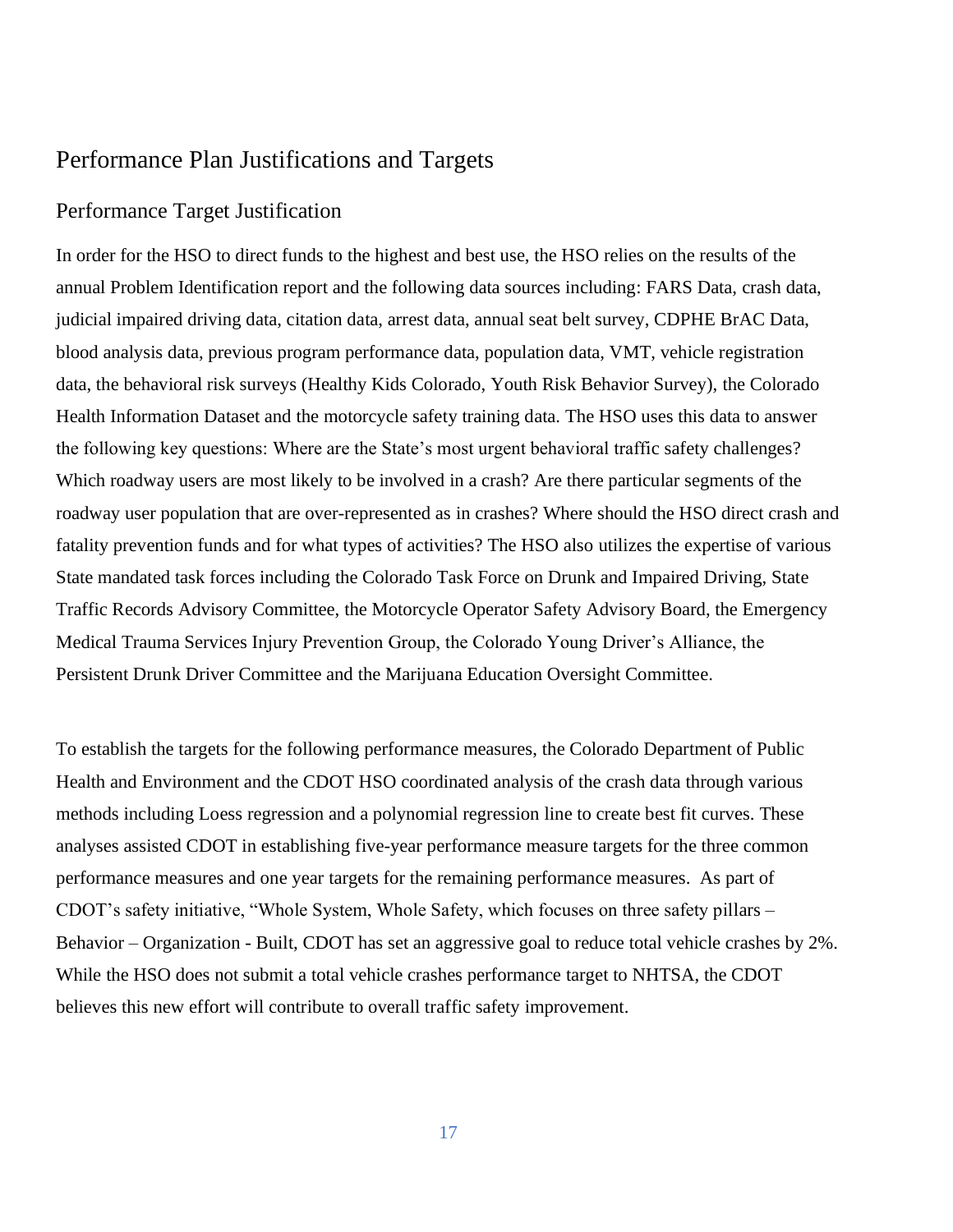| Performance measure name                                  | <b>Target</b><br><b>Metric Type</b> | <b>Target</b><br><b>Period</b> | <b>Target</b><br><b>Start</b><br>Year | <b>Target</b><br>End<br>Year | <b>Target Value</b> |
|-----------------------------------------------------------|-------------------------------------|--------------------------------|---------------------------------------|------------------------------|---------------------|
| C-1) Total traffic fatalities (FARS)                      | Numeric                             | 5 Year                         | 2018                                  | 2022                         | Slow increase to    |
|                                                           |                                     |                                |                                       |                              | 625                 |
| C-2) Serious injuries in traffic crashes (State)          | Numeric                             | 5 Year                         | 2018                                  | 2022                         | Slow increase to    |
|                                                           |                                     |                                |                                       |                              | 3,216               |
| C-3) Fatalities/VMT (State)                               | Numeric                             | 5 Year                         | 2018                                  | 2022                         | Slow increase to    |
|                                                           |                                     |                                |                                       |                              | 1.21                |
| C-4) Unrestrained passenger vehicle occupant              | Numeric                             | Annual                         | 2021                                  | 2022                         | Reduce to           |
| fatalities, all seat positions (FARS)                     |                                     |                                |                                       |                              | 185                 |
| C-5) Fatalities in crashes involving a driver or          | Numeric                             | Annual                         | 2021                                  | 2022                         | Slow increase to    |
| motorcycle operator with a BAC of .08 and above<br>(FARS) |                                     |                                |                                       |                              | 184                 |
| C-6) Number of speeding-related fatalities (FARS)         | Numeric                             | Annual                         | 2021                                  | 2022                         | Slow increase to    |
|                                                           |                                     |                                |                                       |                              | 285                 |
| C-7) Number of motorcyclist fatalities (FARS)             | Numeric                             | Annual                         | 2021                                  | 2022                         | Reduce to           |
|                                                           |                                     |                                |                                       |                              | 125                 |
| C-8) Number of unhelmeted motorcyclist fatalities         | Numeric                             | Annual                         | 2021                                  | 2022                         | Reduce to           |
| (FARS)                                                    |                                     |                                |                                       |                              | 65                  |
| C-9) Number of drivers age 20 or younger involved         | Numeric                             | Annual                         | 2021                                  | 2022                         | Maintain at         |
| in fatal crashes (FARS)                                   |                                     |                                |                                       |                              | 86                  |
| C-10) Number of pedestrian fatalities (FARS)              | Numeric                             | Annual                         | 2021                                  | 2022                         | Slow increase to    |
|                                                           |                                     |                                |                                       |                              | 95                  |
| C-11) Number of bicyclists fatalities (FARS)              | Numeric                             | Annual                         | 2021                                  | 2022                         | Maintain at         |
|                                                           |                                     |                                |                                       |                              | 15                  |
| C-12) Fatalities involving a distracted driver (FARS)     | Numeric                             | Annual                         | 2021                                  | 2022                         | Slow increase to    |
|                                                           |                                     |                                |                                       |                              | 70                  |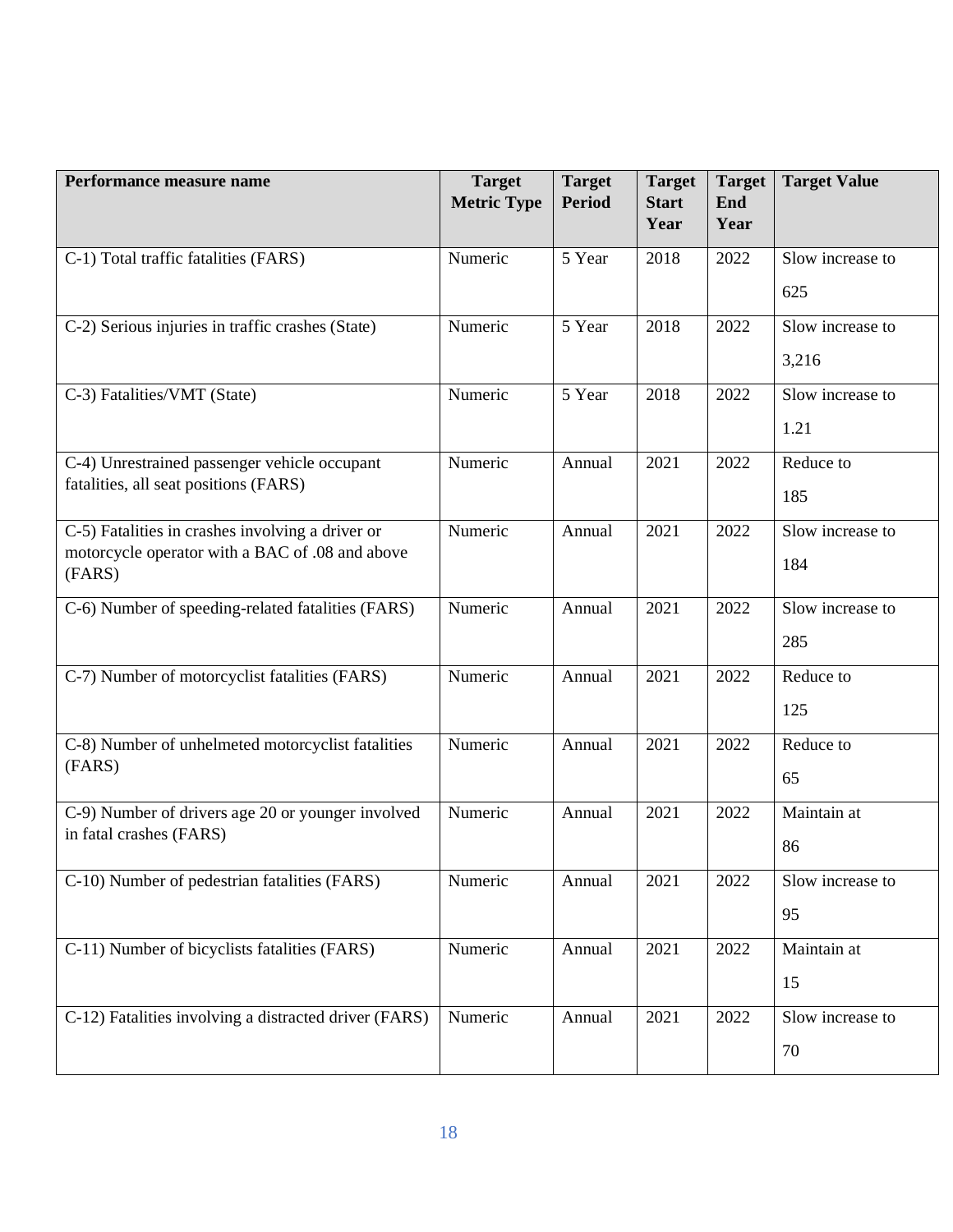| C-13) Drivers 65 or older involved in fatal crashes                                                                 | Numeric        | Annual | 2021 | 2022 | Slow increase to |
|---------------------------------------------------------------------------------------------------------------------|----------------|--------|------|------|------------------|
| (FARS)                                                                                                              |                |        |      |      | 120              |
| C-14) Fatalities involving a driver or motorcycle<br>operator testing positive for $\rightarrow$ 5ng of Delta 9 THC | <b>Numeric</b> | Annual | 2021 | 2022 | Slow increase to |
| (FARS)                                                                                                              |                |        |      |      | 60               |
| Percentage of DR3447 Crash Reports Submitted to<br><b>DOR</b>                                                       | <b>Numeric</b> | Annual | 2021 | 2022 | 40%              |
| B-1) Observed seat belt use for passenger vehicles,<br>front seat outboard occupants (Survey)                       | Numeric        | Annual | 2020 | 2021 | 89%              |

# **Performance Measure: Percentage of DR 3447 crash reports submitted to DOR**

#### **Performance Target details**

Primary performance attribute: **Completeness**

Core traffic records data system to be impacted: **Crash**

Performance Target Justification

Colorado Traffic Records System continues to make improvements and is on par with many other states across the nation, but problems remain. Most databases still function as islands of information with limited data sharing and integration. Data remains inconsistent from one dataset to another, the quality of some data is questionable, and accessibility to the data is limited. The State Traffic Records Advisory Committee (STRAC) continues to work to solve these issues. Today more than ever, it remains vital for stakeholders to have reliable traffic records data upon which to make decisions concerning policy formulation and allocation of resources. Continuous improvements in data collection, accessibility, and quality are required to keep pace with changing needs and technology.

The FY21 performance measure will be the percentage of **DR 3447** crash reports transmitted to DOR. The DR 3447 crash report form was deployed in Colorado in October of 2019. Since that time, many law enforcement agencies have been transitioning from the DR 2447 to the new DR 3447. Beginning May 2021, use of the DR 3447 will become mandatory, although it is anticipated that the transition will take somewhat longer to accomplish. A FY21 target of 40% of all submitted crash reports using the DR 3447 represents a significant increase in adoption rate over current levels.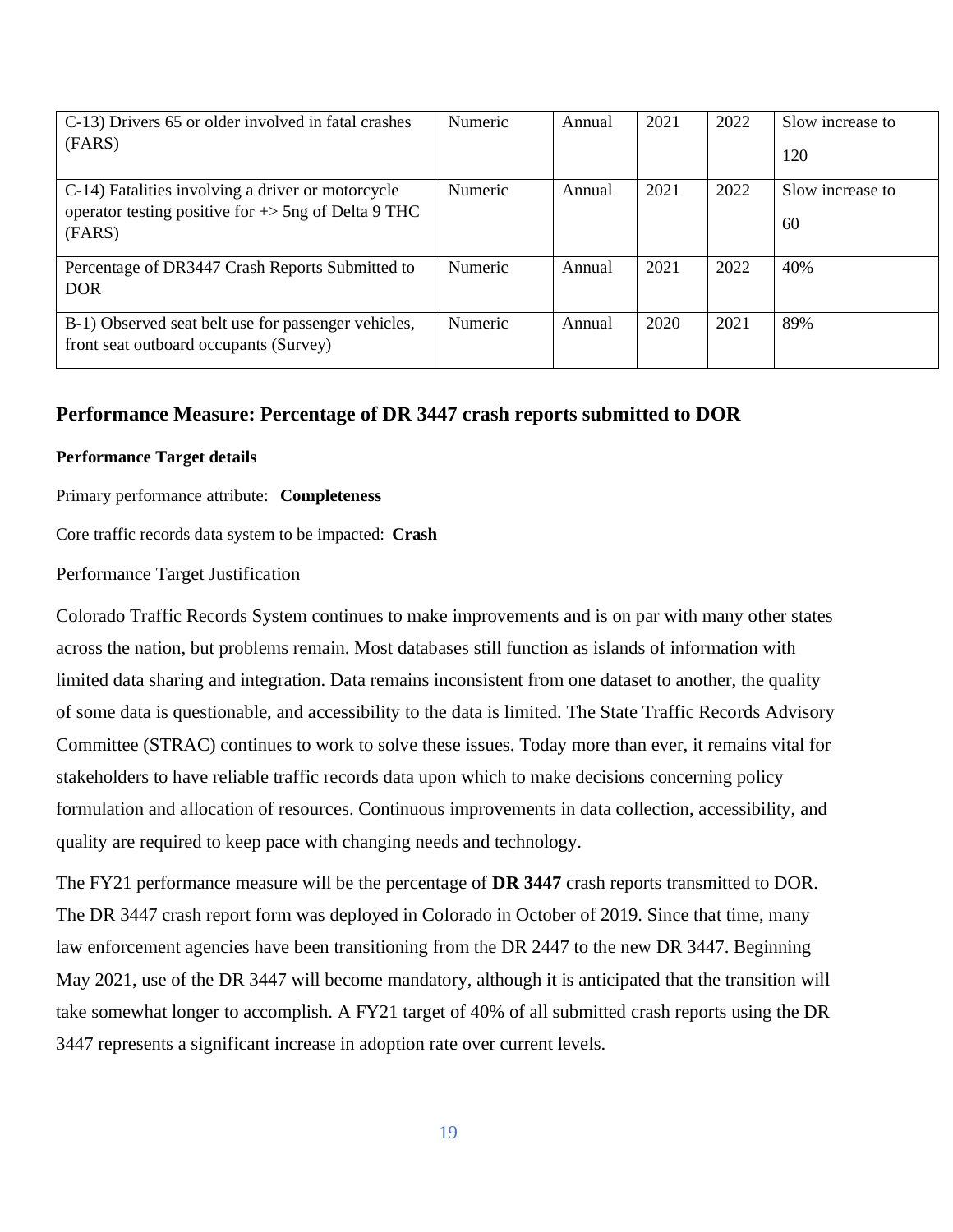**Performance Measure: B-1) Observed seat belt use for passenger vehicles, front seat outboard occupants (Survey)**

#### **Performance Target details**

Performance Target Justification

This performance target was set given the current environment. It should be noted that in secondary law states to achieve a higher seat belt usage rate requires considerable investment in media, and educational efforts must be significant in order to maintain current levels and to make even small gains.

#### **Activity Measures:**

As with many States, the number of proactive citations and arrests was greatly reduced due to the pandemic. For FY22 it is anticipated that these numbers will revert back to pre-pandemic levels.

#### **A-1) Number of seat belt citations issued during grant-funded enforcement activities\***

Seat belt citations: 2,655

Fiscal Year A-1: **2020**

#### **A-2) Number of impaired driving arrests made during grant-funded enforcement activities\***

Impaired driving arrests: 7,966

Fiscal Year A-2: **2020**

#### **A-3) Number of speeding citations issued during grant-funded enforcement activities\***

Speeding citations: 259

Fiscal Year A-3: **2020**

**Certification: State HSP performance targets are identical to the State DOT targets for common performance measures (fatality, fatality rate, and serious injuries) reported in the HSIP annual report, as coordinated through the State SHSP.**

I certify: **Yes**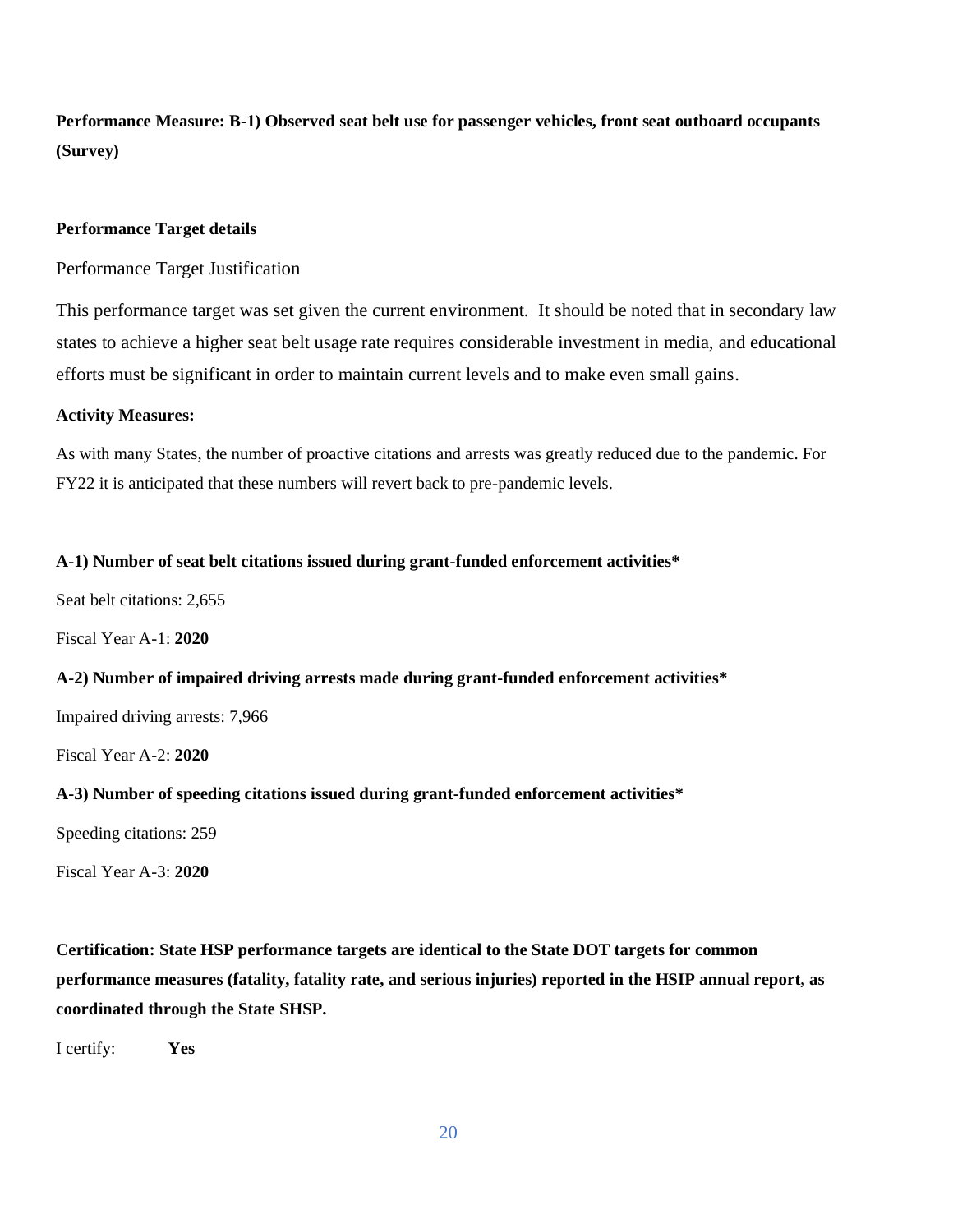Evidence-Based Traffic Safety Enforcement Program (TSEP)

| <b>Unique Identifier</b>         | <b>Planned Activity Name</b>             |
|----------------------------------|------------------------------------------|
| <b>FY22 Public Relations</b>     | <b>Communications and Outreach</b>       |
| <b>FY22 Impaired Driving HVE</b> | <b>Impaired Driving HVE</b>              |
| <b>FY22 OP HVE</b>               | <b>Sustained Occupant Protection HVE</b> |
| <b>FY22 Speed Enforcement</b>    | <b>Sustained Speed Enforcement</b>       |

# **Analysis of crashes, crash fatalities, and injuries in areas of highest risk and deployment of Resources.**

Motor vehicle crashes remain a leading cause of death in Colorado, the total number of motor vehicle fatalities decreased by 6% from the previous year, from 632 deaths in 2018 to 597 deaths in 2019. However, preliminary data indicates a 3% increase from the 597 in 2019 to 613 motor vehicle fatalities in 2020. A similar pattern occurred for fatalities related to young drivers involved in fatal crashes and pedestrian fatalities. An alarming increase in speed related and motorcyclist fatalities from 239 in 2019 to 284 in 2020, a 16% increase and 103 in 2019 to 138 in 2020, a 26%, respectively. These increases mirrored a nation-wide trend, of which this behavior has been attributed to the pandemic. Motor vehicle fatality data:

- In 2019 speeding was a factor in 40% of all fatalities, there were 239 speeding-related motor vehicle fatalities, a 7% increase from the previous year. In 2020, preliminary data indicates speeding was a factor in 46% of all fatalities, as there were 284 speeding-related motor vehicle fatalities.
- In 2019 among the people who died in an occupant motor vehicle crash, 189, or 51%, were not wearing a seat belt. In 2020, preliminary data indicates that 188, or 54%, of people who died in an occupant motor vehicle crash were not wearing a seatbelt.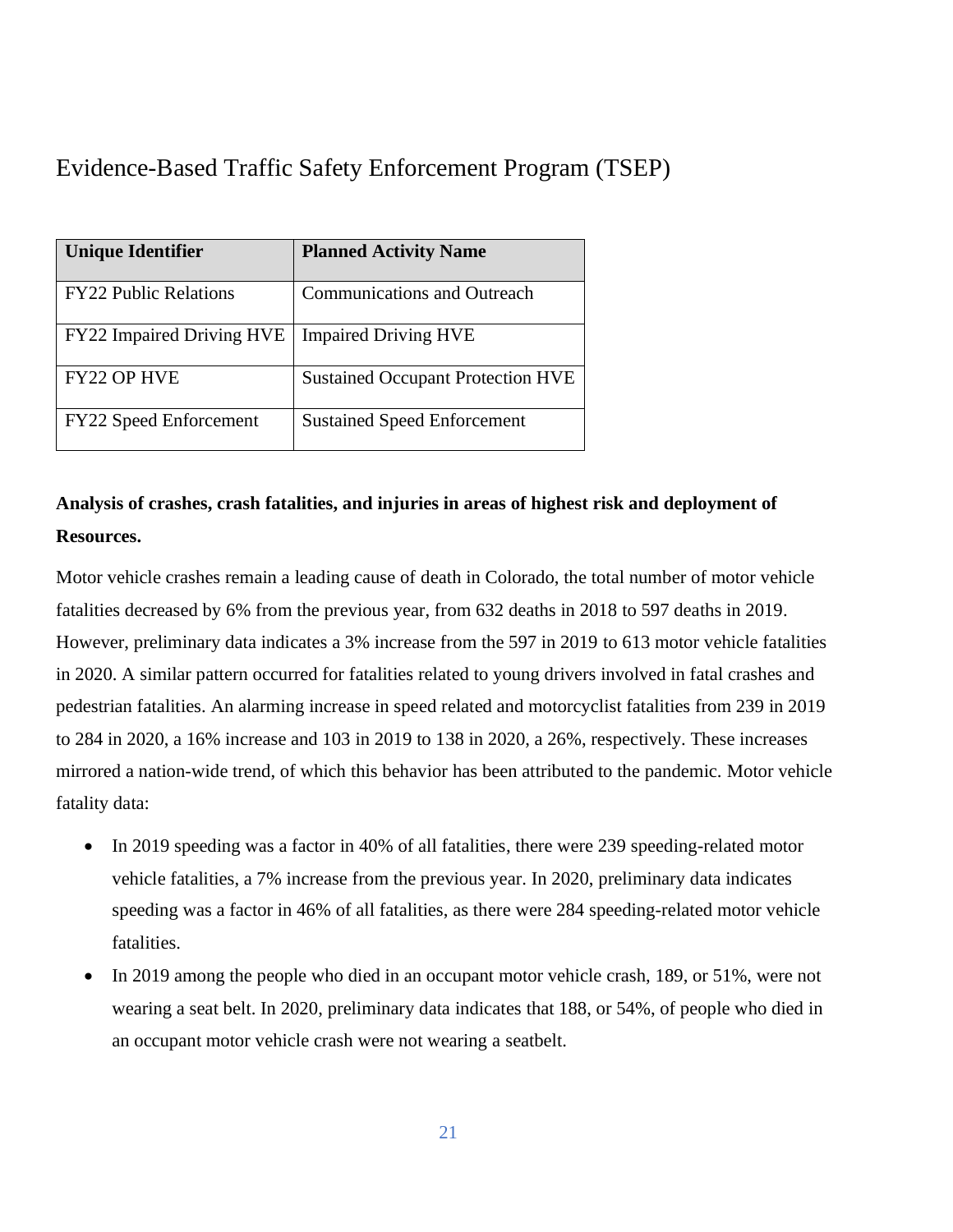- Impaired drivers with a BAC of .08+ were involved in 27% of all fatalities in 2019, 164 motor vehicle deaths resulted from crashes that had an alcohol-impaired driver, a 3% decrease from 2018. 2020 data is not yet available.
- In 2020 there were 138 motorcyclist fatalities. 50% of the motorcyclists who died in 2020 were not wearing a helmet.
- The number of fatalities per vehicle miles traveled (VMT) in Colorado increased 15% from 1.09 in 2019 to 1.27 in 2020.
- Fatalities in urban areas increased 7%, from 353 in 2019 to 377 in 2020.
- Fatalities in rural areas decreased 4%, from 244 in 2019 to 236 in 2020.
- The counties with the highest number of traffic fatalities in 2020 were: El Paso (84), Adams (54), Denver (52), Arapahoe (51) and Weld (50).

The CDOT HSO's Traffic Safety Enforcement Plan for Occupant Protection, Impaired Driving and Speed is based on a problem identification analysis that identifies areas of the state that are over represented in crashes and fatalities involving impaired driving, unrestrained occupants and excessive speed. The HSO sets targets in their Highway Safety Plan (HSP) every year to reduce the number of fatalities and serious injuries from motor vehicle crashes in Colorado. Based on the fatality crashes that took place on Colorado public roadways during 2020, the following factors comprised the majority of fatalities (preliminary):

- 284 Speeding fatalities (46% of all fatalities)
- 188 Unrestrained fatalities (54% of all passenger vehicle occupant fatalities)

Based on the crashes that took place on Colorado public roadways during 2019, the following factors comprised the majority of fatalities:

• 164 alcohol-impaired driver fatalities (27% percent of all fatalities)

When locations are identified that are over represented in these areas, the HSO, through the Law Enforcement Coordinator, the Local Law Enforcement Liaisons and the High Visibility Enforcement Coordinator contact law enforcement in the identified areas to form enforcement partnerships. The LEC and LEL monitor performance on all HVE grants including data entry that includes number of citations/arrests. Regular monitoring of all HVE activities, including cost per ticket, overtime activity, etc.is completed by the LEC and LEL and recommendations for continued funding are based on these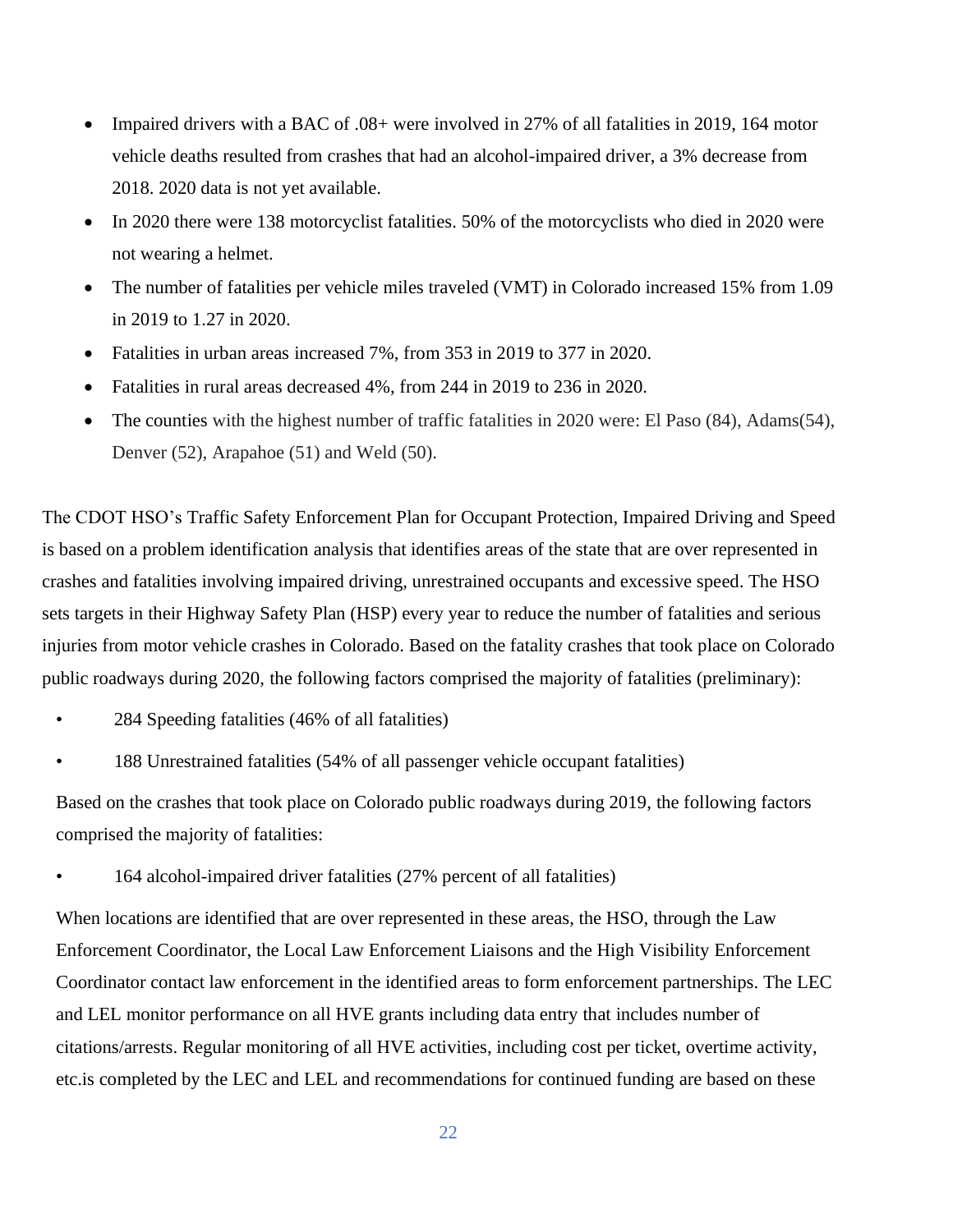factors. Working with the enforcement partners the CDOT Office of Communications develops outreach and awareness programs to make the public aware of the enforcement.

# **OCCUPANT PROTECTION ENFORCEMENT**

- In 2019 among the people who died in an occupant motor vehicle crash, 189, or 51%, were not wearing a seat belt. In 2020, preliminary data indicates that 188, or 54%, of people who died in an occupant motor vehicle crash were not wearing a seatbelt.
- In 2019, the counties with the highest number of unrestrained passenger vehicle occupant fatalities were: Adams (25), Weld (22), El Paso (15 Arapahoe (14) and Denver (13).
- The estimate of overall statewide seat belt usage for all vehicle types in 2019 was 88.3%, this dropped to 86.3% in 2020. This, in part, is attributed to less enforcement during the pandemic environment.
- Of particular interest, six counties demonstrated a usage rate of at least 90%, with another twenty-one counties in the 80% to 90% range. The six counties were Denver (92.6%), Arapahoe (92.5%), Morgan (91.2%), Douglas (90.7%), Boulder (90.6%) and Park (90.1%),
- The four counties rated the lowest in seat belt compliance, Chaffee, Weld, Pueblo and Cheyenne, all recorded lower rates in 2020 than in 2019. Chaffee dropped from 85.9% in 2019 to 79.3% in 2020. Weld dropped from 81.3% in 2019 to 76% in 2020. Pueblo scored an 80.2% in 2019 and a 74.2% this current year and Cheyenne scored a 74.4% in 2019 and dropped to 68.5% in 2020.

Colorado's Highway Safety Office supports the Click It or Ticket May Mobilization and Child Passenger Safety Week national mobilizations.

The Colorado State Patrol (CSP) provides statewide enforcement year round, in addition to the two weeks of enforcement during May. In addition to the CSP, local law enforcement agencies are recruited and provided with overtime funding for May Mobilization. While all local law enforcement agencies are encouraged to apply for overtime enforcement funding, allocations are made through problem identification with consideration to the number of unrestrained fatalities, serious injuries and the seat belt compliance rate of an area, along with the past performance of the agency during the campaign.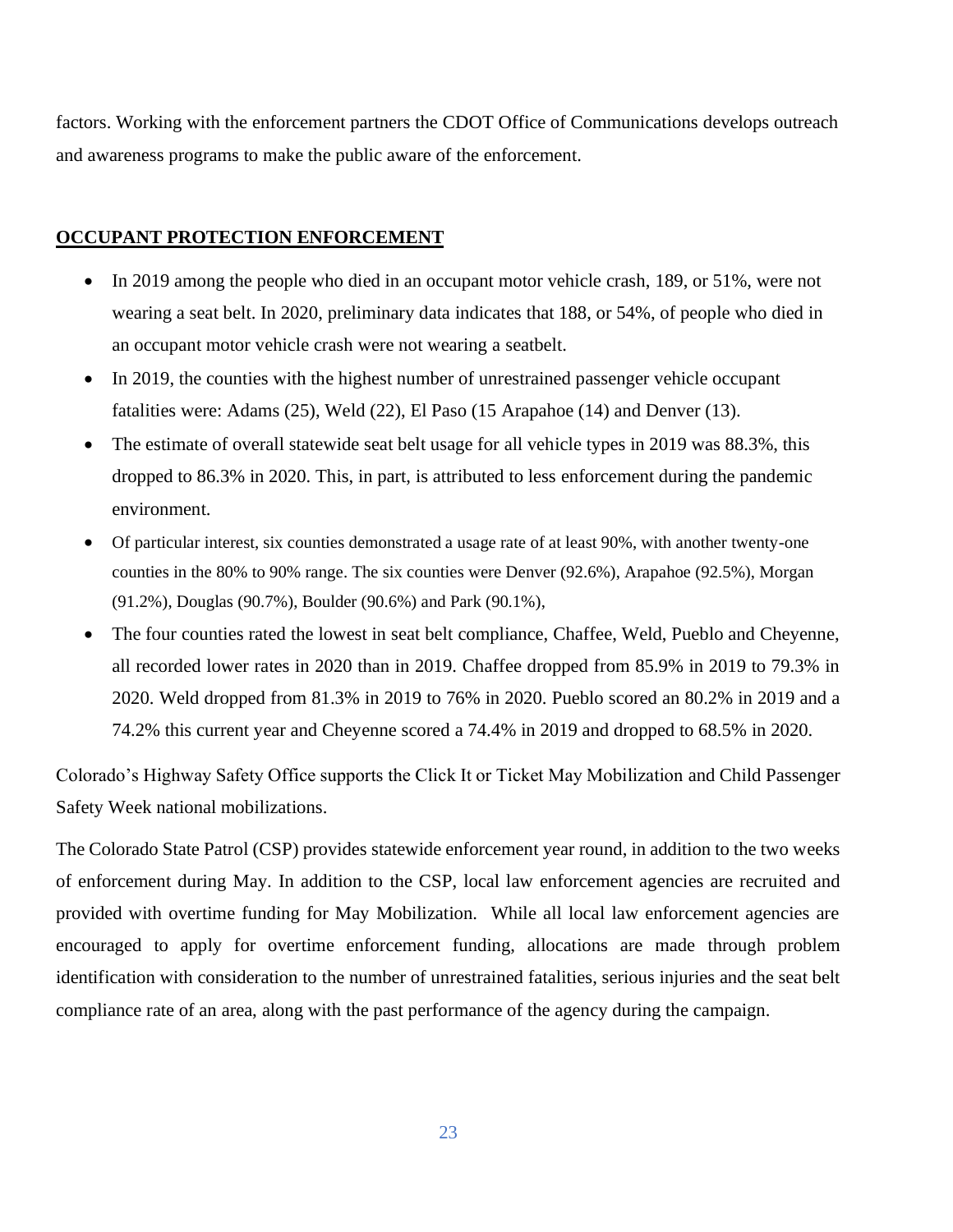In addition to May Mobilization, Colorado supports an additional two weeks of occupant protection enforcement Statewide during March and July. Further details and locations for these events are detailed in the S405(b) application and Occupant Protection HVE sections of this plan.

#### **IMPAIRED DRIVING ENFORCEMENT**

- In 2019, Impaired drivers with a BAC of .08+ were involved in 27% of all fatalities in 2019, 164 motor vehicle deaths resulted from crashes that had an alcohol-impaired driver, a 3% decrease from 2018. 2020 data is not yet available.•
- In 2019, the counties with the highest number of fatalities in crashes involving a driver or motorcycle operator with a BAC  $\geq$  0.08 were: El Paso (23), Adams (21), Denver (19), Arapahoe (17) and Jefferson (14).Weld (14), Denver (13), Adams (18), and Jefferson (14). 2020 data is not yet available.

Colorado law enforcement agencies participate in all seven national high visibility enforcement (HVE) campaigns as well as five other Statewide HVE campaigns during the year. The State specific HVE campaigns that the Highway Safety Office promotes include Spring Events (six weeks), Memorial Day Weekend (four days), Checkpoint Colorado (16 weeks), Fall Festivals (six weeks), and New Year's Eve (four to six days). These five HVE enforcement campaigns have been created to address events in the State that have an impact on impaired driving related motor vehicle crashes and fatalities.

Law enforcement agencies apply for HVE funding and are selected using FARS and other data sources to identify the areas with a high number of impaired driving related crashes and fatalities. Agencies deploy their resources at their discretion during the enforcement periods, using local data to determine enforcement strategies as to location, day of week, time of day, etc. Law enforcement agencies report their activity through narrative reports and also report arrest and citation data on the readily available CDOT "Heat Is On!" website.

Further details and locations for these events are detailed in the Impaired Driving HVE section of this plan.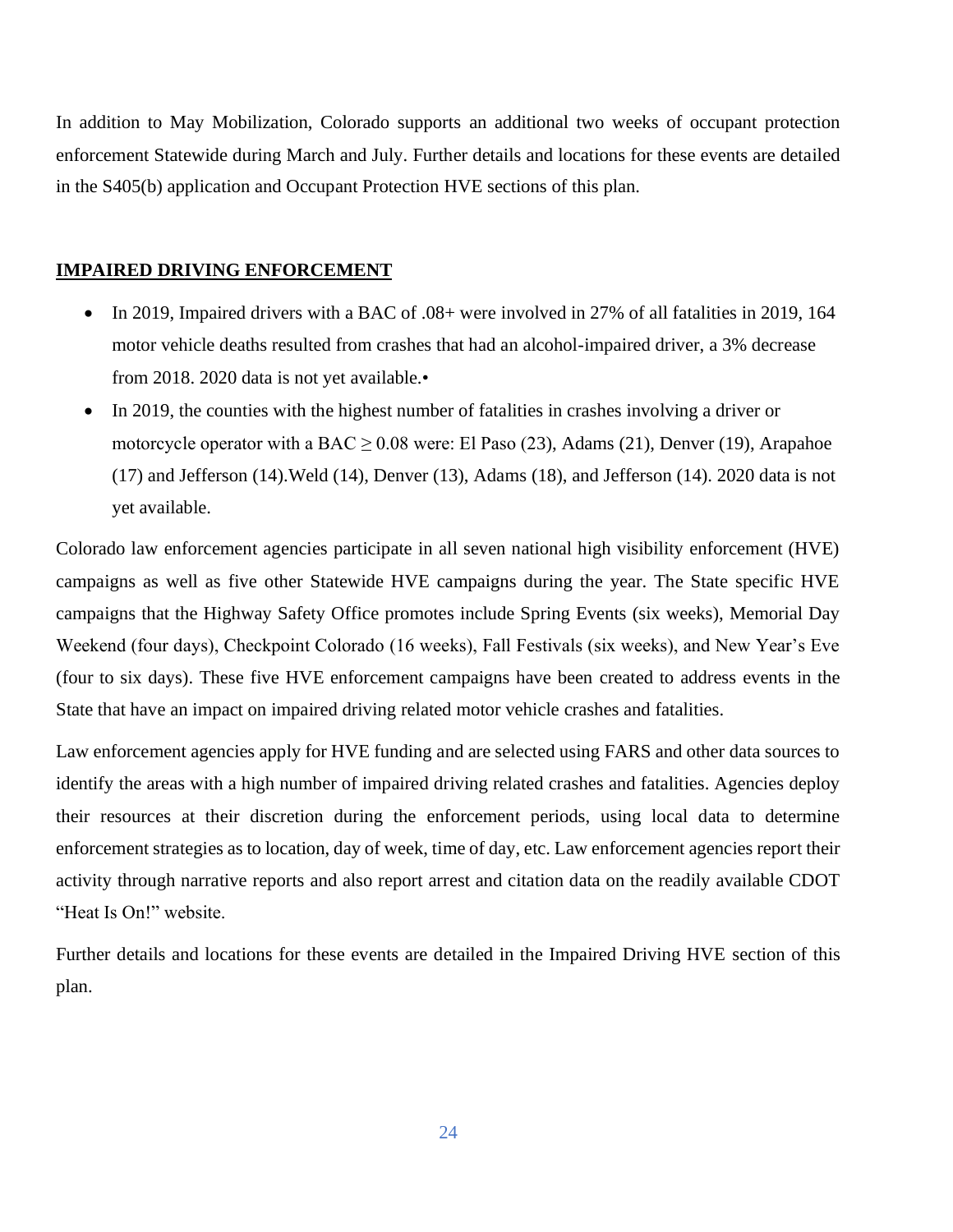# **SPEED ENFORCEMENT**

- In 2020 there were 284 speeding related fatalities, corresponding to a 16% increase in speedingrelated fatalities from 2019.
- In 2019, the counties with the highest number of speeding related fatalities were: El Paso (29), Adams (20), Weld (20), Jefferson (18) and Arapahoe (17).

Law enforcement agencies participating in Colorado's HSO Speed Enforcement Programs are identified through a problem identification analysis. Law enforcement agencies in the Speed Enforcement Program work closely with the High Visibility Enforcement Coordinator to create enforcement plans that include officer performance standards, project baselines and goals, an evaluation plan and a night-time speed enforcement element.

# **Effectiveness of Monitoring**

The LEC, LELs and HVE Coordinator monitor performance on all HVE grants including data entry that includes number of citations/arrests. Regular monitoring of all HVE activities, including cost per ticket, overtime activity, etc.is completed by the LEC and LEL and recommendations for continued funding are based on these factors. Adjustments to funding are made after examination of each HVE event to ensure funds are utilized in a cost efficient manner. If agencies are not meeting specified expected performance targets the LEC and LELs work with the local agencies to make adjustment to, and provide suggestions on how to improve performance. Working with the enforcement partners the HSO's Office of Communications develops outreach and awareness programs to make the public aware of the enforcement and to track effectiveness of the outreach (media impressions, surveys, etc.).

# **High-Visibility Enforcement (HVE) Strategies**

# **Planned HVE strategies to support national mobilizations:**

| <b>Countermeasure Strategy</b>                        |
|-------------------------------------------------------|
| <b>Communication Campaign</b>                         |
| <b>Impaired Driving HVE</b>                           |
| Short-term, High Visibility Seat Belt Law Enforcement |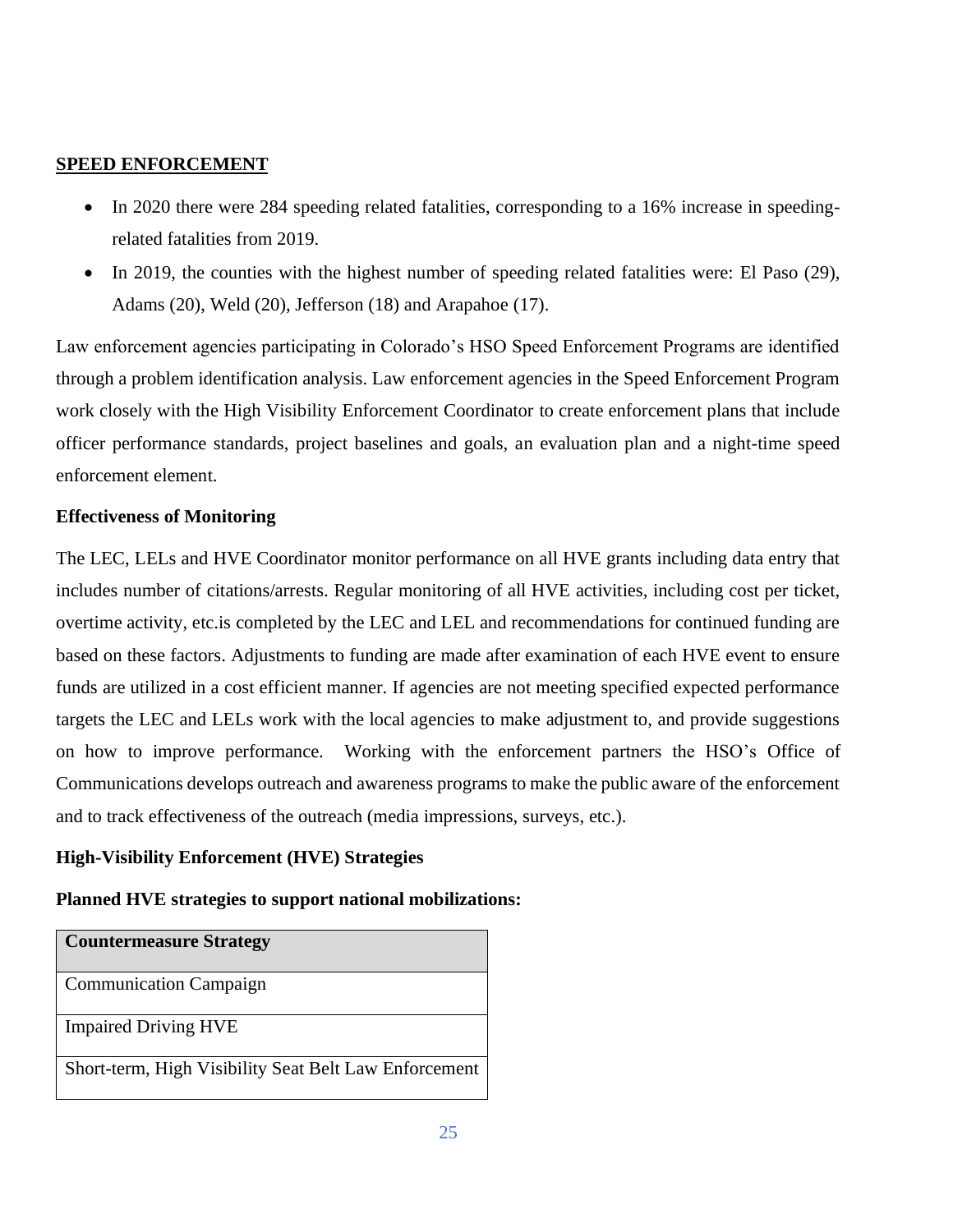**HVE planned activities that demonstrate the State's support and participation in the National HVE mobilizations to reduce alcohol-impaired or drug impaired operation of motor vehicles and increase use of seat belts by occupants of motor vehicles:**

| <b>Unique Identifier</b>      | <b>Planned Activity Name</b>             |
|-------------------------------|------------------------------------------|
| FY22 Impaired Driving HVE     | <b>Impaired Driving HVE</b>              |
| <b>FY22 OP HVE</b>            | <b>Sustained Occupant Protection HVE</b> |
| <b>FY22 Speed Enforcement</b> | <b>Sustained Speed Enforcement</b>       |

High visibility enforcement (HVE) events are designed to deploy law enforcement resources in areas identified through problem identification as having high incidents of impaired driving, speeding and low seatbelt compliance. These HVE events are designed to deter these driving behaviors by increasing the perceived risk of arrest or citation on Colorado roadways. HVE events are highly publicized prior, during and after the event. This strategy is part of a comprehensive, evidence-based effort to reduce the prevalence of high risk behaviors on Colorado roadways.

In 2022, the Impaired Driving High Visibility Enforcement (HVE) includes the participation of multiple Colorado law enforcement agencies, both State and local, in 15 HVE campaigns that are conducted through the Highway Safety Office (HSO). These HVE events include media campaigns prior, during and after the enforcement events to inform the public regarding the upcoming enforcement activities as well as inform them of the outcomes.

The enforcement activities are designed by the participating agencies using problem identification, approved by the HSO, and include strategies such as, saturation patrols, increased patrols and multijurisdictional task forces for activities and checkpoints.

# Recipients

Local law enforcement

Colorado State Patrol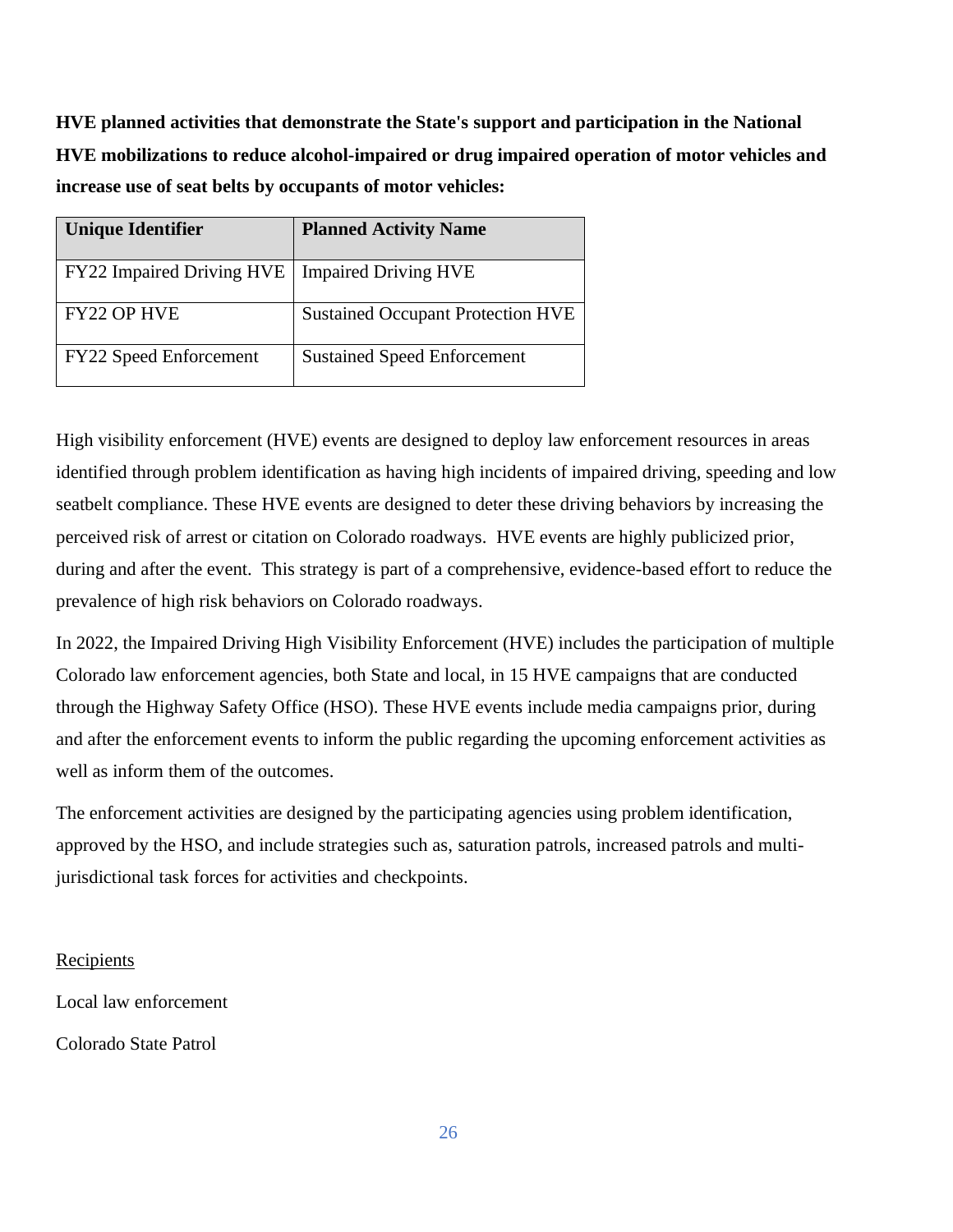# Program Areas

# **Program Area: Impaired Driving**

# **Description of Highway Safety Problems**

In 2019, there were 597 traffic fatalities in Colorado, of which 164 (27%) were fatalities involving a vehicle operator with a BAC of .08 or above. In 2019, there were 56 fatalities involving a vehicle operator testing positive for 5ng+ Delta 9 THC or above.

# **Associated Performance Measures**

| Performance measure name                                                                                         |
|------------------------------------------------------------------------------------------------------------------|
| C-1) Number of traffic fatalities                                                                                |
| C-2) Number of serious injuries in traffic crashes                                                               |
| C-3) Fatalities/VMT                                                                                              |
| C-5) Number of fatalities in crashes involving a driver or motorcycle operator with a BAC of 0.08 and            |
| above                                                                                                            |
| C-14) Fatalities Involving a driver or motorcycle operator testing positive for $\rightarrow$ 5ng of Delta 9 THC |

# **Countermeasure Strategy: Impaired Driving HVE**

# **Project Safety Impacts**

High visibility enforcement (HVE) events are designed to deploy law enforcement resources in areas identified through problem identification as having high incidents of impaired driving. These events are designed to deter impaired driving by increasing the perceived risk of arrest on Colorado roadways. HVE events are highly publicized prior, during and after the event. Colorado's impaired driving related fatalities (alcohol and marijuana) are consistently 30% and above of the total fatality number. This strategy is part of a comprehensive, evidence-based effort to reduce the prevalence of impaired driving related injuries and fatalities. It is an evidence-based activity countermeasure as identified in NHTSA's *Countermeasures That Work.*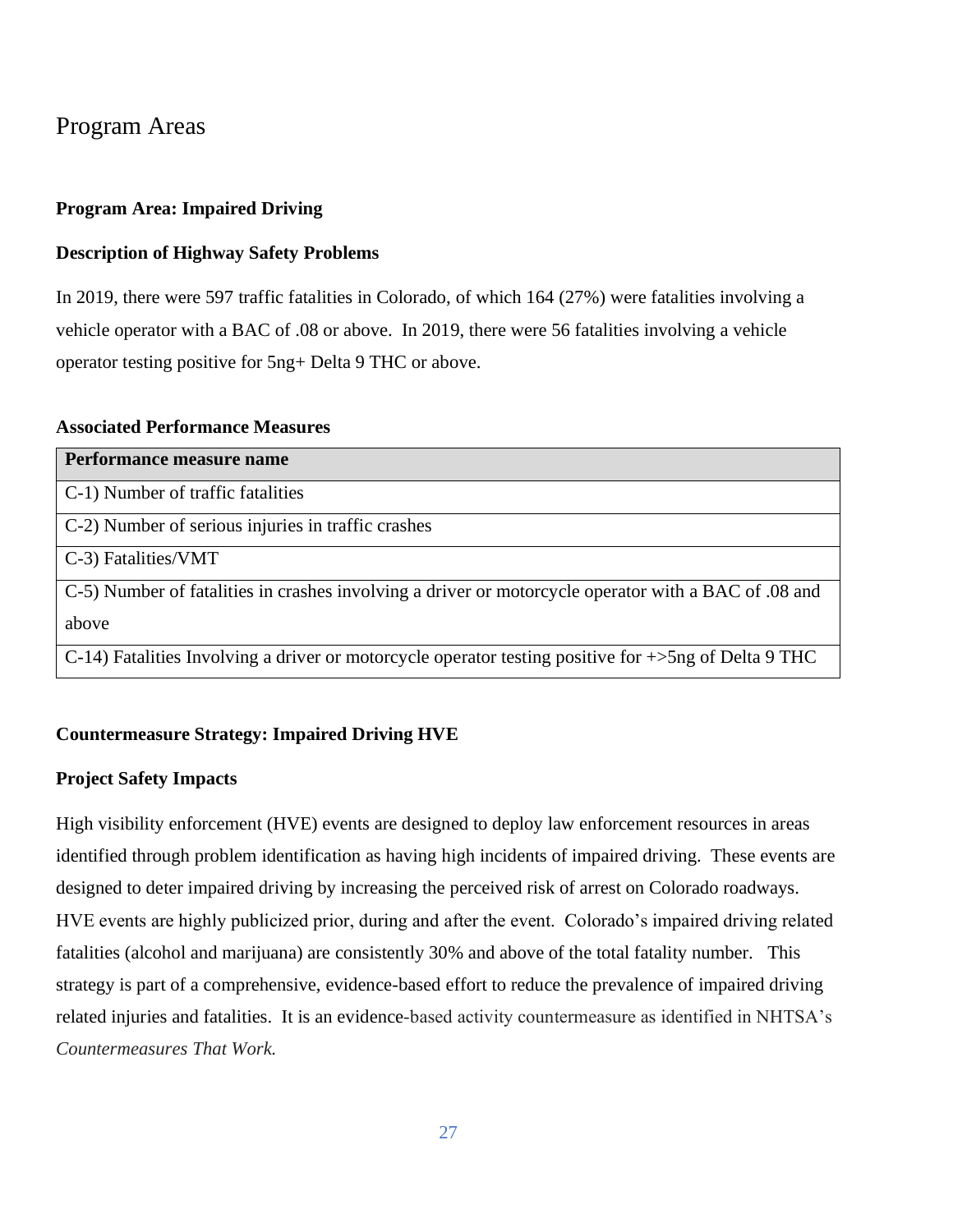#### **Linkage Between Program Area**

Impaired driver fatalities represent a significant portion of Colorado's total traffic fatalities. High Visibility Enforcement (HVE) events are vital to roadway safety by publicizing the enforcement prior, during and after the event and vigorously enforcing impaired driving laws. Funding for this and all other strategies are distributed based on problem identification.

# **Rationale**

The rationale for selecting this countermeasure strategy is that it is an evidence-based countermeasure as identified in NHTSA's *Countermeasures That Work.* Funding allocations for each planned activity are based on a robust problem identification coupled with agency capacity.

# **Planned Activity: Impaired Driving HVE**

# **Planned Activity Description**

In 2022, impaired driving prevention activities include high visibility impaired driving enforcement in cities, counties and highways identified by problem identification as having a high propensity for impaired driving crashes and fatalities.

#### **Intended Subrecipients**

Adams County Sheriff's Office – In 2020, there 12,650 traffic crashes in which 69 resulted in a fatality. Fourteen of fatalities involved an alcohol impaired vehicle operator (a driver with a BAC of .08+) six involved a drug driver. In 2019, 28% of all fatalities were a direct result of an impaired driver.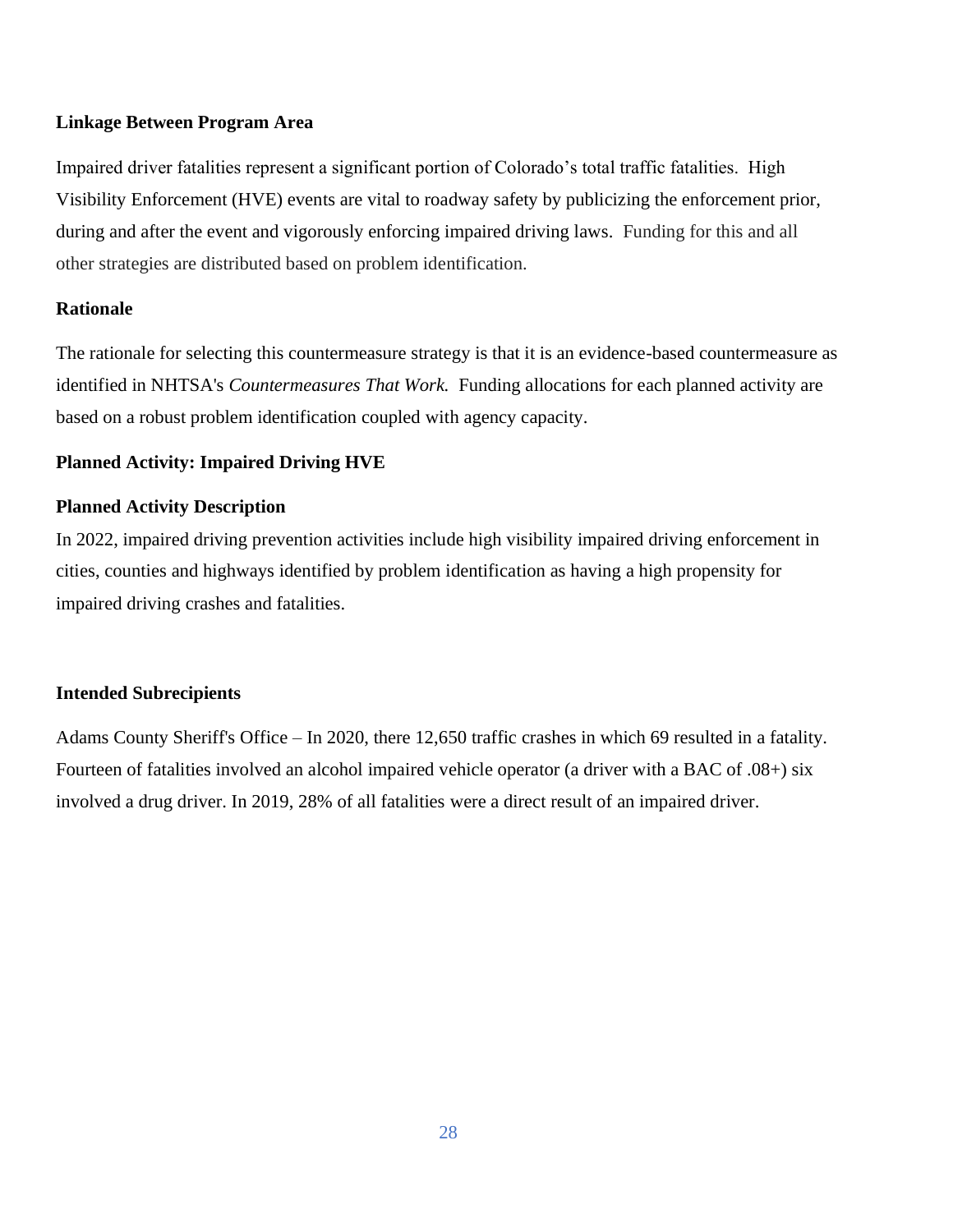Aurora Police Department – In 2019, there were 34 traffic fatalities in the City of Aurora. Of those, 10 or 29 percent involved a vehicle operator with a BAC of .08+. Colorado Springs Police Department – In 2019 and 2020, there were 26 fatalities each year involving a

Colorado State Patrol – In 2019, there were 597 traffic fatalities in Colorado, of which 164 (27%) were fatalities involving a vehicle operator with a BAC of .08 or above. In 2019, there 56 fatalities involving a vehicle operator testing positive for 5ng+ Delta 9 THC or above. The Colorado State Patrol enforces traffic laws of the state of Colorado on approximately 8,483 miles of state highways and more than 57,000 miles of county roads.

Denver Police Department - In 2019, there were 19 traffic fatalities involved a vehicle operator with a BAC of .08+. This accounted for 26% of all traffic fatalities in Denver. This is the third consecutive year of increased impaired driving fatalities.

El Paso County Sheriff's Office – In 2019, there were 66 traffic fatalities. Sixteen or 24% of these fatalities involved a vehicle operator with a BAC of .08+.

Jefferson County Sheriff's Office – In 2019, there were 51 traffic fatalities in Jefferson County. This is a 24% increase from traffic fatalities in 2018. In 2019, 7 of the traffic fatalities involved a vehicle operator with a BAC of .08+.

In 2022, the planned activities include:

vehicle operator with a BAC of .08+.

The HSO will address impaired driving related crashes and fatalities through, high visibility enforcement, on targeted roadways identified in the 2021 Colorado Department of Transportation Problem Identification Report.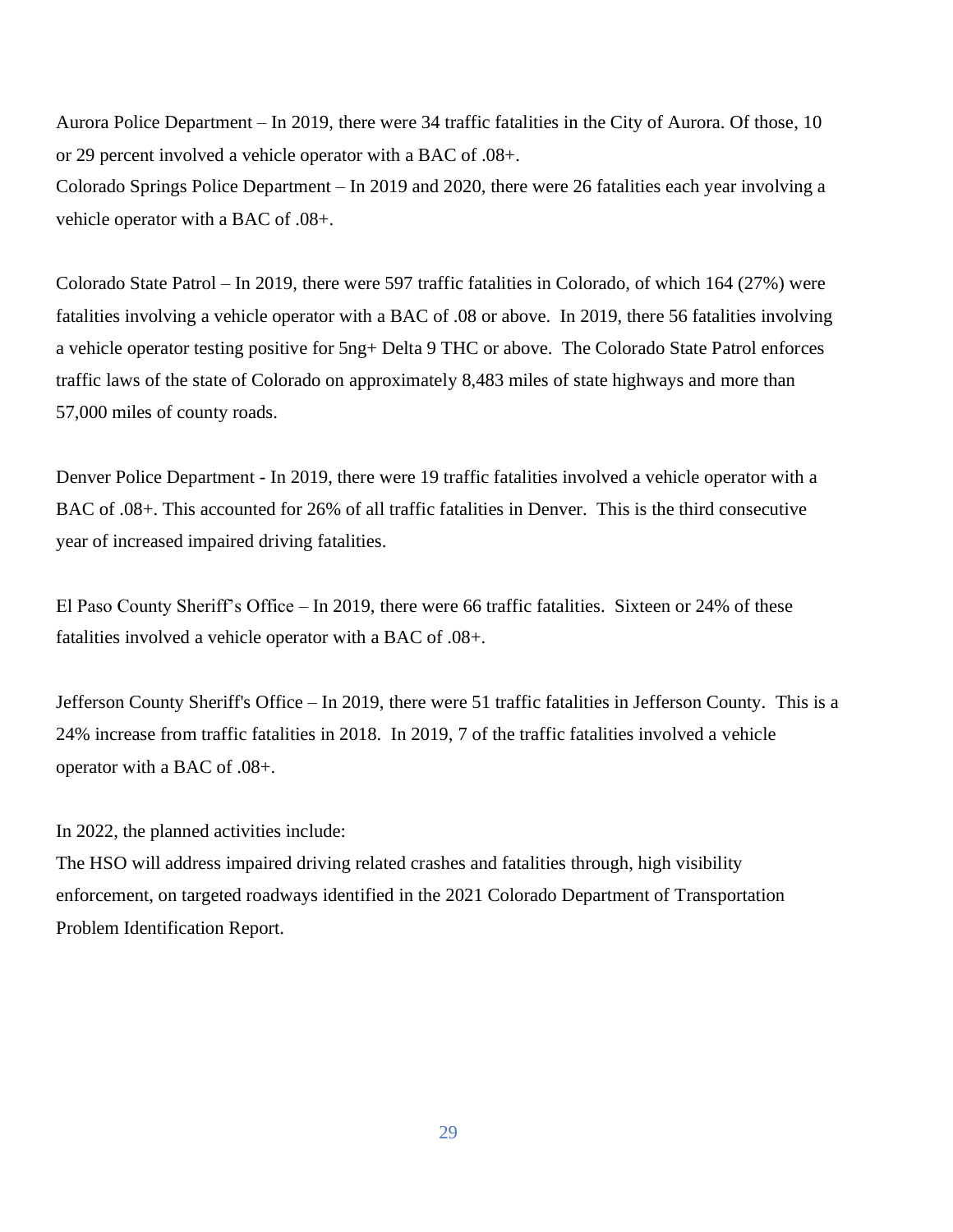# **Funding sources**

| <b>Source</b> | <b>Funding Source ID</b> | <b>Eligible Use</b> | <b>Estimated</b>      | <b>Match</b>  | Local          |
|---------------|--------------------------|---------------------|-----------------------|---------------|----------------|
| <b>Fiscal</b> |                          | of Funds            | <b>Funding Amount</b> | <b>Amount</b> | <b>Benefit</b> |
| Year          |                          |                     |                       |               |                |
| 2021          | 164 Transfer Funds       | 164 Alcohol         | \$950,000             | \$237,500     | \$950,000      |
| 2022          | 164 Transfer Funds       | 164 Alcohol         | \$625,000             | \$156,250     | \$625,000      |

# **Countermeasure Strategy: Training and Judicial Support**

# **Project Safety Impacts**

Training and Judicial Support are critical to Colorado's changing and complex impaired driving environment. These strategies are designed to train and support Colorado law enforcement, prosecutors, the Colorado Judicial System and specialty courts. This strategy is part of a comprehensive, evidencebased effort to reduce the prevalence of impaired driving related injuries and fatalities. It is an evidencebased activity countermeasure as identified in NHTSA's *Countermeasures That Work.*

# **Linkage Between Program Area**

Impaired driving related fatalities represent a significant portion of Colorado's total traffic fatalities. Training and Judicial Support are vital to roadway safety by providing tools and resources to law enforcement and the judicial system to impact impaired driving in Colorado. Funding for this and all other strategies are distributed based on problem identification.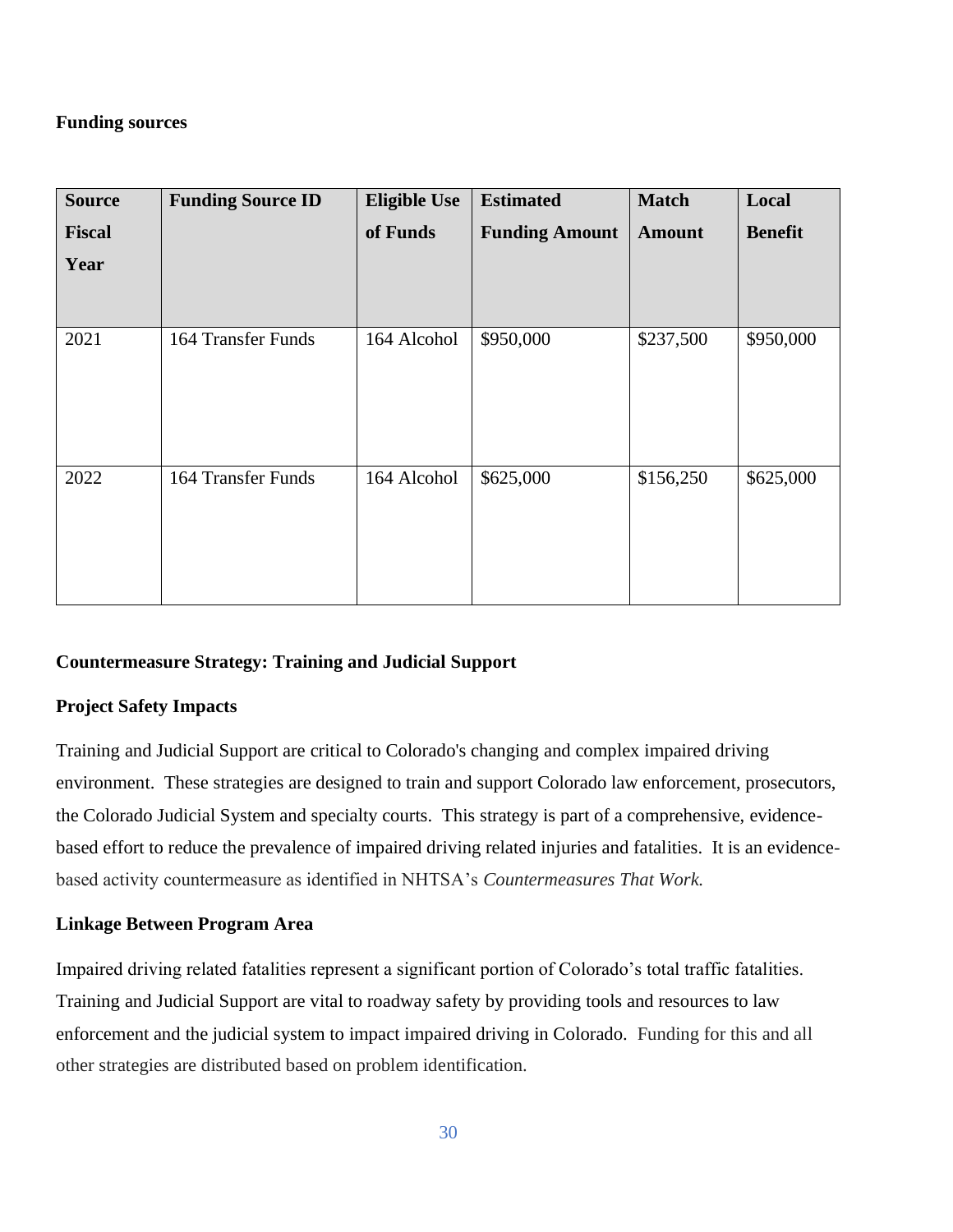#### **Rationale**

The rationale for selecting these countermeasure strategies is that they are evidence-based countermeasures as identified in NHTSA's *Countermeasures That Work.* Funding allocations for each planned activity are based on a robust problem identification coupled with agency capacity.

#### **Planned Activity: LE/Judicial Training and/or Education**

#### **Planned Activity Description**

The Colorado Task Force on Drunk and Impaired Driving (CTFDID) will continue to support the prevention, awareness, enforcement and treatment of drunk and impaired driving in Colorado through strong partnerships with public, private and non-profit organizations. CTFDID grant activities are administered by Colorado State Patrol.

The Traffic Safety Resource Prosecutor (TSRP) program provides law enforcement, prosecutors, and other traffic safety professionals throughout the state of Colorado with a subject matter expert on traffic safety matters with a specific emphasis on impaired driving. The TSRP supports these constituencies and others by providing training and education, legal research, motions and trial support, and direct assistance in the form of special prosecutor appointments.

The DUI Court Support Enhancement grant provides training, site reviews, and technical support to DUI courts statewide. The DUI Court Enhancement grant will support the 18th Judicial district DUI Court that is in their final year of operation.

LEAD Impairment Training will provide Drug Recognition Expert (DRE) and Standardized Field Sobriety Testing (SFST) updates and instructor training to Colorado Law Enforcement in basic and advanced National Highway Traffic Safety Administration (NHTSA) Impaired Driving training programs.

#### **Intended Subrecipients**

Colorado Task Force on Drunk and Impaired Driving Colorado District Attorneys' Council Colorado Judiciary Court Branch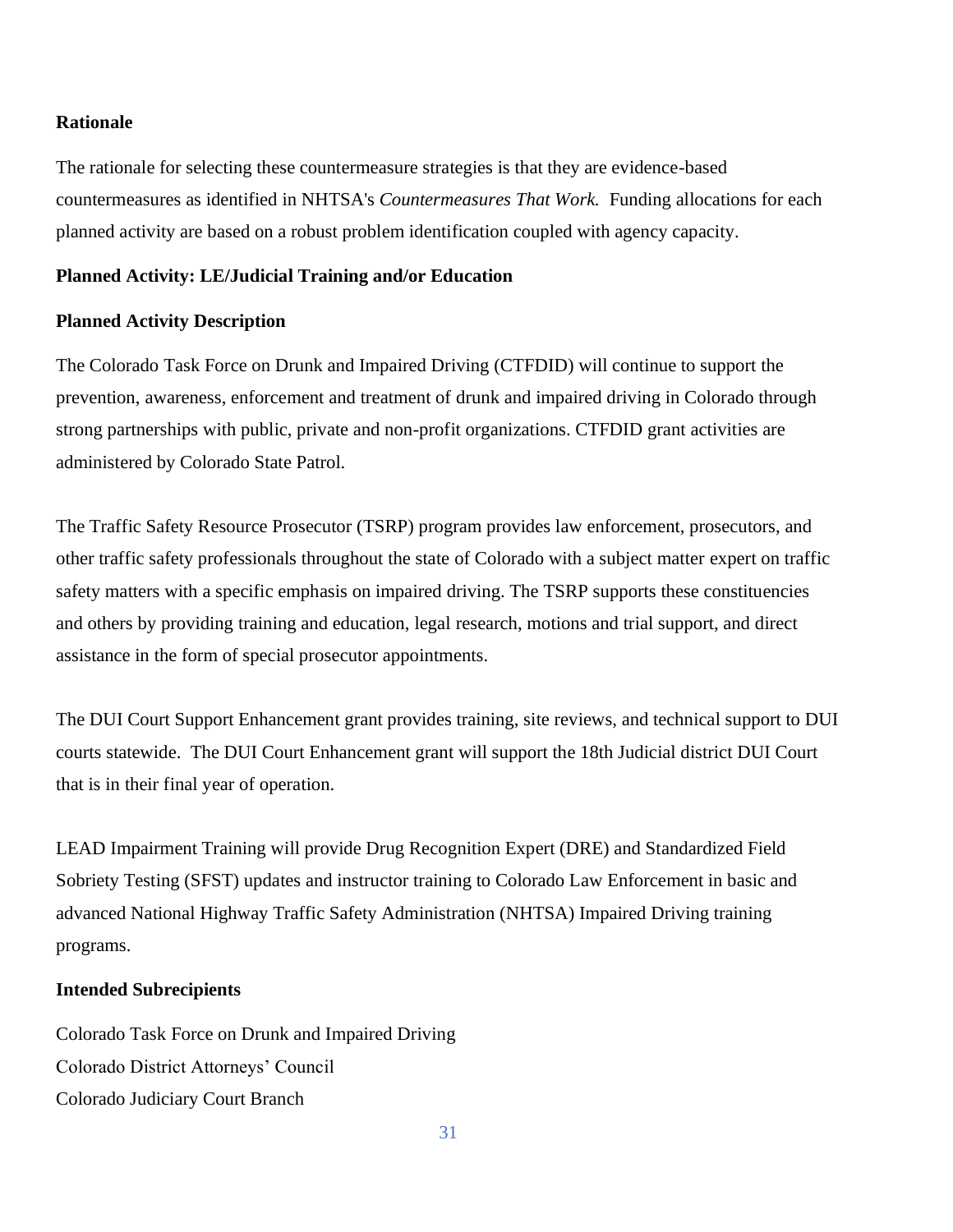# Lead Impairment Training

Chaffee County

# **Funding sources**

| <b>Source</b>      | <b>Funding Source</b> | <b>Eligible Use of</b> | <b>Estimated</b>      | <b>Match</b>  | Local          |
|--------------------|-----------------------|------------------------|-----------------------|---------------|----------------|
| <b>Fiscal Year</b> | ID                    | <b>Funds</b>           | <b>Funding Amount</b> | <b>Amount</b> | <b>Benefit</b> |
| 2022               | 164 Transfer          | 164 Alcohol            | \$30,000              | \$7,500       | N/A            |
|                    | Funds                 |                        |                       |               |                |
| 2021               | 405d Impaired         | Mid Training           | \$478,000             | \$119,500     | N/A            |
|                    | Driving Mid           |                        |                       |               |                |
| 2022               | 405d Impaired         | Mid Training           | \$190,000             | \$47,500      | N/A            |
|                    | Driving Mid           |                        |                       |               |                |
| 2022               | 405d Impaired         | Mid Other              | \$246,000             | \$61,500      | N/A            |
|                    | Driving Mid           |                        |                       |               |                |
| 2022               | 405d Impaired         | Mid Court              | \$30,000              | \$7,500       | N/A            |
|                    | Driving Mid           | <b>Services</b>        |                       |               |                |
| 2021               | NHTSA 402             | Community              | \$175,000             | \$43,750      | \$175,000      |
|                    |                       | Programs               |                       |               |                |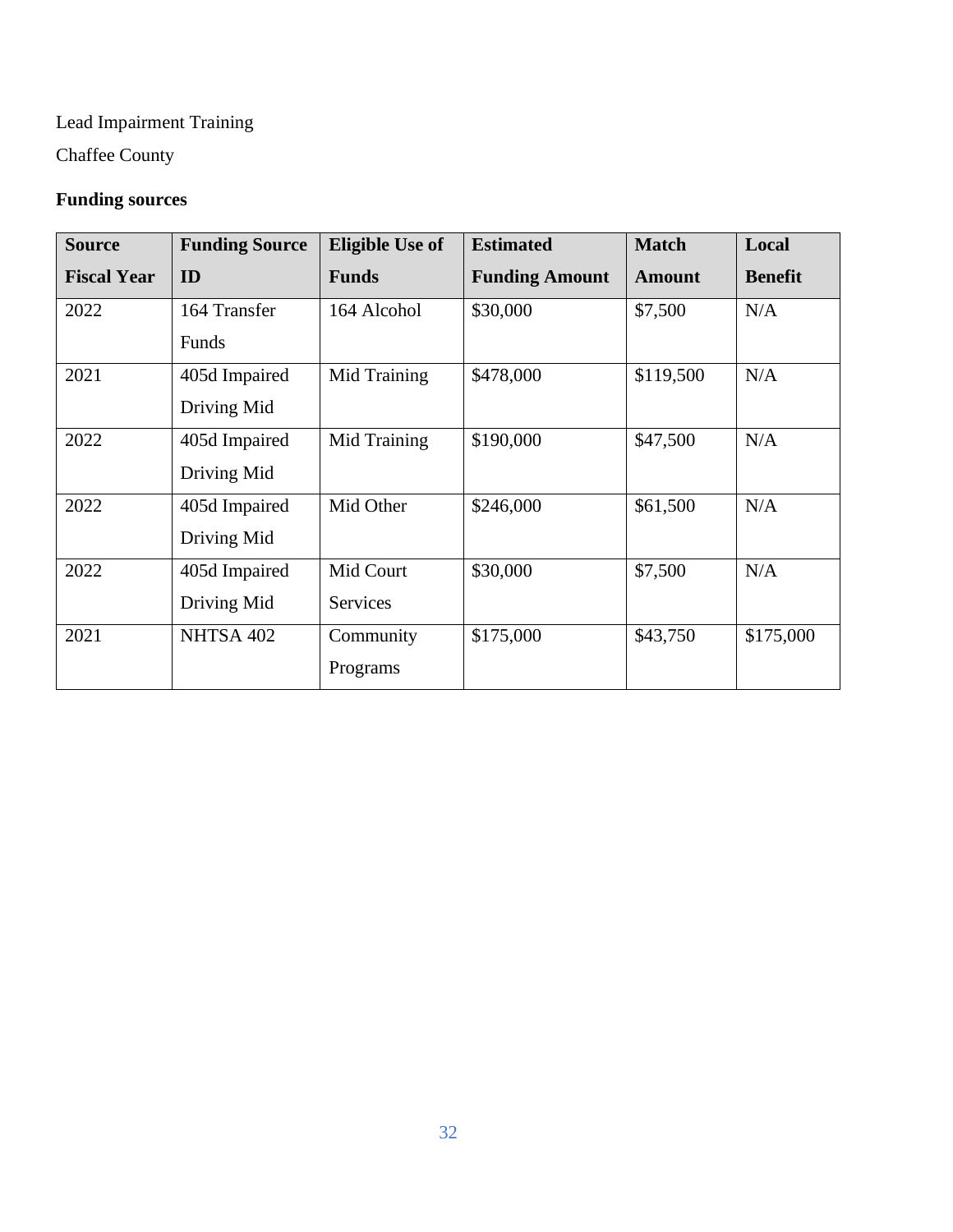# **Program Area: Police Traffic Services**

# **Description of Highway Safety Problems**

Combined Speed/Distracted/OP HVE Overall State data on Speed/Distracted and Unrestrained In Colorado in 2020 preliminary data indicates there were 613 traffic fatalities, of those: 284 involved speed 188 involved an unrestrained occupant 68 involved a distracted driver

## **Associated Performance Measures**

| Performance measure name                                                              |
|---------------------------------------------------------------------------------------|
|                                                                                       |
| C-1) Number of traffic fatalities                                                     |
|                                                                                       |
| C-2) Number of serious injuries in traffic crashes                                    |
| C-3) Fatalities/VMT                                                                   |
| C-4) Number of unrestrained passenger vehicle occupant fatalities, all seat positions |
| C-6) Number of speeding-related fatalities                                            |
| C-12) Fatalities involving a distracted driver                                        |

# **Countermeasure Strategy: Sustained HVE**

# **Project Safety Impacts**

High visibility enforcement (HVE) events are designed to deploy law enforcement resources in areas identified through problem identification as having high incidents of serious injury crashes and fatalities. This strategy is part of a comprehensive, evidence-based effort to reduce the number serious injuries and fatalities on Colorado roadways involving drivers using excessive speed, unrestrained occupants and distracted drivers. It is an evidence-based activity countermeasure as identified in NHTSA's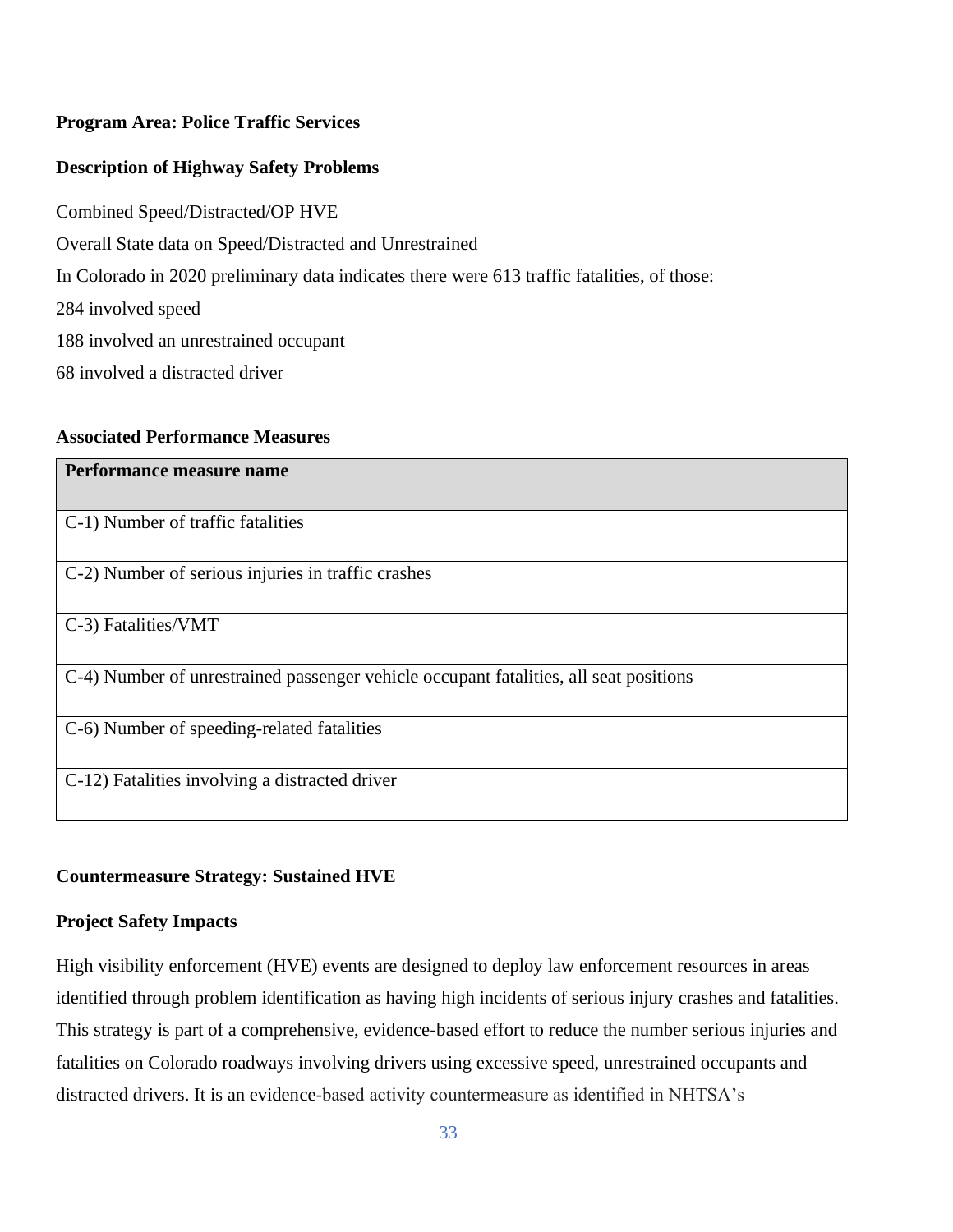*Countermeasures That Work*. These events are designed to deter dangerous driving behavior by increasing the perceived risk of citations on Colorado roadways.

#### **Linkage Between Program Area**

Speed related fatalities represent a significant portion of Colorado's total traffic fatalities. Sustained speed enforcement coupled with roadway engineers setting appropriate speed limits, are integral to reducing speed related crashes and fatalities.

Unrestrained passenger vehicle occupant fatalities represent a significant portion of Colorado's total traffic fatalities. High Visibility Enforcement (HVE) events are vital to roadway safety by vigorously enforcing passenger restraint laws.

Distracted driving targeted enforcement and education directed to distracted drivers are designed to deploy law enforcement and other educational resources in areas identified through problem identification as having high incidents of fatalities and serious injuries involving distracted driving. These education and enforcement events are designed to deter behavioral traffic violations committed by distracted drivers.

#### **Rationale**

The rationale for selecting this countermeasure strategy is that it is an evidence-based countermeasure as identified in NHTSA's *Countermeasures That Work.* Funding allocations for each planned activity are based on a robust problem identification coupled with agency capacity.

#### **Planned Activity: Speed HVE**

#### **Planned Activity Description**

In 2022, the Speed Management Sustained Speed Enforcement activities include: high visibility, speed enforcement activities in areas of the state identified as having a high propensity for speed related crashes and fatalities and selected night time enforcement episodes.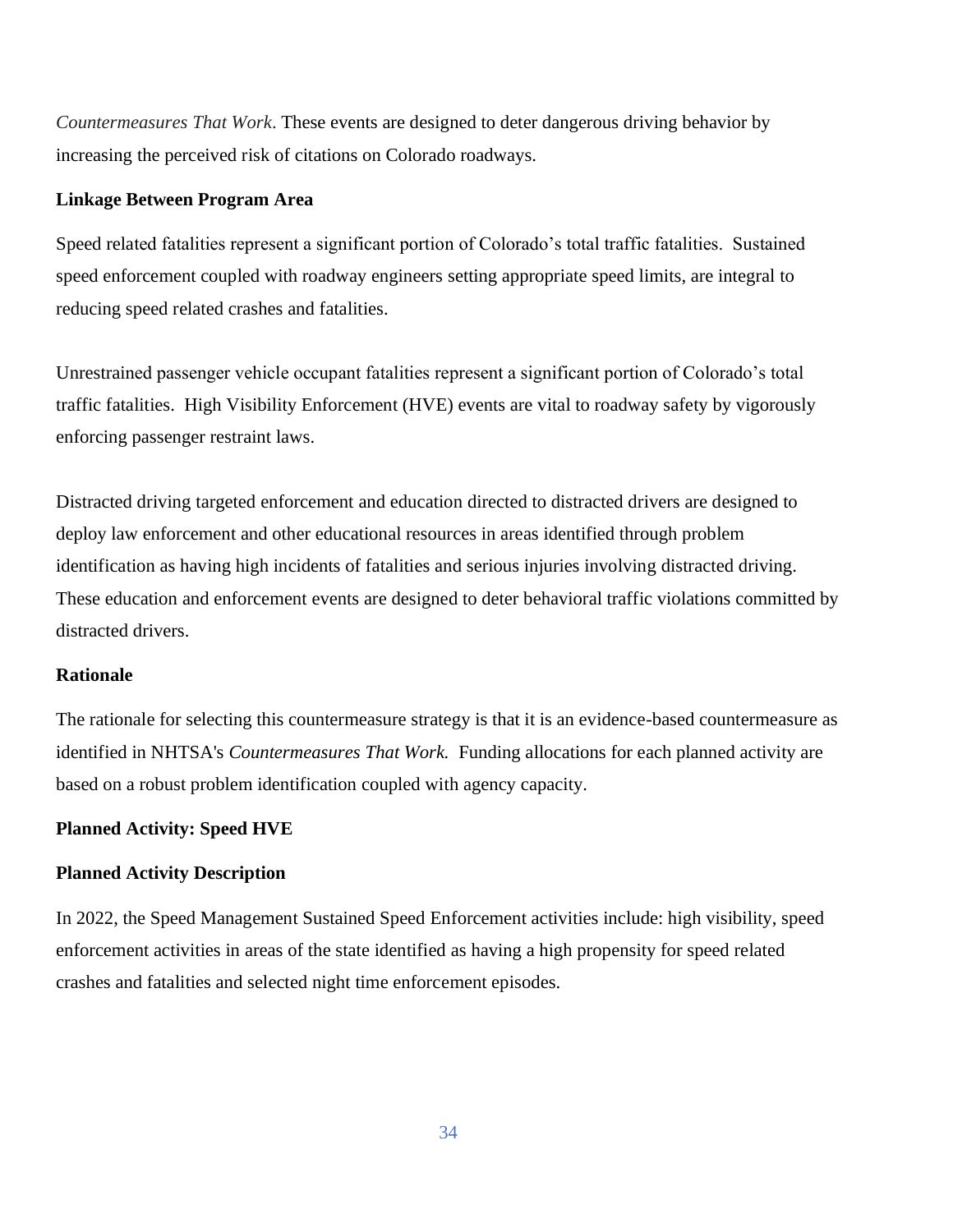#### **Planned Activity: Occupant Protection HVE**

#### **Planned Activity Description**

In 2022 the Occupant Protection (Adult) HVE activities include: high visibility, occupant protection enforcement activities in areas of the state identified as having a high propensity for traffic crashes and fatalities unrestrained passenger vehicle occupants. This enforcement will coincide with state click-itor-ticket events.

#### **Planned Activity: Distracted Driving HVE**

#### **Planned Activity Description**

In 2022, the Distracted Driving HVE/Education planned activities include: high visibility, distracted driving enforcement activities in areas of the state identified as having a high propensity for traffic crashes and fatalities involving a distracted vehicle operator. Multiple agencies involved will add an education element on the dangers of distracted driving.

#### **Intended Subrecipients**

Aurora PD – In 2019 there were 188 traffic fatalities. Of those 79 or 42% were speed related, 10 or 5% involved a distracted vehicle operator and 59 or 31% of the total fatalities had unrestrained occupants.

Colorado Springs PD – In 2020, there were 51 traffic fatalities in Colorado Springs an all-time high. The 21 percent increase in traffic fatalities from 2019-2020 is attributable to high-risk driving behaviors including excessive speed.

Colorado State Patrol – In 2020, there were 613 traffic fatalities. Of those 613 fatalities 188 or 30% involved an unrestrained traffic vehicle occupant, 284 or 46% were speed related and 68 or 11% involved a distracted driver. The Colorado State Patrol enforces traffic laws of the state of Colorado on approximately 8,483 miles of state highways and more than 57,000 miles of county roads.

Denver PD - In the City and County of Denver in 2019, there were 61 traffic fatalities, 34 or 55%, were speed related. Distracted driving, is often under reported, but is a contributing factor to many traffic crashes statewide.

35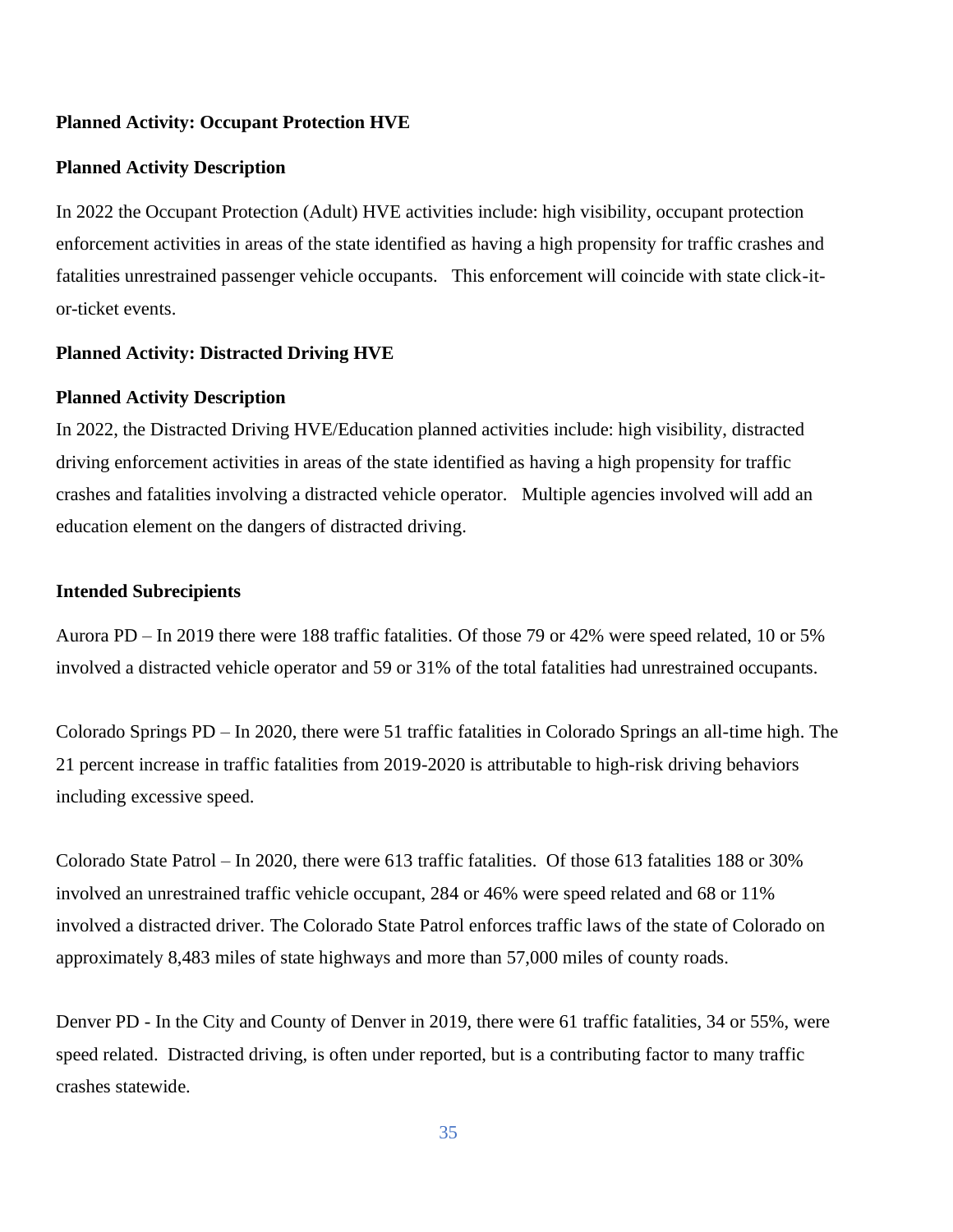El Paso County Sheriff's Office– In El Paso County in 2019, there were 81 fatalities of those 27 or 33% were speed related, 26 fatalities involved unrestrained passenger vehicle occupants, and 3 involved traffic vehicle operators. Distracted driving, is often under reported, total distracted driving fatalities might be higher.

Greeley PD – Traffic fatalities in the City of Greeley, increased from 5 to 11 from 2019 to 2020, a 54% increase. The City of Greeley Police Department uses a Data Driven Approach To Crime And Traffic Safety (DDACTS). This includes focusing on traffic violations involving speed, distraction as well as educating younger drivers and their parents.

Jefferson County Sheriff's Office – In Jefferson County in 2019, there were 51 traffic fatalities. 21 or 41% were speed related. To address speed related fatalities in Jefferson County, the Jefferson County SO, will focus speed enforcement efforts on highway 93 and US Highway 285 that have been identified through problem identification of being over represented in speed related crashes.

Lakewood PD – The City of Lakewood, is in Jefferson County. In 2019, there were 51 traffic fatalities in Jefferson County 25 of the fatalities or 49% occurred in the City of Lakewood. Forty percent of all traffic fatalities in Jefferson County are speed related.

Northern Colorado R.A.I.D Team - In 2019 in Larimer County, there were 26 traffic fatalities, three of which occurred in the City of Loveland. Larimer County Sheriff's Office and Loveland Police, will partner to enforce traffic laws in Larimer County. This enforcement includes speed activities, which are often an indicator or impaired driving.

Pueblo PD – In the City of Pueblo from 2018 to 2020 there have been 47 traffic fatalities, 13 in 2020. Speed has been identified as a contributing factor in 34% of the fatalities. In addition to speed enforcement efforts, the Pueblo PD will utilize public information and outreach designed to inform the

City of Pueblo roadway users of speed enforcement activities.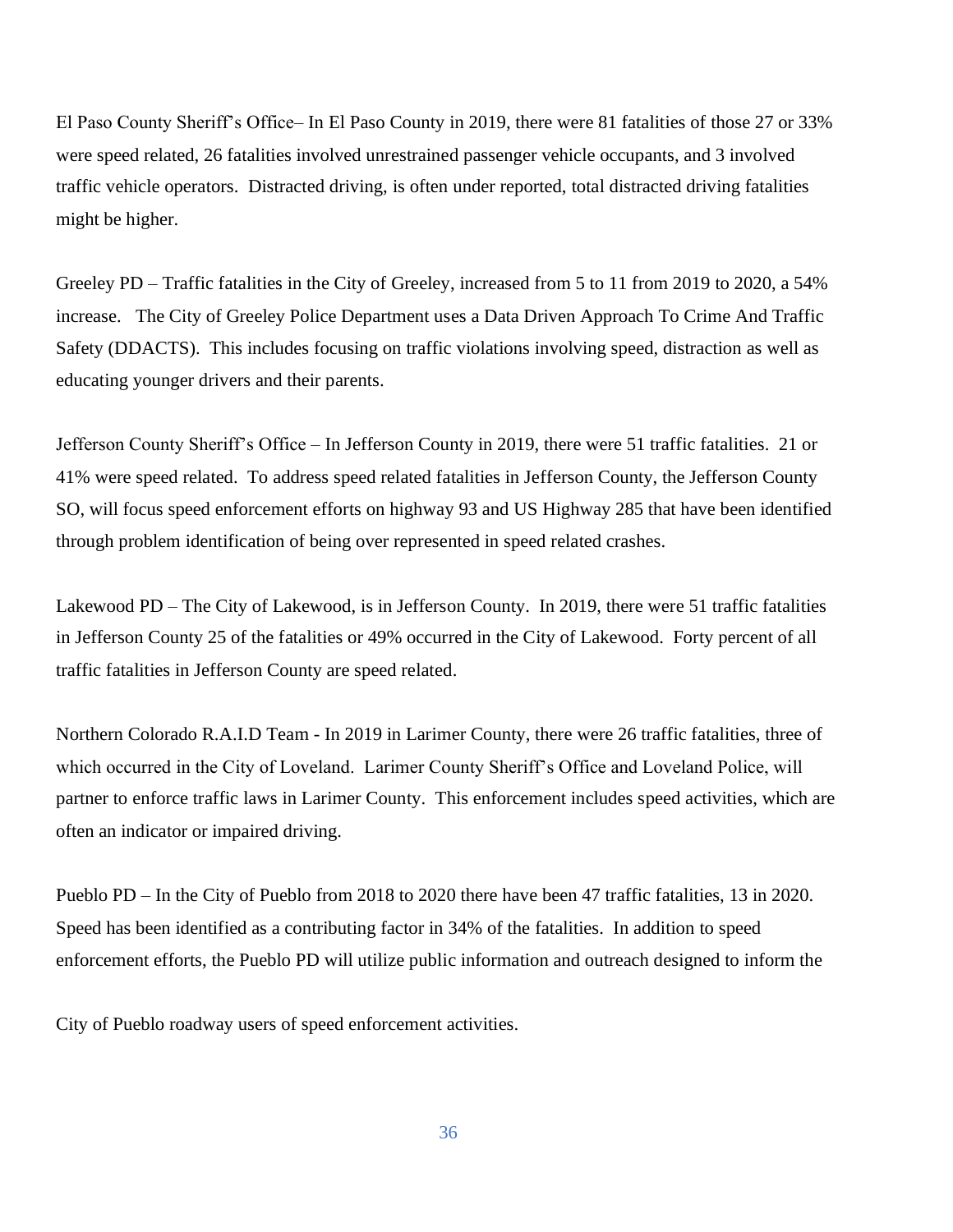Wheat Ridge PD – In the City of Wheat Ridge from 2015-2019 there were 7 total traffic fatalities. In 2020, there were 7 fatalities. Casual factors for the 7 fatalities in 2020 involved speed, impairment, vehicle and pedestrian violations and other dangerous roadway user behaviors.

# **Funding sources**

| <b>Source Fiscal Year</b> | <b>Funding Source ID</b> | Eligible        | <b>Estimated</b> | <b>Match</b> | Local          |
|---------------------------|--------------------------|-----------------|------------------|--------------|----------------|
|                           |                          | Use of          | <b>Funding</b>   | Amount       | <b>Benefit</b> |
|                           |                          | <b>Funds</b>    | <b>Amount</b>    |              |                |
| 2021                      | NHTSA 402                | Police          | \$1,345,000      | \$336,250    | \$935,000      |
|                           |                          | Traffic         |                  |              |                |
|                           |                          | <b>Services</b> |                  |              |                |
| 2022                      | NHTSA 402                | Police          | \$495,000        | \$123,750    | \$495,000      |
|                           |                          | Traffic         |                  |              |                |
|                           |                          | <b>Services</b> |                  |              |                |
| 2021                      | 405b OP Low              | Low HVE         | \$150,000        | \$51,750     | N/A            |
| 2022                      | 405b OP Low              | Low HVE         | \$250,000        | \$113,250    | N/A            |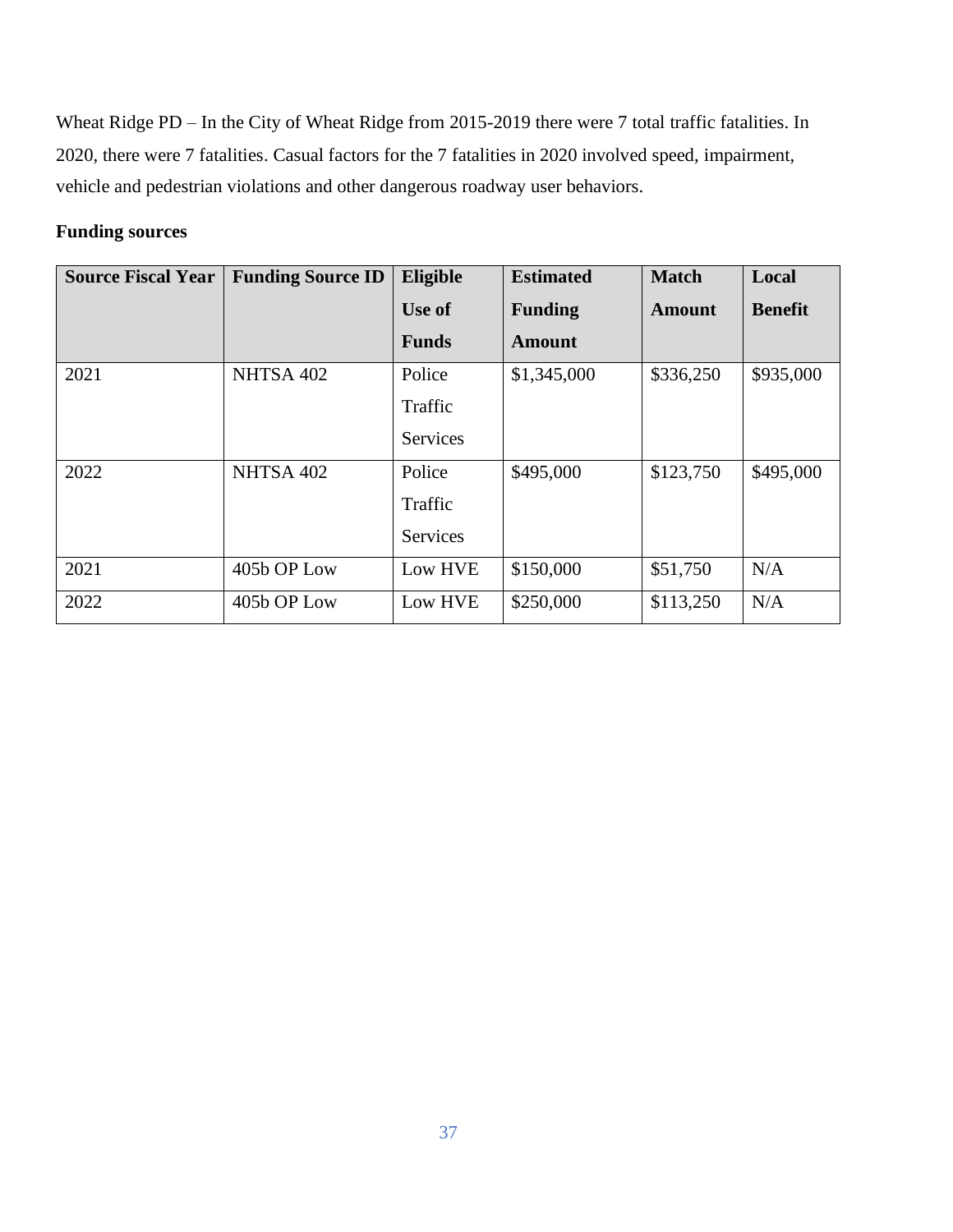# P**rogram Area: Community Traffic Safety**

# **Description of Highway Safety Problem**

In Colorado in 2020 preliminary data indicates there were 613 traffic fatalities, of those fatalities 188 involved an unrestrained passenger vehicle occupant 86 involved a driver age 20 or younger 68 involved a distracted driver.

# **Associated Performance Measures**

| Performance measure name                                                              |
|---------------------------------------------------------------------------------------|
| C-1) Number of traffic fatalities                                                     |
| C-2) Number of serious injuries in traffic crashes                                    |
| $C-3$ ) Fatalities/VMT                                                                |
| C-4) Number of unrestrained passenger vehicle occupant fatalities, all seat positions |
| C-9) Number of drivers age 20 or younger involved in fatal crashes                    |

## **Countermeasure Strategy: School and Community Based Programs**

# **Project Safety Impacts**

School and community based programs are designed to address challenges associated with novice drivers including impaired driving, distracted driving, seat belt use and GDL and other community challenges including efforts to address child passenger safety, booster seat and seat belt use in local communities. These strategies are part of comprehensive, evidence-based efforts to reduce the prevalence of drivers aged 20 or younger involved in fatal and serious injury crashes and reduce the number of unrestrained serious injury crashes and fatalities. School based programs are designed to help young drivers identify behaviors that cause them the greatest risk on the road and recognize that they have the ability and power to act upon and address them. Child passenger safety, booster seat and set belt education and awareness are part of a comprehensive, evidence-based effort to improve occupant protection Statewide in order to reduce the prevalence of unrestrained injuries and fatalities. These are evidence-based activity countermeasures as identified in NHTSA's *Countermeasures That Work*.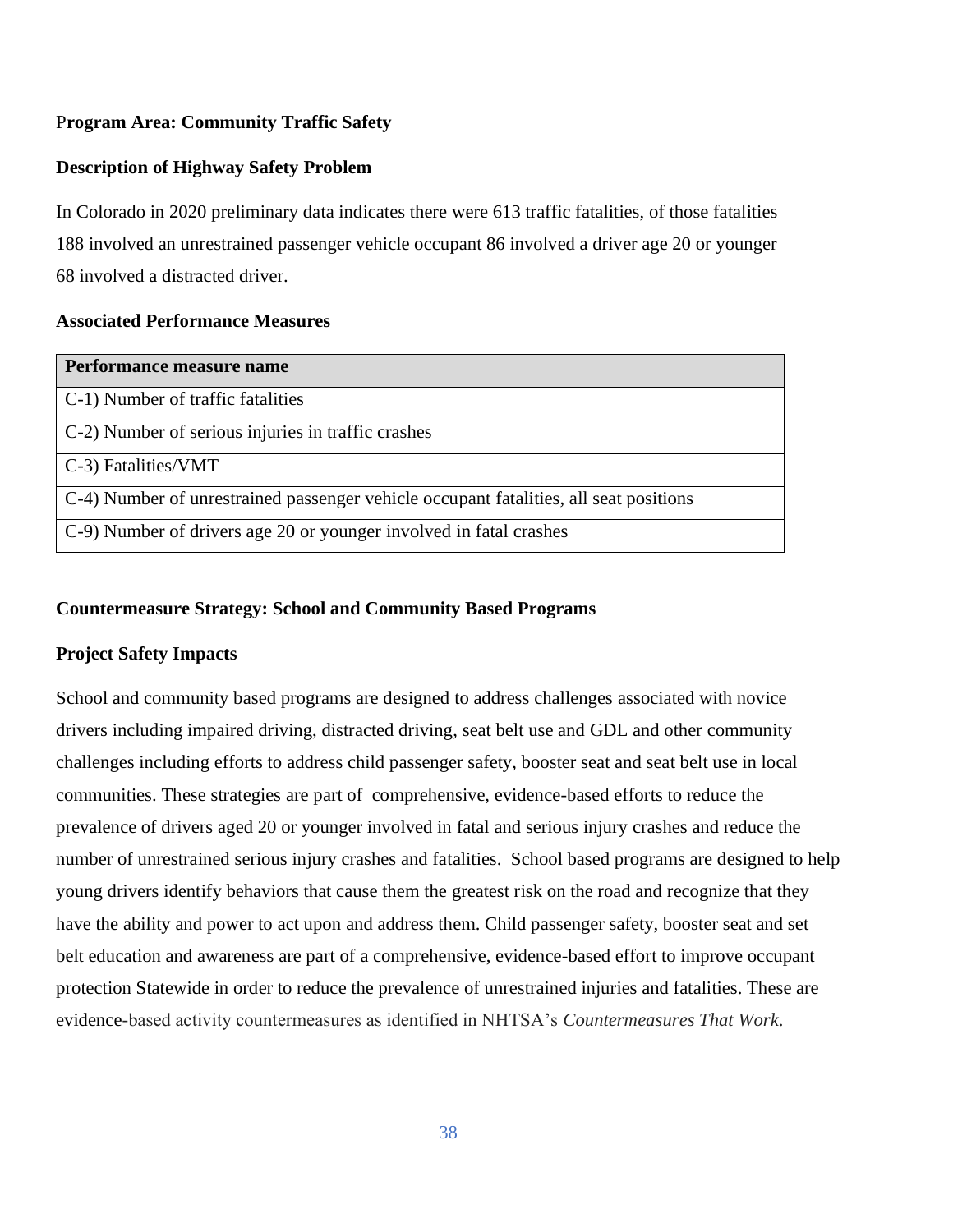#### **Linkage Between Program Area**

Young drivers age 20 or younger are over represented in Colorado's total traffic fatalities. Youth peerto-peer programs are vital to protecting vulnerable young drivers by providing education and awareness. Lower than average seat belt use rates and high-unbelted occupant fatality rates continue to be a challenge for many counties, both urban and rural, throughout Colorado. Funding for this and all other strategies are distributed based on problem identification.

#### **Rationale**

The rationale for selecting this countermeasure strategy is that it is an evidence-based countermeasure as identified in NHTSA's *Countermeasures That Work.* Funding allocations for each planned activity are based on a robust problem identification coupled with agency capacity

#### **Planned Activity: Communications and Outreach**

#### **Planned Activity Description**

In 2022, communications and outreach activities include education on occupant protection, child passenger safety, graduated driver's license laws to populations that have been identified by problem identification as being over-represented in young driver, occupant protection and child passenger safety traffic crashes and fatalities.

#### **Intended Subrecipients**

City and County of Denver – Denver Booster – In 2019, there were 18 fatalities involving a passenger vehicle occupant. In 13 of these fatalities a passenger vehicle occupant was unrestrained. The results from the BASE Program fiscal year 2020 work revealed that observations at two elementary schools where 166 child passengers were observed, 87 percent of students were unrestrained or improperly restrained in vehicles.

Denver County has seen an increase from three to eight in the number of drivers age 20 and under involved in fatal car crashes from 2016 to 2019. Crash data indicates that Denver County has the second-highest five-year total for teen fatalities for the 15–20 age group from 2015–2019, with 36 fatalities which is a 14 percent rise in five years.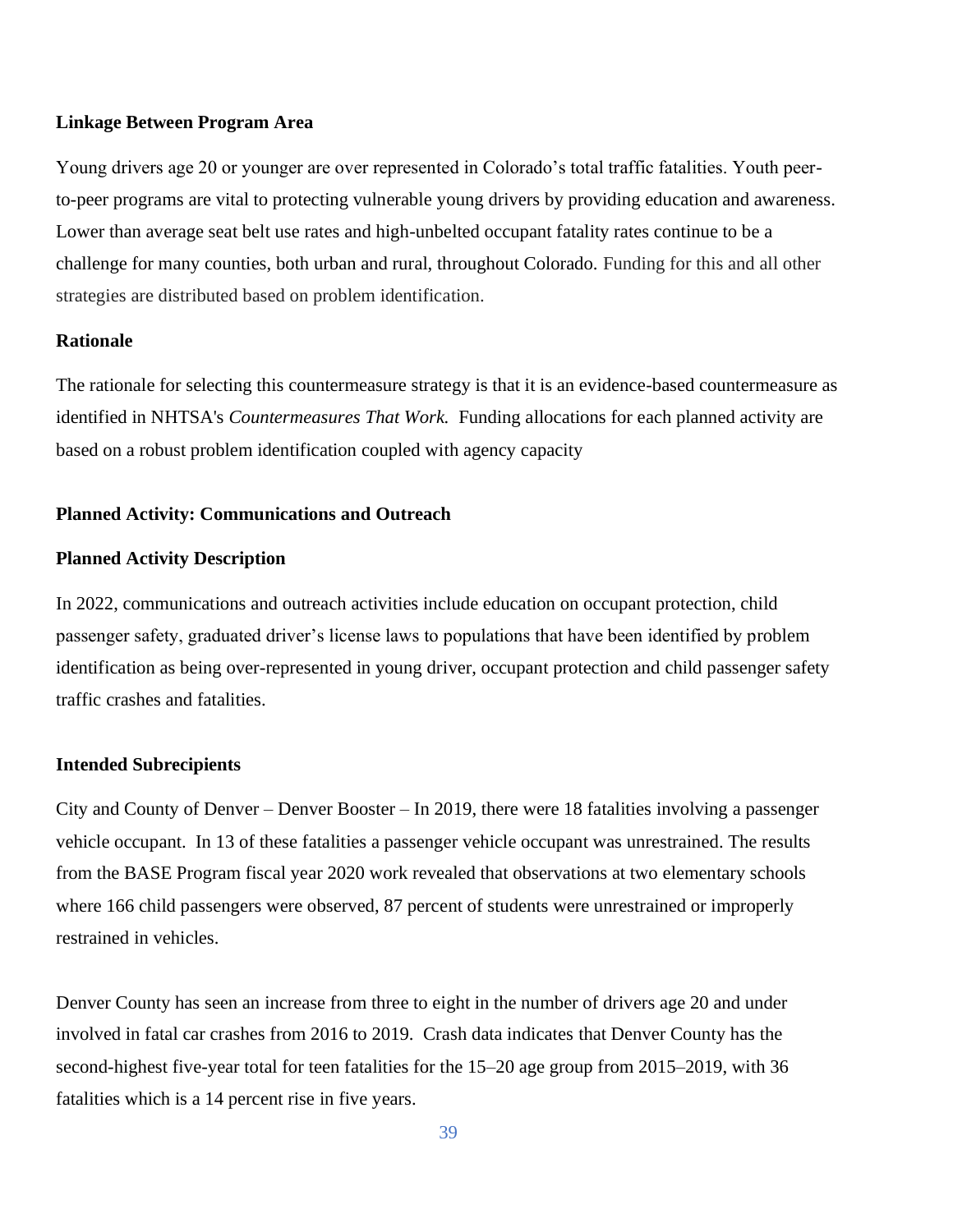City and County of Denver - Vision Zero – In Denver from 2015-2019 traffic fatalities increased from 56 – 63. Of these fatalities vulnerable road users (motorcycle, pedestrian, and bicycle) are over represented. In 2019, vulnerable users account for 59% of all traffic fatalities.

Colorado Department of Public Health  $\&$  Environment – Total traffic fatalities in Colorado have increased for the past 8 years. Contributing factors to these increases include Occupant Protection, Impaired Driving, Speed and special populations. Due to the comprehensive nature of the proposed projects and support provided to the Colorado Department of Transportation (CDOT), the Colorado Department of Public Health and Environment (CDPHE) will address all of the CDOT traffic safety performance measures.

The CDPHE's Violence and Injury Prevention - Mental Health Promotion (VIP-MHP) Branch will provide support to traffic safety partners through four primary strategies: 1) statistical data analyses; 2) education and evaluation support; 3) community engagement and partnership development; and 4) communication support and implementation of state traffic safety priorities.

Eagle River Youth Coalition - In 2019, in Eagle County serious motor vehicle injury rates per 100,000 increased from 43.7 in 2018 to 96.2. Eagle County driving age youths report that 7% drive after drinking, 21% drive after consuming cannabis, 35% report texting or emailing while driving, and 39% do not always wearing a seat belt when riding in a passenger vehicle.

Gunnison County - In Gunnison County in 2018 and 2019 there 5 traffic fatalities each year. Gunnison County is sparsely populated and the broader community will be addressed with an emphasis on young drivers. Specific emphasis on impaired and distracted driver education; the family level with emphasis on the Graduated Driver's License program, and the societal and systems level by providing education to the greater community and stakeholders about our community risk factors that contribute to impaired driving, excessive alcohol and cannabis use.

Mothers Against Drunk Driving – In Colorado in 2019 there were 596 traffic fatalities. Of these fatalities, 164 (27%) involved a alcohol impaired (.08+ BAC) vehicle operator. Colorado courts had 24,000 impaired driving cases. The court monitoring program will collect data to assist prosecutors, judges, and law enforcement in identifying systematic strengths and weaknesses and assist in the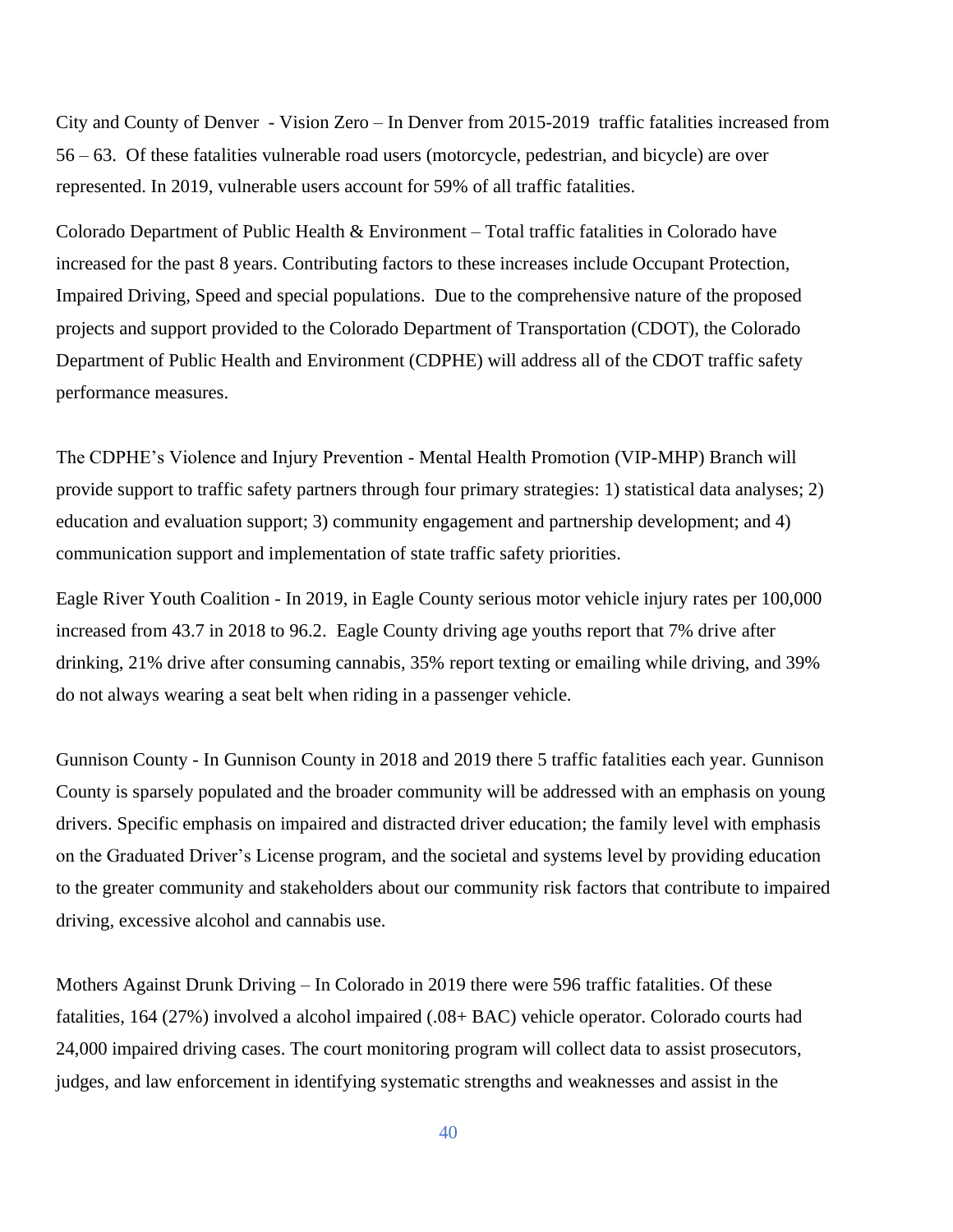development of community standards for DUI adjudication in each judicial district. Court monitoring increases the probability that offenders will receive the appropriate sentence increasing the likelihood that offenders will receive appropriate treatment, education, and other countermeasures needed to prevent recidivism and reduce fatalities.

SADD Inc. - In Colorado from 2014-2019, there were 734 traffic fatalities involving youths between the ages of 15 and 20. Roadway users between 15 and 24 represent the largest block of traffic fatalities. Young drivers are over-represented in motor vehicle crashes for a number of reasons including behavior and lack of experience. As the brain develops, youth are more likely to engage in destructive behavior behind the wheel, as it relates to speed, distractions, impairment, and recklessness.

ThinkFast - In 2020 there were 613 traffic fatalities in Colorado. Vehicle operators under 21 years of age comprised 14% (86 fatalities) of the total. ThinkFast Interactive (TFI) is a nationally touring, evidenceinformed, school-wide prevention intervention program that serves as an innovative and effective method for delivering highway safety facts and prevention messaging to student participants via a competitive, team-based trivia format. Through multiple evaluation efforts, the program has shown significant improvements in positively impacting participant attitudes and intentions while eliminating risky behaviors and promoting safety initiatives in alignment with safety benchmarks.

University of Colorado Hospital – In 2020 there were 613 traffic fatalities in Colorado. Vehicle operators under 21 years of age comprised 14% (86 fatalities) of the total. The Prevent Alcohol and Risk Related Trauma in Youth (P.A.R.T.Y.) program will be utilized to reduce the number of fatalities involving vehicle operators under 20. The P.A.R.T.Y. Program is an interactive, five-hour, in-hospital, injury-awareness and prevention program for high-school students with the addition of a hybrid option mixing classroom and online and a fully online option. The goal of the program is to provide young people with information about traumatic injury which will enable them to recognize potential injury producing situations, make safer choices and adopt behaviors that reduce risk.

Weld County Public Health Department - In 2019, 76 vehicle operators aged 20 and younger were killed in Colorado traffic crashes. Eight of the 76 fatalities (11%) occurred in Weld County. Weld County had the second highest number of fatalities of drivers aged 20 and younger in 2019. From 2013 to 2017, the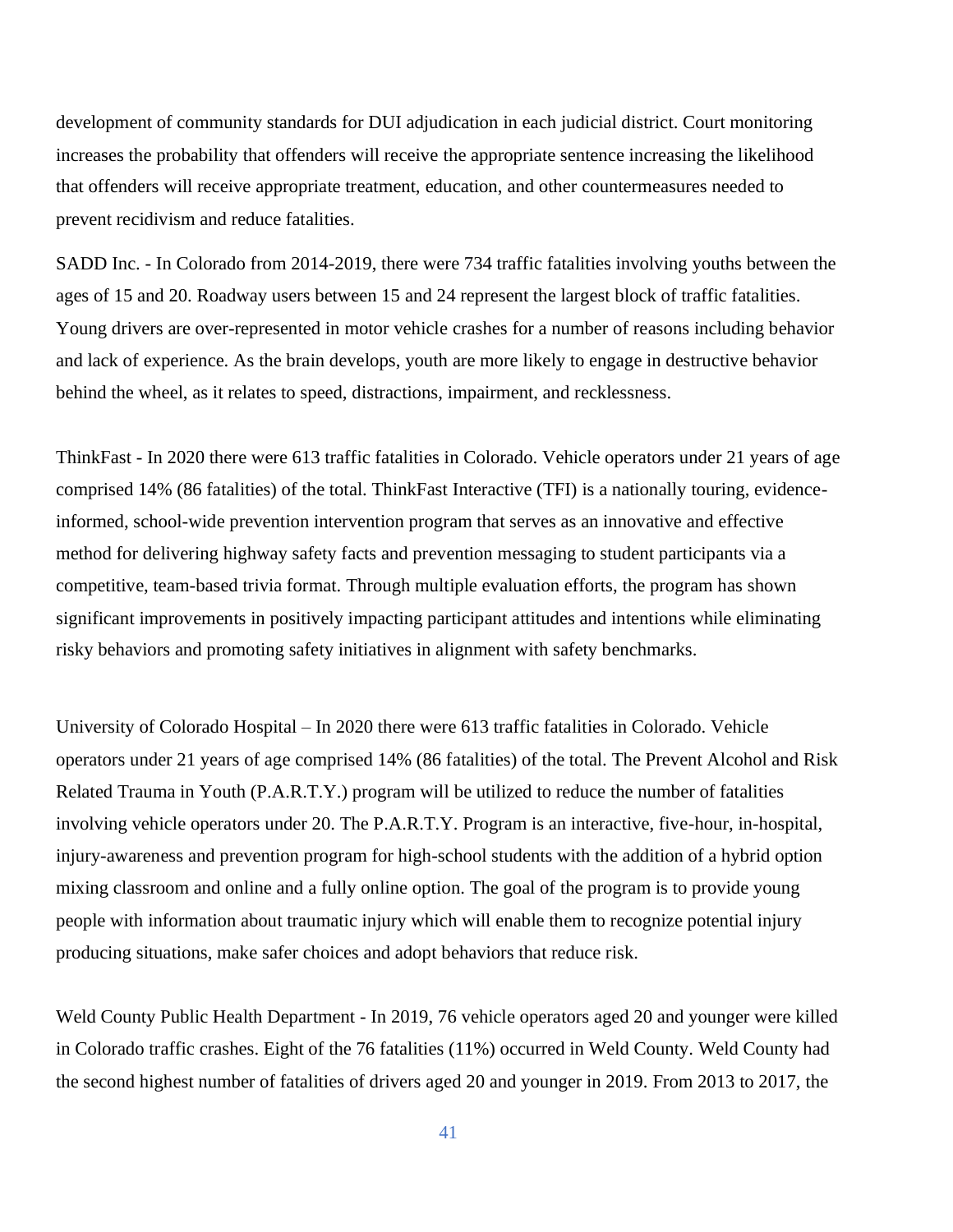number of fatalities involving drivers age 20 and younger increased 400 percent in Weld County. In 2019, 97% of Weld County's young drivers aged 18-34 reported that they talk on the phone while driving. Additionally, 85 percent of 18-34-year-old drivers reported texting or emailing while driving, compared to 60 percent of drivers 35 and older.

# **Funding sources**

| <b>Source</b> | <b>Funding</b>   | <b>Eligible Use of</b> | <b>Estimated Funding</b> | <b>Match</b>  | Local          |
|---------------|------------------|------------------------|--------------------------|---------------|----------------|
| <b>Fiscal</b> | <b>Source ID</b> | <b>Funds</b>           | <b>Amount</b>            | <b>Amount</b> | <b>Benefit</b> |
| Year          |                  |                        |                          |               |                |
| 2022          | NHTSA 402        | Community<br>Programs  | \$1,430,000              | \$156,200     | \$357,750      |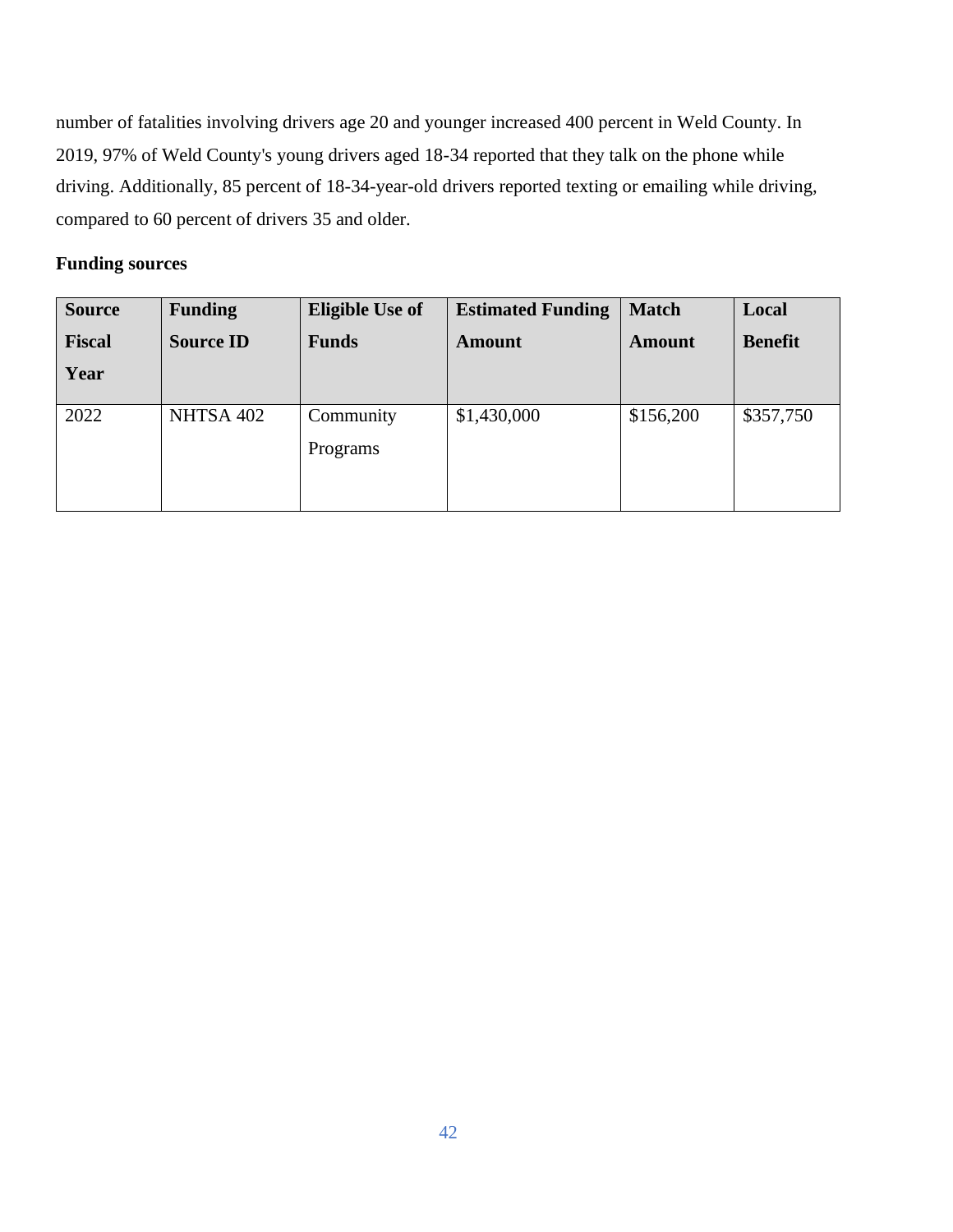#### **Program Area: Traffic Records**

#### **Description of Highway Safety Problems**

The Colorado Traffic Records System continues to make improvements and is on par with many other states across the nation, but problems remain. Most databases still function as islands of information with limited data sharing and integration. Data remains inconsistent from one dataset to another, the quality of some data is questionable, and accessibility to the data is limited. The State Traffic Records Advisory Committee (STRAC) continues to work to solve these issues. Today more than ever, it remains vital for stakeholders to have reliable traffic records data upon which to make decisions concerning policy formulation and allocation of resources. Continuous improvements in data collection, accessibility, and quality are required to keep pace with changing needs and technology.

| <b>Fiscal</b> | Performance measure name                               | <b>Target End</b> | <b>Target</b> | <b>Target</b> |
|---------------|--------------------------------------------------------|-------------------|---------------|---------------|
| Year          |                                                        | Year              | <b>Period</b> | <b>Value</b>  |
| 2022          | Percentage of DR3447 Crash Reports<br>Submitted to DOR | 2022              | Annual        | 40.00         |

#### **Associated Performance Measures**

#### **Countermeasure Strategy: Comprehensive TR Improvement Initiatives**

#### **Project Safety Impacts**

Colorado's Traffic Records system is a virtual system composed of independent crash data systems. These systems collectively form the information base for the management of the state's highway and traffic safety activities. Traffic records data are used to develop and identify funds to further initiatives that reduce both the number and severity of traffic crashes on the state's roadways.

#### **Linkage Between Program Area**

Today more than ever, it remains vital for stakeholders to have reliable traffic records data upon which to make decisions concerning policy formulation and allocation of resources. Continuous improvements in data collection, accessibility, and quality are required to keep pace with our changing needs and technology.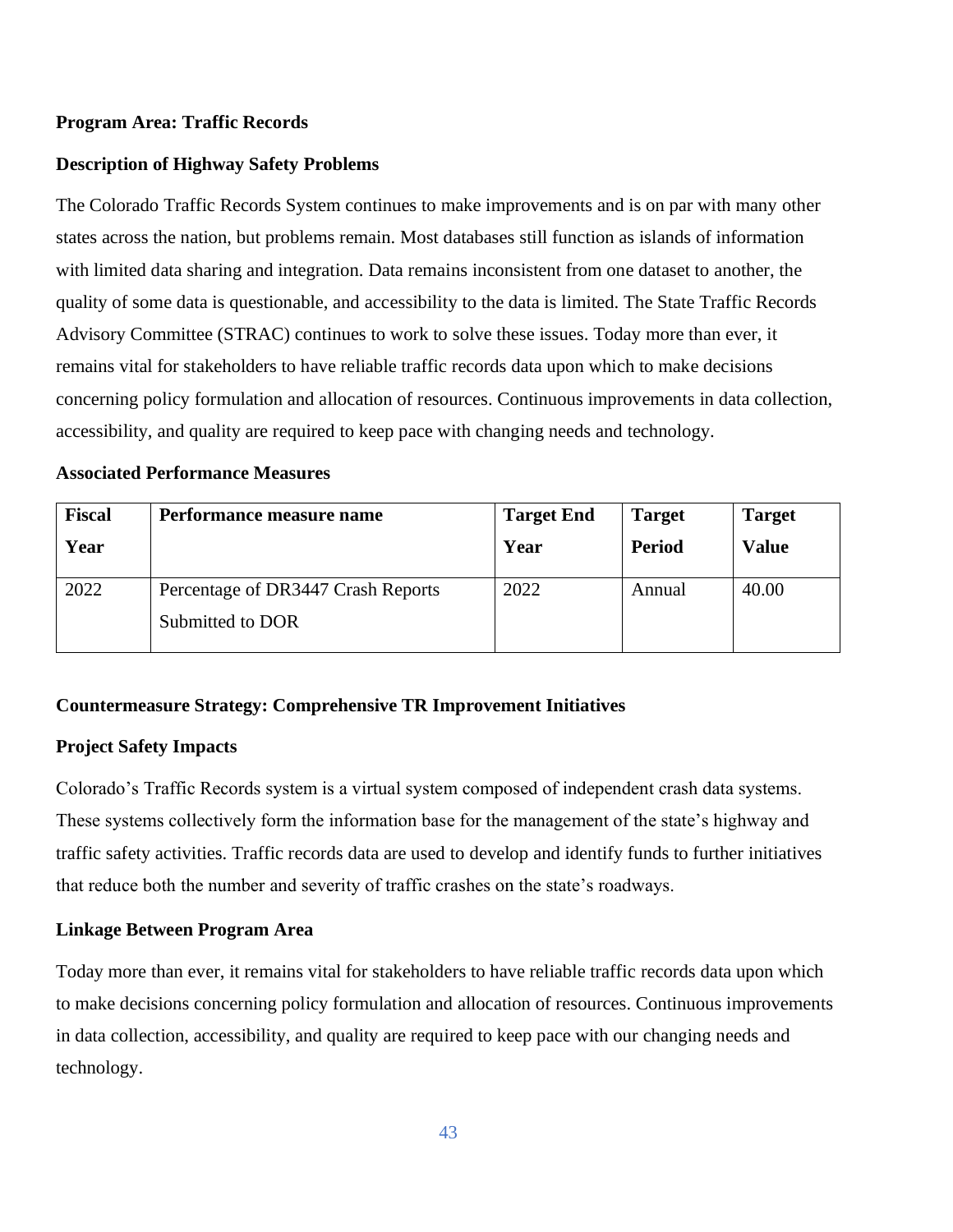#### **Rationale**

High-quality State traffic records data is critical to effective safety programing, operational management, and strategic planning. Every State—in cooperation with its local, regional, and Federal partners—should maintain a traffic records system that supports the data-driven, science-based decisionmaking necessary to identify problems; develop, deploy, and evaluate countermeasures; and efficiently allocate resources.

#### **Planned Activity: FY22 Traffic Records Improvements**

#### **Planned Activity Description**

A TR Coordinator to organize traffic records systems among all the agencies involved. The TRC works closely with the STRAC, CDOT, DOR, CSP and other agencies (including Police Departments) involved with traffic records. The TRC will act as a liaison among the involved agencies, under the guidance of the Project Manager.

Fund the attendance of core STRAC Members (to be determined based on priority) to attend the International Traffic Records Conference hosted by National Safety Council and sponsored by NHTSA, FHWA, FMCSA, and BTS (Bureau of Transportation Statistics). This task will enable the attendees to learn many aspects of TR.

Support the ongoing cooperative agreement with NHTSA/NCSA for Colorado to provide an overall measure of highway safety using fatal crash data. Most of the costs are funded by FARS (NHTSA); this is just supplemental funding.

405C Traffic Records Program Management, including but not limited to: grant and project management, participation in STRAC events and facilitation, operating costs & participation in the Traffic Records Forum, creation of the Annual Report, Traffic Records Strategic Plan, and continued data analysis and evaluation for HSO grantees.

#### **Intended Subrecipients**

TBD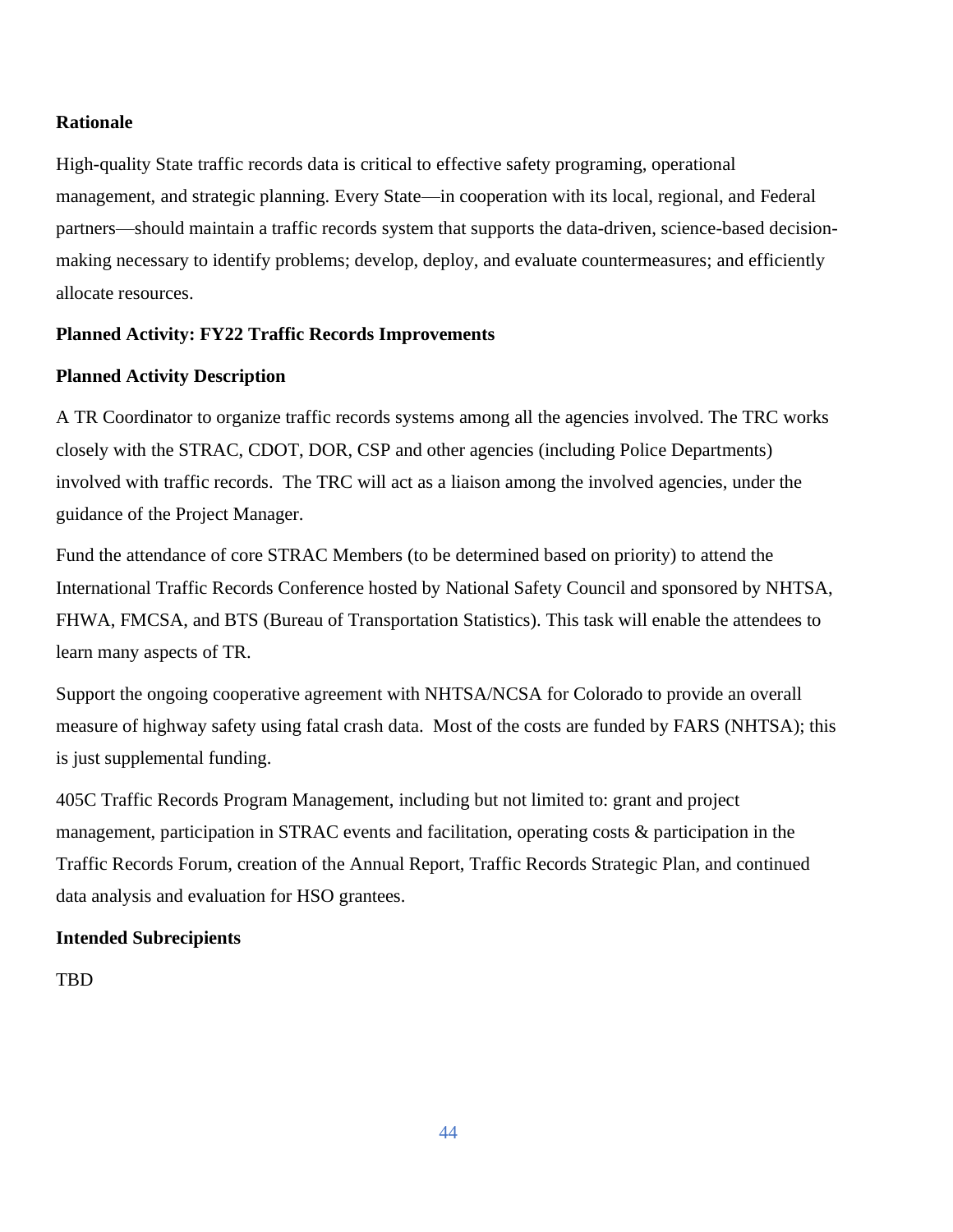# **Funding sources**

| <b>Source</b> | <b>Funding</b>   | <b>Eligible Use of</b> | <b>Estimated Funding</b> | <b>Match</b>  | Local          |
|---------------|------------------|------------------------|--------------------------|---------------|----------------|
| <b>Fiscal</b> | <b>Source ID</b> | <b>Funds</b>           | <b>Amount</b>            | <b>Amount</b> | <b>Benefit</b> |
| Year          |                  |                        |                          |               |                |
| 2020          | NHTSA 405c       | <b>Traffic Records</b> | \$324,200                | \$81,050      | N/A            |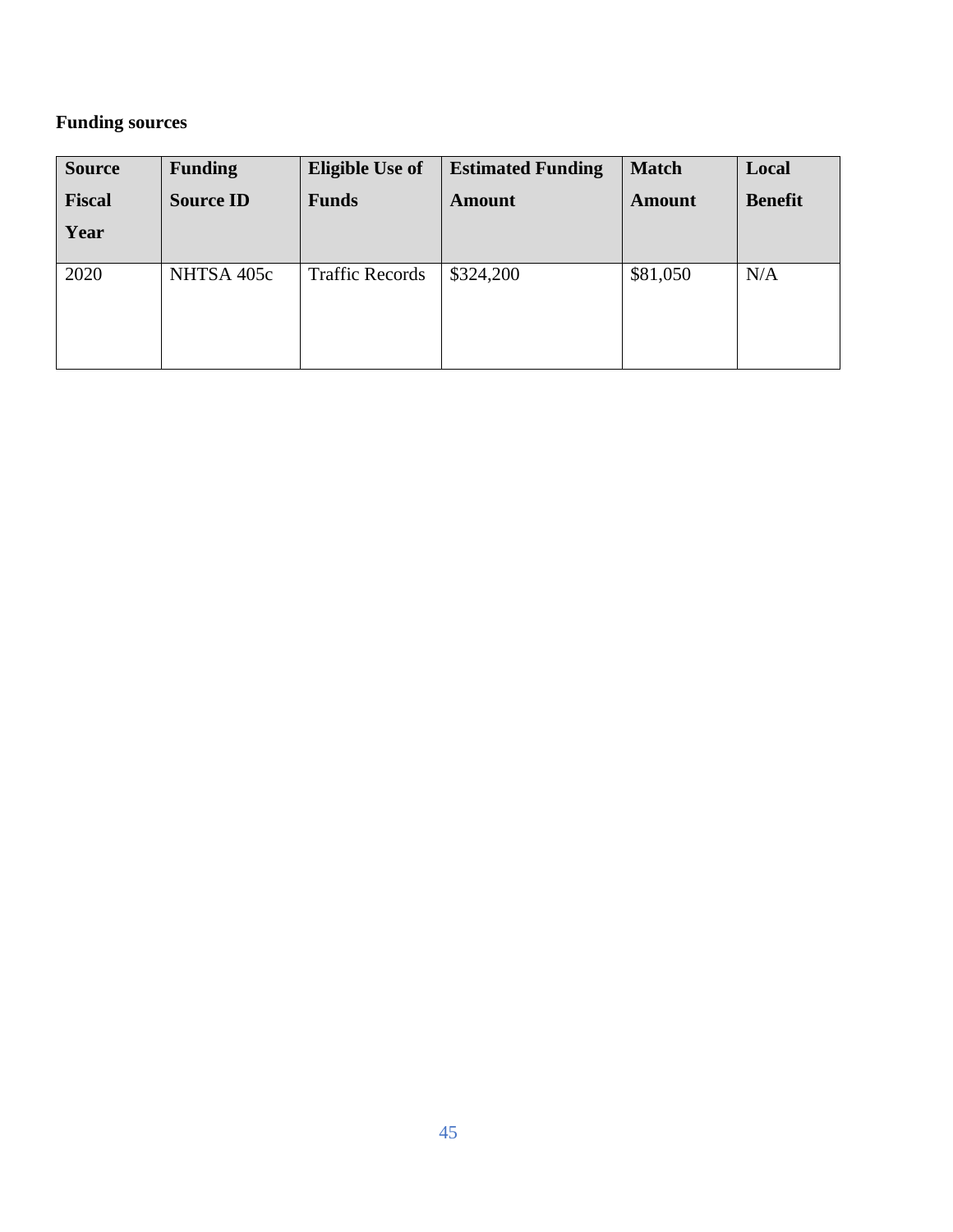# **Program Area: Occupant Protection**

# **Description of Highway Safety Problems**

In Colorado in 2020 preliminary data indicates there were 613 traffic fatalities, of those 188 involved an unrestrained occupant and of those 3 involved an occupant under 14.

# **Associated Performance Measures**

| Performance measure name                                                              |
|---------------------------------------------------------------------------------------|
| C-1) Number of traffic fatalities                                                     |
| C-2) Number of serious injuries in traffic crashes                                    |
| C-3) Fatalities/VMT                                                                   |
| C-4) Number of unrestrained passenger vehicle occupant fatalities, all seat positions |

# **Countermeasure Strategy: Child Restraint System Inspection Station(s)**

# **Project Safety Impacts**

Child passenger safety (CPS) inspection stations are designed to give parents and caregivers assistance from certified technicians on the proper fit of a child passenger restraint system. Certified CPS technicians and instructors provide information to the traveling public about proper seating positions for children and air bag equipped motor vehicles, the importance of restraint use and instruction on the proper use of child restraint systems. This strategy is part of a comprehensive, evidence-based effort to improve occupant protection statewide in order to reduce the prevalence of unrestrained injuries and fatalities. It is an evidence-based activity countermeasure as identified in NHTSA's *Countermeasures That Work.*

# **Linkage Between Program Area**

Motor vehicle crashes are leading causes of death for children 4 years of age and older and for children under 4. CPS inspection stations are vital to ensure the correct installation of child passenger seats in an effort combat misuse of child restraint devices and to reduce serious injuries and fatalities among child motor vehicle passengers. Funding for this and all other strategies are distributed based on problem identification.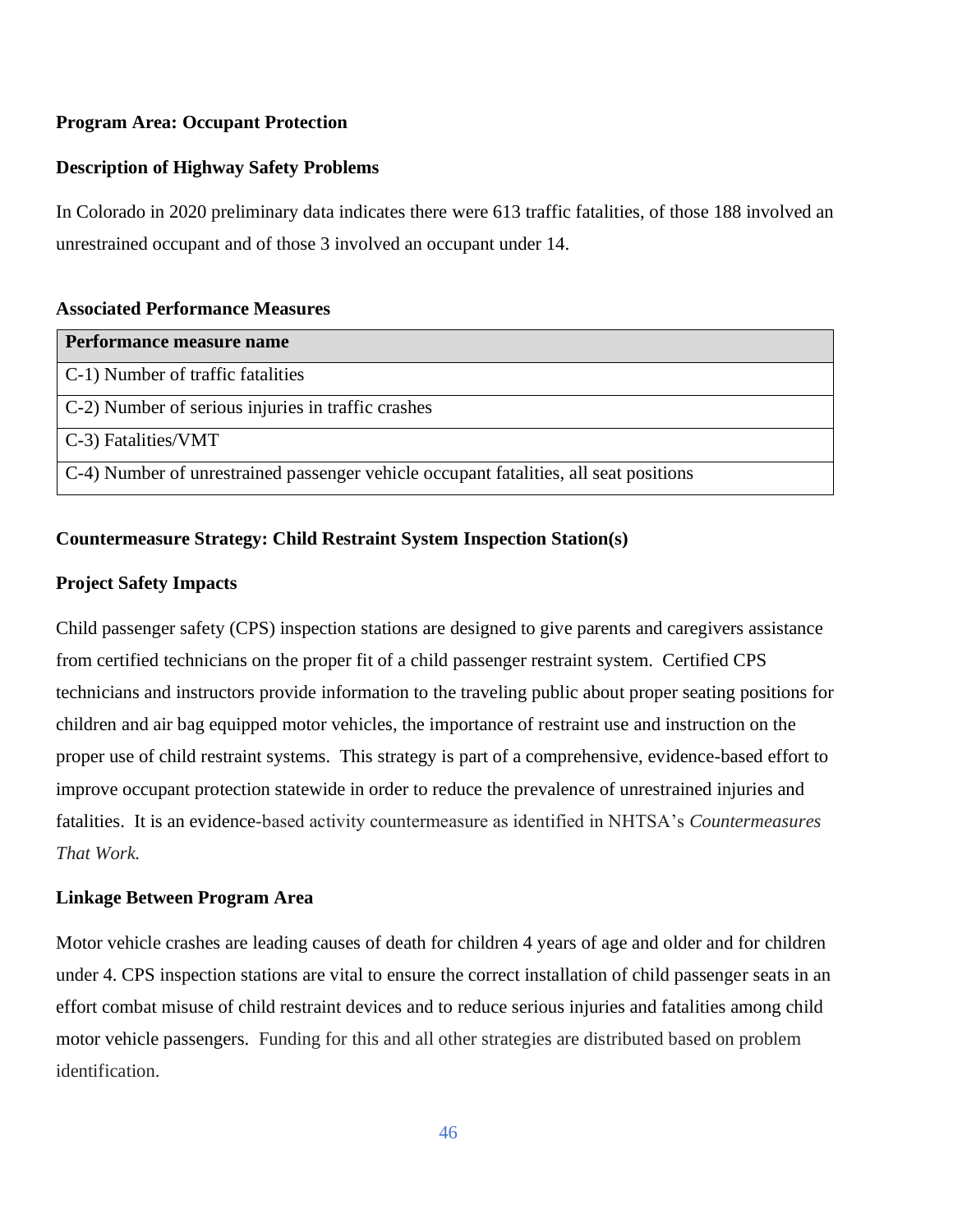#### **Rationale**

The rationale for selecting this countermeasure strategy is that it is an evidence-based countermeasure as identified in NHTSA's *Countermeasures That Work.* Funding allocations for each planned activity are based on a robust problem identification coupled with agency capacity.

#### **Planned Activity: CPS Inspection Stations**

#### **Planned Activity Description**

In 2022, Child Passenger Safety (CPS) Inspection Stations activities include increasing the number of child passenger safety technicians, child passenger safety inspections and increasing CPS awareness and education.

Conducting an annual observation survey of seatbelt usage on Colorado roadways.

#### **Intended Subrecipients**

Atelior - In 2020 there were 613 traffic fatalities in Colorado, 188 of the 344 (54%) passenger vehicle fatalists were not wearing seat belts. Atelior will conduct the annual observational surveys of seat belt usage on Colorado roadways using trained traffic observers. Data will be gathered at the pre-determined sites by direct observations. The observers will count the number of front seat occupants of noncommercial passenger vehicles (cars and light trucks) and record the numbers who are wearing seat belts. Data will be recorded and translated into digital form for statistical analyses. Analyses will generate information for the counties included in the studies as well as statewide results for seat belt usage. Reports will be created that will identify usage rates and the statistical analyses that will include the standard errors as well as other critical information for making decisions and creating educational programs. Comparative data for the seat belt results of previous studies will be important components of the reports.

Colorado State Patrol – In 2020 there were 613 traffic fatalities in Colorado, 188 of the 344 (54%) passenger vehicle fatalities were not wearing seat belts. Colorado State Patrol (CSP) which has statewide traffic outreach will increase the number of newly certified/recertified child passenger traffic safety technicians and increase the number of Child Passenger Safety (CPS) awareness, education, and enforcement activities in all five CSP Districts.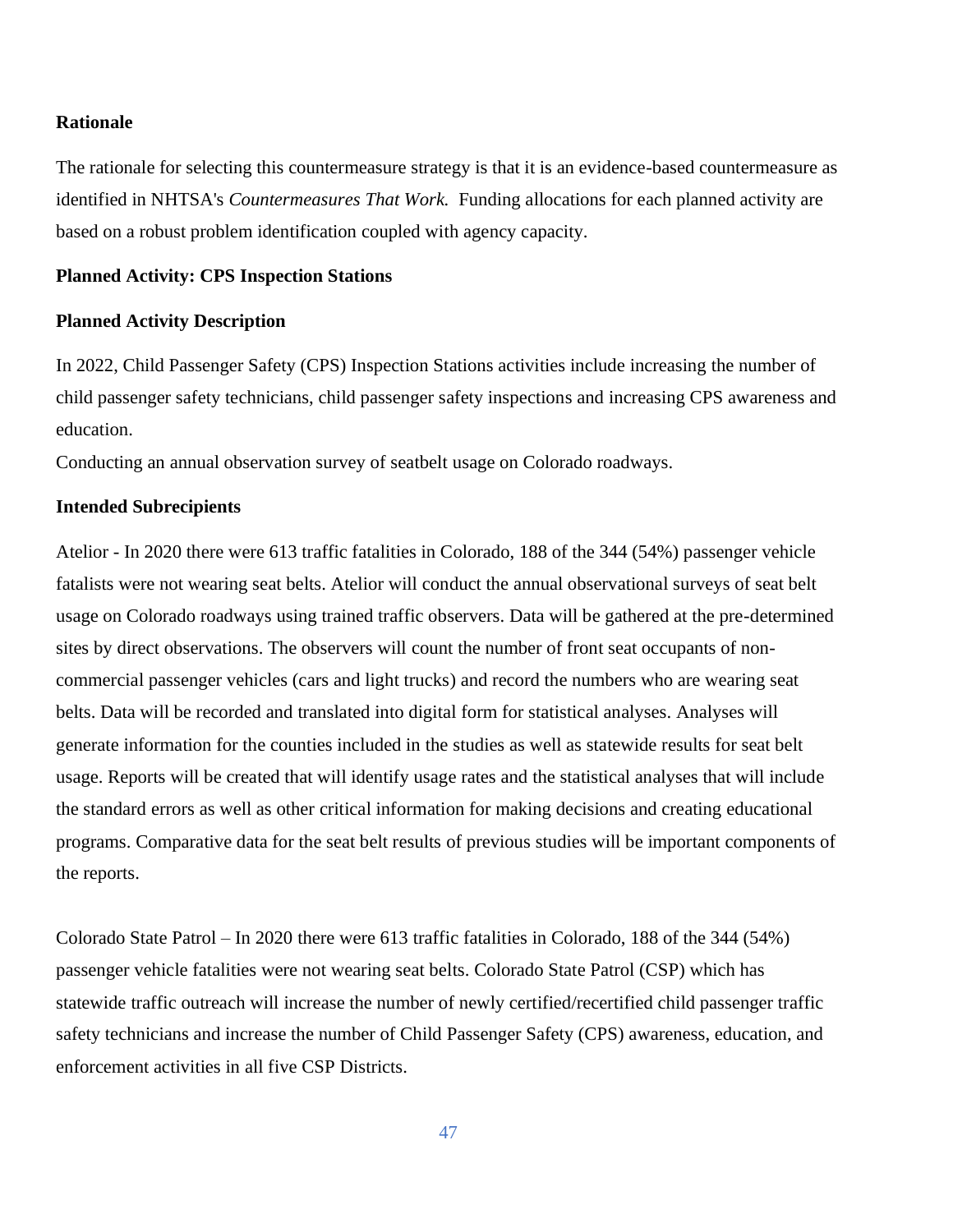Swedish Medical Center – From 2018 to 2019 there was a 2.5% increase in serious injuries and a 0.5% increase in motor vehicle occupant fatalities. Denver and Arapahoe County are the first and second leading counties, respectfully in serious injuries from traffic crashes. Arapahoe and Denver Counties are also in the top five counties for unrestrained passenger vehicle occupant fatalities. Swedish Medical Center and its car seat station serves both of these counties.

# **Funding sources**

| <b>Source</b>      | <b>Funding</b>   | <b>Eligible Use of</b> | <b>Estimated Funding</b> | <b>Match</b>  | Local          |
|--------------------|------------------|------------------------|--------------------------|---------------|----------------|
| <b>Fiscal Year</b> | <b>Source ID</b> | <b>Funds</b>           | <b>Amount</b>            | <b>Amount</b> | <b>Benefit</b> |
|                    |                  |                        |                          |               |                |
|                    |                  |                        |                          |               |                |
| 2022               | NHTSA 402        | <b>Child Restraint</b> | \$350,000                | \$87,500      | \$350,000      |
|                    |                  |                        |                          |               |                |
|                    |                  |                        |                          |               |                |
|                    |                  |                        |                          |               |                |
|                    |                  |                        |                          |               |                |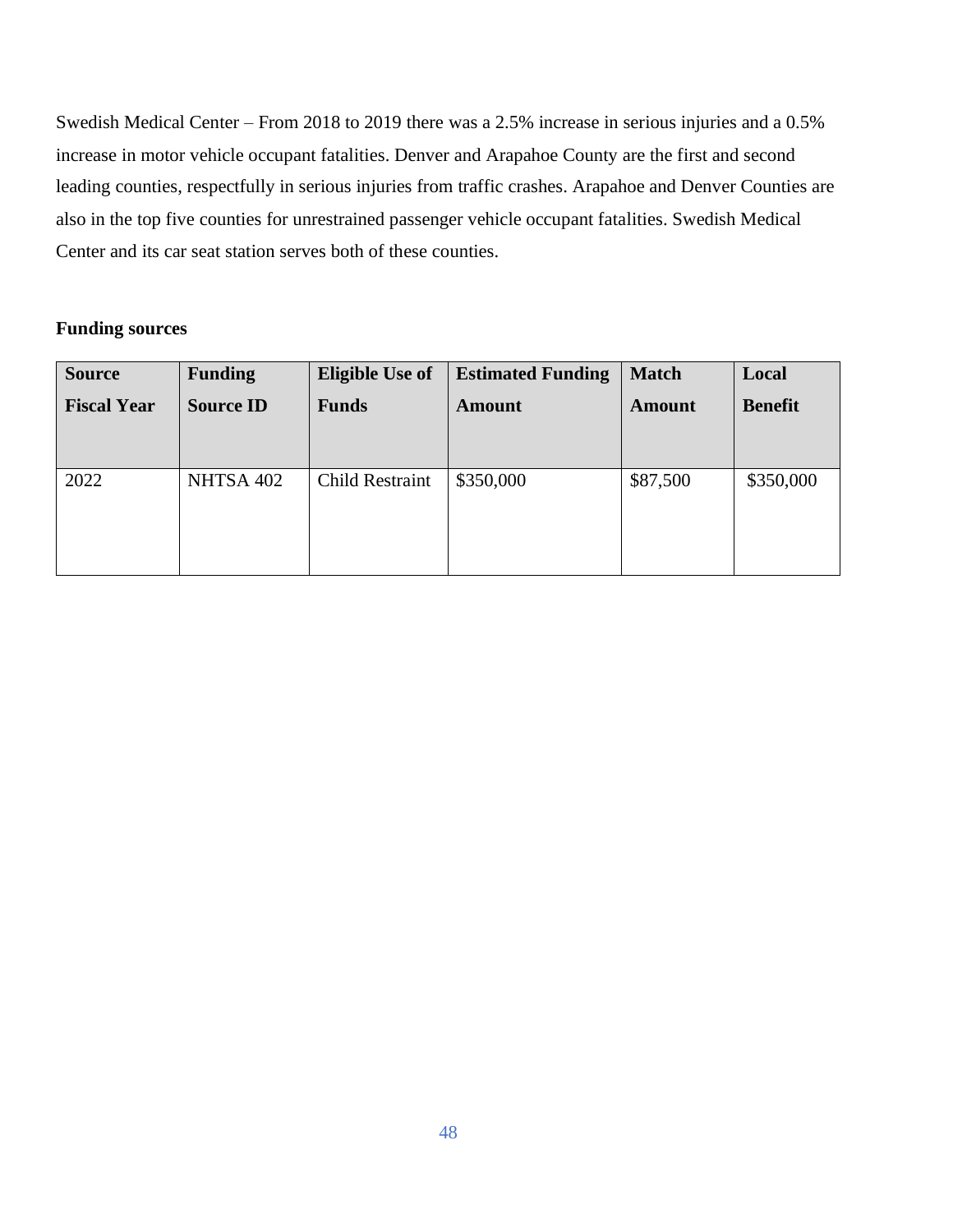# **Program Area: Motorcycle Safety**

# **Description of Highway Safety Problems**

In 2020, preliminary data indicates there were 613 traffic fatalities, of those 137, or 22% were motorcyclist fatalities. Of those 137 fatalities, 65, or 47% were unhelmeted. The Counties representing the highest number motorcyclist fatalities include: El Paso, Jefferson, Adams, Larimer and Arapahoe. These Counties represent 50% of all Colorado motorcyclist fatalities.

Colorado has a legislative mandated Motorcycle Operator Safety Advisory Board (MOSAB) which includes a Highway Safety Office (HSO) member. The member holds an executive leadership position and through this involvement provides input and direction on the Motorcycle Operator Safety Training (MOST), which is administered through the Colorado State Patrol. A member from the HSO management team represents Colorado motorcycle safety interests in an executive role on the State Motorcycle Safety Administrator(s) (SMSA) organization. The HSO utilizes funding to support media campaigns designed to increase motorist awareness of motorcycles on Colorado roadways and encourage motorcyclist to wear proper protective gear. The campaigns are developed through problem identification and disseminated to the public during peak motorcycle riding activity.

# **Associated Performance Measures**

| Performance measure name                                                                             |
|------------------------------------------------------------------------------------------------------|
| C-1) Number of traffic fatalities                                                                    |
| C-2) Number of serious injuries in traffic crashes                                                   |
| C-3) Fatalities/VMT                                                                                  |
| C-5) Number of fatalities in crashes involving a driver or motorcycle operator with a BAC of .08 and |
| above                                                                                                |
| C-7) Number of motorcyclist fatalities                                                               |
| C-8) Number of unhelmeted motorcyclist fatalities                                                    |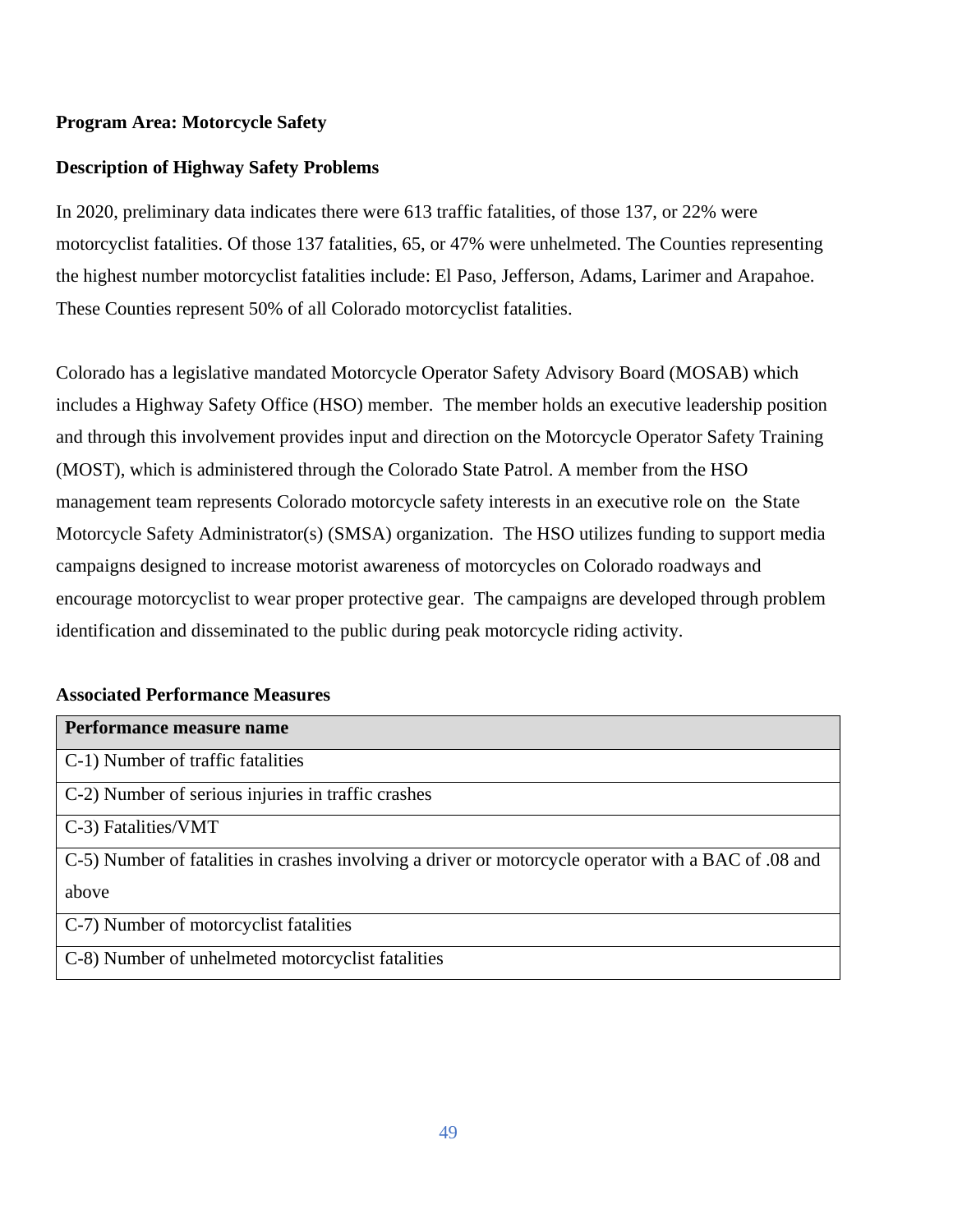#### **Countermeasure Strategy: Communication Campaign**

#### **Project Safety Impacts**

Communications and outreach campaigns for the general public are designed to educate, inform and provide resources to the public regarding the behavioral traffic safety challenges, related to motorcycle safety, on Colorado's roadways and efforts to address them. These campaigns also provide information regarding numerous high visibility enforcement campaigns. These strategies are part of a comprehensive, overall traffic safety program and are designed to reduce fatalities and serious injuries on Colorado roadways. Communication and outreach campaigns are evidence-based activity countermeasures as identified in NHTSA's *Countermeasures That Work*.

#### **Linkage Between Program Area**

As Colorado motorcycle fatalities continue to be a concern, a robust communication strategy is critical to create greater awareness among the traveling public. Communications campaigns are developed based on problem identification to address specific behavioral traffic safety challenges. Funding for this and all other strategies are distributed based on problem identification.

#### **Rationale**

he rationale for selecting this countermeasure strategy is that it is an evidence-based countermeasure as identified in NHTSA's *Countermeasures That Work.* Funding allocations for each planned activity are based on a robust problem identification coupled with agency capacity.

#### **Planned Activity: Communications and Outreach**

#### **Planned Activity Description**

CDOT's Office of Communications (OC) supports the Office of Transportation Safety (OTS), its grantees and partners with specialized assistance related to projects addressing motorcycle safety and motorists awareness of motorcycles.

Activities by the OC to address motorcycle traffic safety issues include:

• Development and implementation of safety education campaigns for motorcycle safety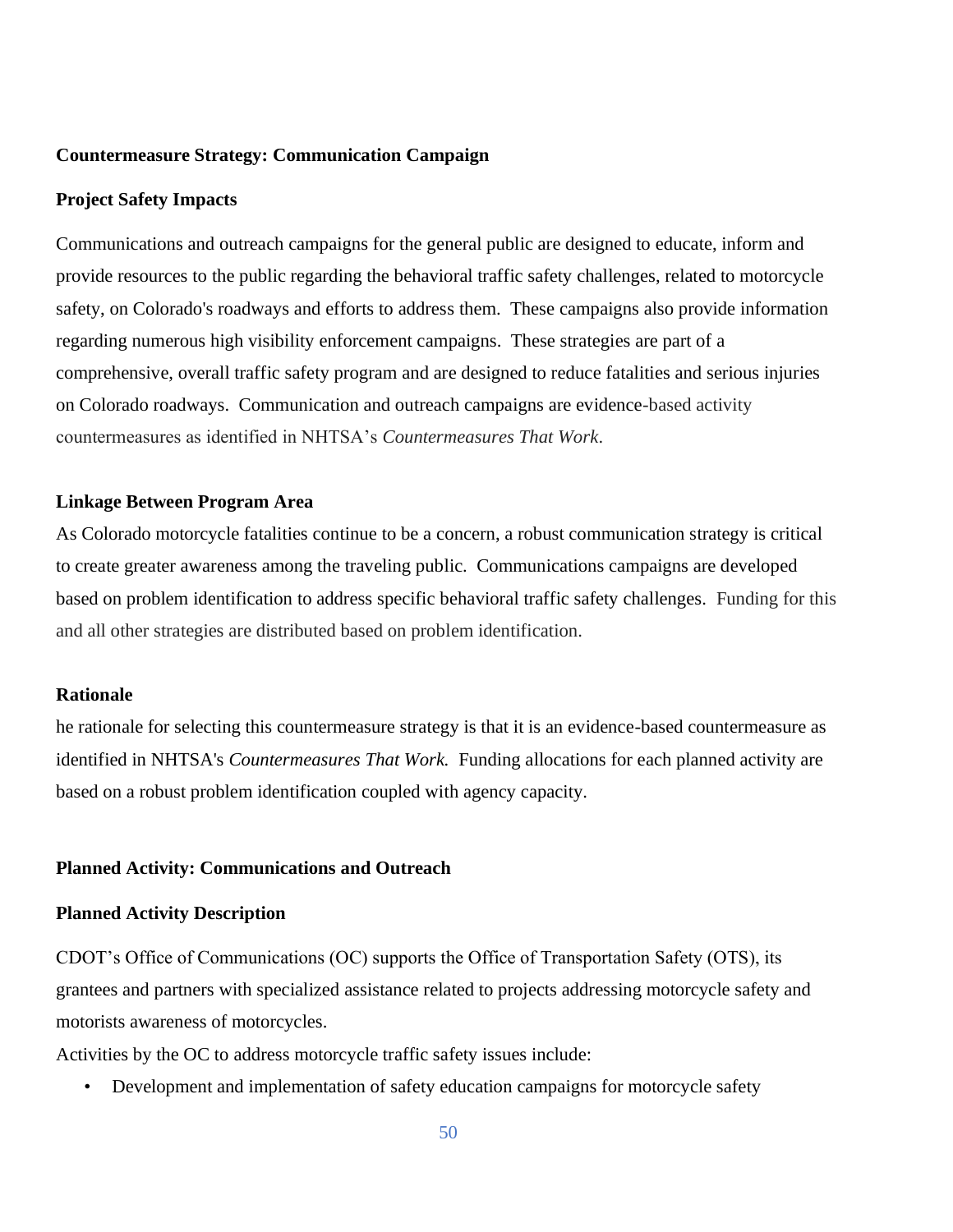(including motorist awareness of motorcyclists and information/education on rider safety),

- Development and distribution of news releases.
- Development of relationships with statewide media to encourage coverage of safety issues.
- Execution of newsworthy special events and press conferences.
- Development of materials for Hispanic audience and Spanish language media.
- Evaluation of campaign elements

# **Intended Subrecipients**

Office of Communications Media and PR Vendors

Funding sources

| <b>Source</b>      | <b>Funding Source</b> | <b>Eligible Use of</b> | <b>Estimated</b>      | <b>Match</b>  | Local          |
|--------------------|-----------------------|------------------------|-----------------------|---------------|----------------|
| <b>Fiscal Year</b> | ID                    | <b>Funds</b>           | <b>Funding Amount</b> | <b>Amount</b> | <b>Benefit</b> |
| 2022               | 405f Motorcycle       | Paid                   | \$75,000              | \$18,750      | N/A            |
|                    | Programs              | Advertising            |                       |               |                |
| 2022               | NHTSA 402             | Paid                   | \$140,000             | \$18,750      | N/A            |
|                    |                       | Advertising            |                       |               |                |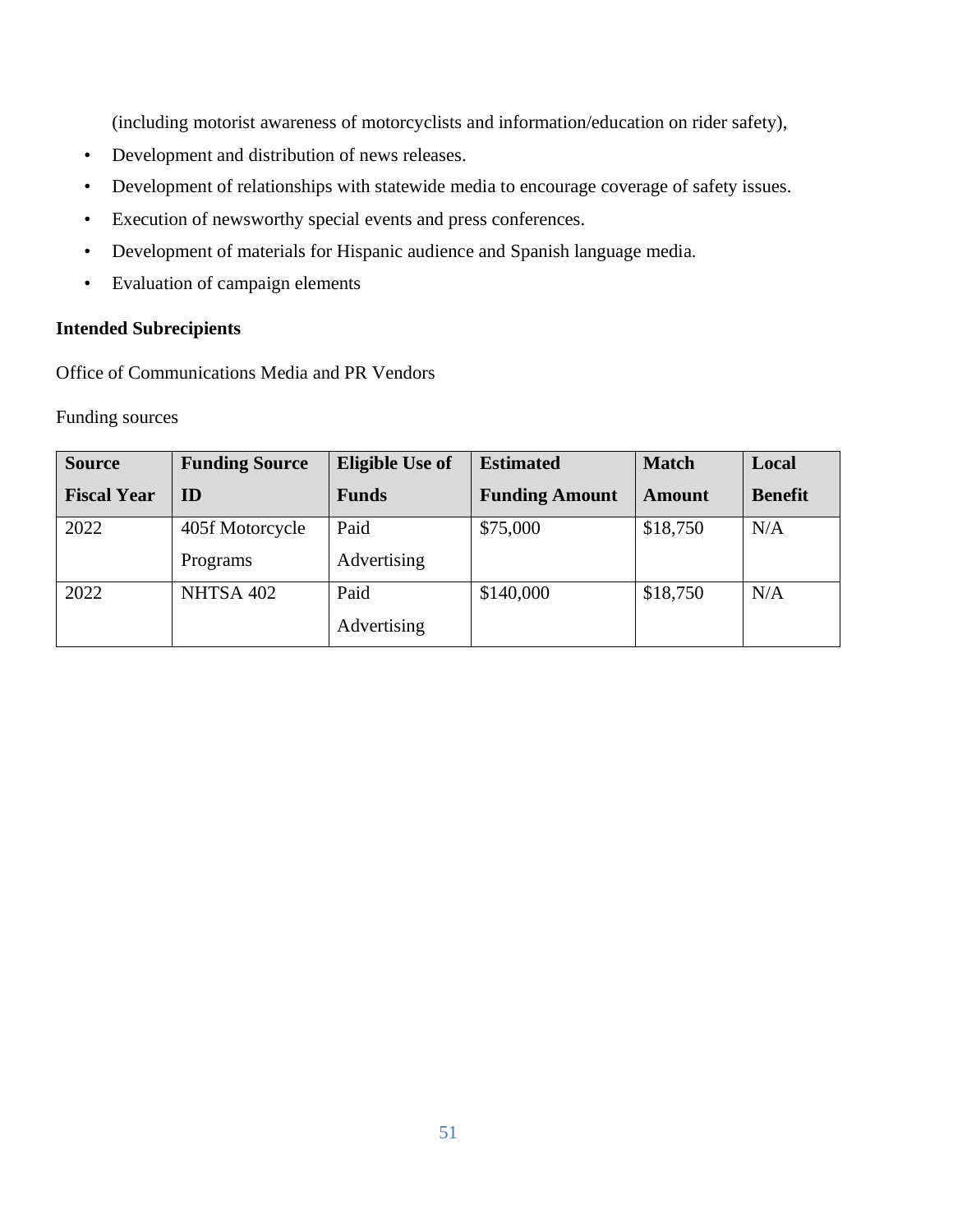# **Program Area: Communications (Media)**

# **Description of Highway Safety Problems**

# **Communications (Media)**

Motor vehicle crashes are among the leading causes of death across the nation and in Colorado. Motor vehicle fatalities were on the decline and reached a low of 447 deaths in 2011. Since 2011 Colorado's fatalities from motor vehicle crashes have increased substantially, reaching a high of 648 fatalities in 2017 before dropping to 612 fatalities in 2020.

According to preliminary data, in 2020 there were:

- 189 Unrestrained fatalities (55 percent of all passenger vehicle occupant fatalities)
- 203 Alcohol-impaired driver fatalities (30 percent of all fatalities)
- 210 Speed related fatalities (33 percent of all fatalities)
- 69 Non-helmeted motorcycle fatalities (up 41 percent from 2019)
- 28 drivers under the age of 21 killed in crashes (up from 24 in 2019)
- 88 pedestrian fatalities (14 percent of all fatalities)
- 48 drivers aged 65 years or older killed in crashes

The HSO incorporates data from the Fatality Analysis Reporting System (FARS), annual observed seat belt use survey results, the Department of Revenue's Crash Record file and Vehicle Miles Traveled (VMT), in order to fund public relations campaigns that address the most serious behavioral traffic safety challenges.

# **Associated Performance Measures**

| Performance measure name                                                                              |
|-------------------------------------------------------------------------------------------------------|
| C-1) Number of traffic fatalities                                                                     |
| C-2) Number of serious injuries in traffic crashes                                                    |
| C-3) Fatalities/VMT                                                                                   |
| C-4) Number of unrestrained passenger vehicle occupant fatalities, all seat positions                 |
| C-5) Number of fatalities in crashes involving a driver or motorcycle operator with a BAC of 0.08 and |
| above                                                                                                 |
| C-7) Number of motorcyclist fatalities                                                                |
| C-8) Number of unhelmeted motorcyclist fatalities                                                     |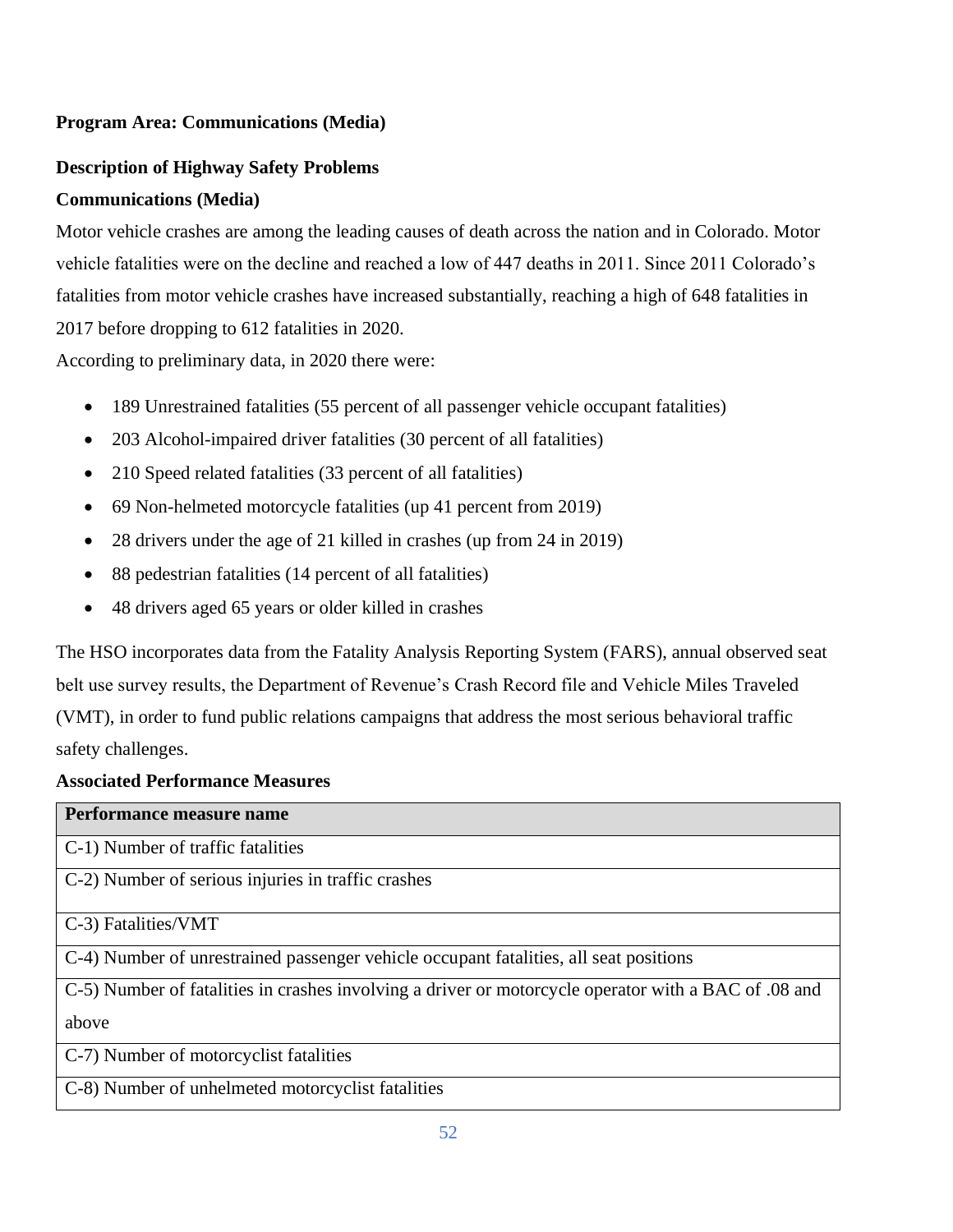- C-9) Number of drivers age 20 or younger involved in fatal crashes
- C-10) Number of pedestrian fatalities
- C-12) Fatalities involving a distracted driver
- C-14) Fatalities involving a driver or motorcycle operator testing positive for +> 5ng of Delta 9 THC

# **Countermeasure Strategy: Communication Campaign**

# **Project Safety Impacts**

Communications and outreach campaigns for the general public are designed to educate, inform and provide resources regarding the behavioral traffic safety challenges on Colorado's roadways and efforts to address them. These campaigns also provide information regarding numerous high visibility enforcement campaigns. These strategies are part of a comprehensive, overall traffic safety program and are designed to reduce fatalities and serious injuries on Colorado roadways. Communication and outreach campaigns are evidence-based activity countermeasures as identified in NHTSA's *Countermeasures That Work*.

With several strong campaigns developed in 2021, the HSO will focus heavily on media buys in 2022 to showcase the creative materials. Approximately 68% of the budget will be devoted to media buys, up from 48% the previous year. In addition, media buys will be consolidated and reused in order to create additional efficiencies that will result in larger, public-facing media campaigns. Finally, these campaigns will also continue to use earned media and stakeholder engagement to generate additional public awareness.

# **Linkage Between Program Area**

As Colorado fatalities continue to rise, a robust communication strategy is critical to create greater awareness among the traveling public. Communications campaigns are developed based on problem identification to address specific behavioral traffic safety challenges. Funding for this and all other strategies are distributed based on Problem ID.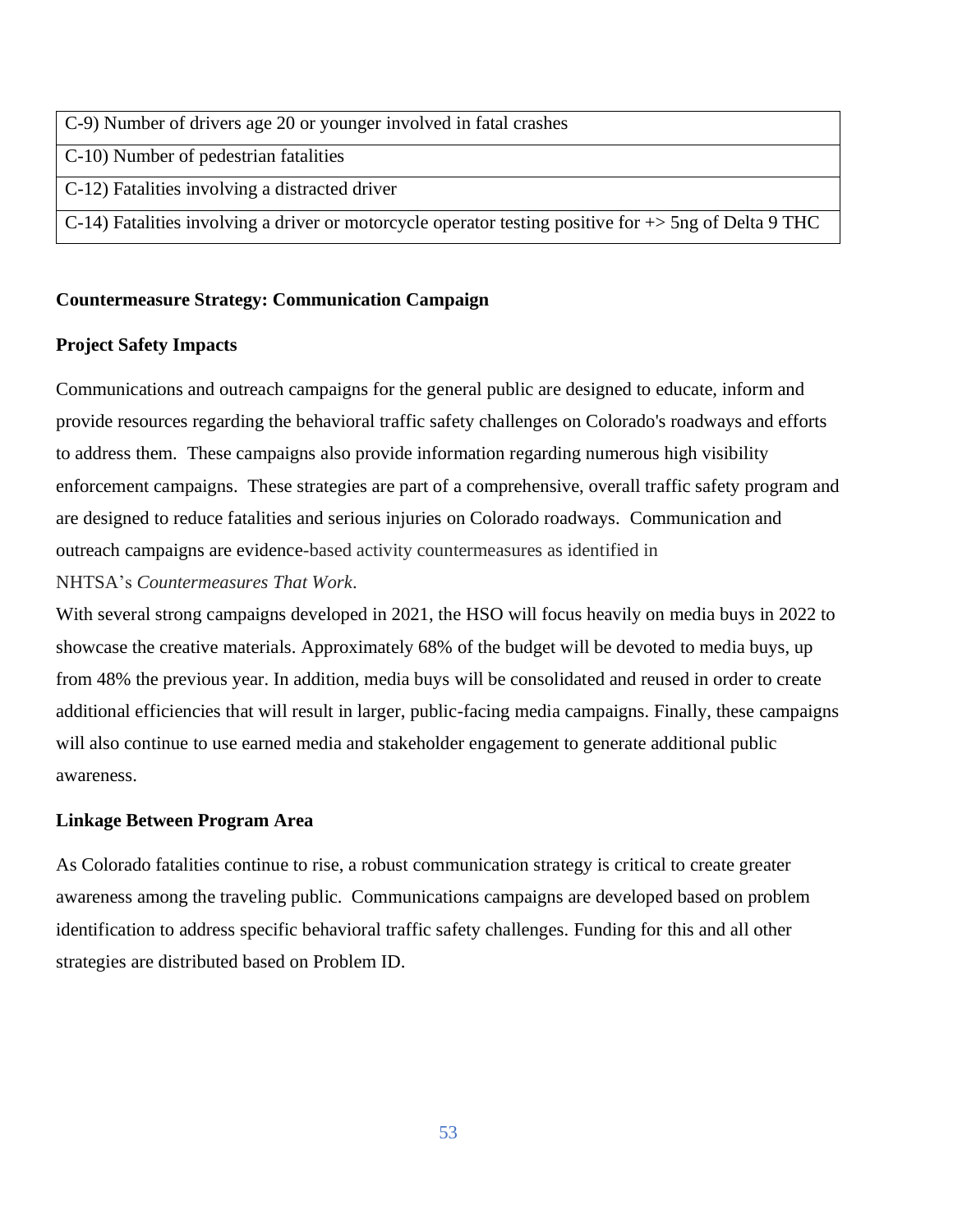## **Rationale**

The rationale for selecting this countermeasure strategy is that it is an evidence-based countermeasure as identified in NHTSA's *Countermeasures That Work.* Funding allocations for each planned activity are based on a robust problem identification couple with agency capacity.

#### **Planned Activity: Communications and Outreach**

#### **Planned Activity Description**

CDOT's Office of Communications (OC) supports the Office of Transportation Safety (OTS), its grantees and partners with specialized assistance related to projects addressing occupant protection and impaired driving education and outreach. The OC conducts the high-visibility aspect of enforcement campaigns aimed at reducing fatalities, including the *Click It or Ticket* seat belt campaign and *The Heat Is On* impaired driving campaign. Other major communications initiatives are teen driving, child passenger safety, motorcycle safety, distracted driving, and pedestrian safety. The projects included in the Communications section of the ISP were chosen based on problem identification and requests from the Office of Transportation Safety.

Activities by the OC to address occupant protection, impaired driving and other traffic safety issues include:

- Development and implementation of ongoing media and public relations campaigns for highvisibility enforcement, including DUI/drugged driving and seat belt enforcement.
- Development and implementation of safety education campaigns for motorcycle safety, teen driving, child passenger safety, pedestrian safety, and distracted driving.
- Development and distribution of news releases.
- Development of relationships with statewide media to encourage coverage of safety issues.
- Development and implementation of a comprehensive social media strategy through Facebook, Snapchat, Twitter and YouTube.
- Execution of newsworthy special events and press conferences.
- Development of materials for Hispanic audience and Spanish language media.
- Execution mass media messages and campaigns which are culturally relevant for minority audiences.
- Development and production of collateral materials, including brochures, fact sheets, posters, flyers, print ads, radio spots and videos.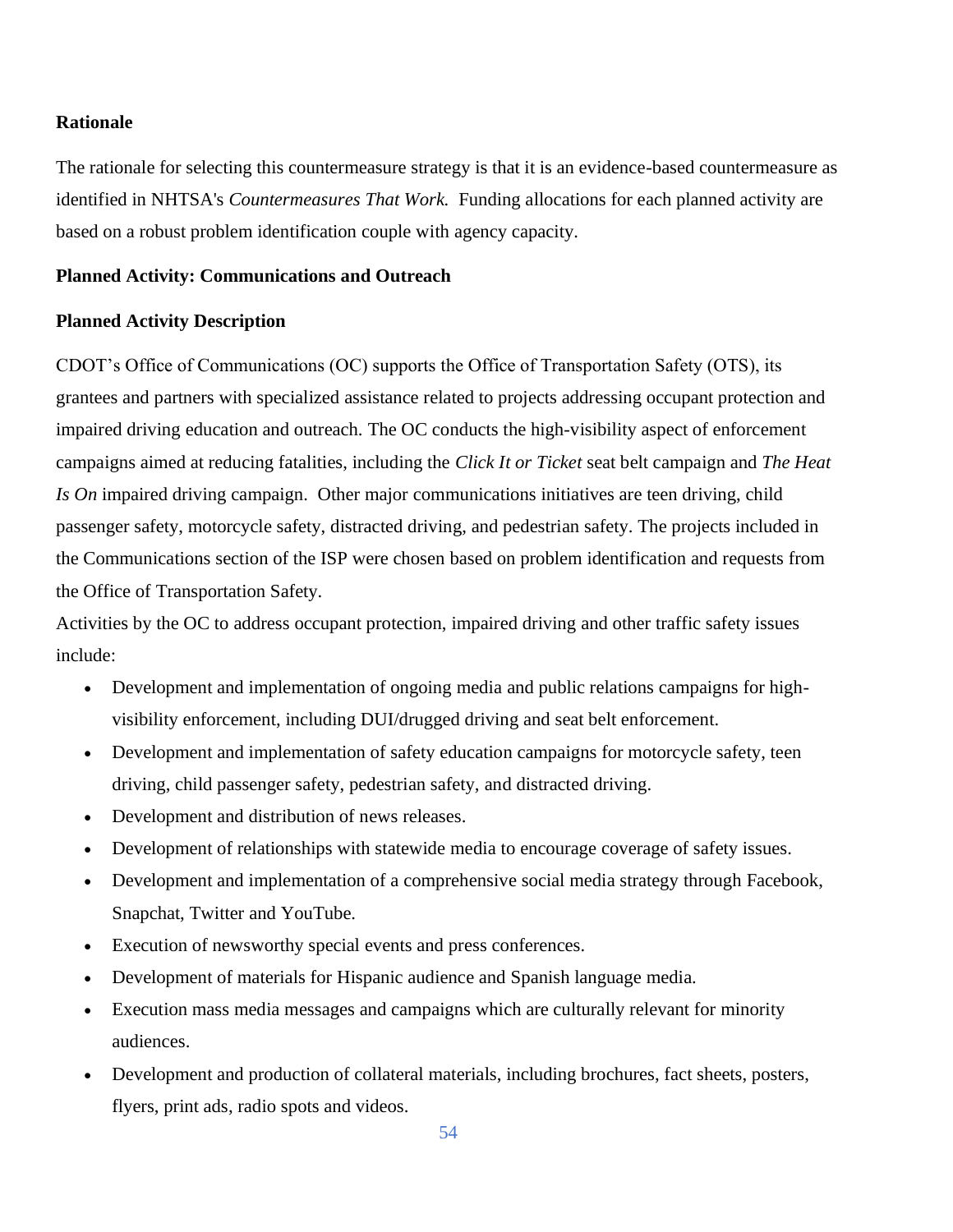- Fostering of positive relationships with media, grantees, task forces, coalitions and internal and external partners to expand safety education.
- Development and maintenance of campaign websites.
- Placement of paid media buys to reach campaign target audiences.
- Evaluation of campaign elements, including developing a methodology for evaluating increases in public awareness.

# **Intended Subrecipients**

Office of Communications Media and PR Vendors

# **Funding sources**

| <b>Source</b>      | <b>Funding Source</b> | <b>Eligible Use of</b> | <b>Estimated</b>      | <b>Match</b>  | Local          |
|--------------------|-----------------------|------------------------|-----------------------|---------------|----------------|
| <b>Fiscal Year</b> | ID                    | <b>Funds</b>           | <b>Funding Amount</b> | <b>Amount</b> | <b>Benefit</b> |
| 2022               | 405d Impaired         | Paid/Earned            | \$775,000             | \$200,000     | N/A            |
|                    | Driving Mid           | Media                  |                       |               |                |
| 2022               | NHTSA 402             | Paid Advertising       | \$1,402,000           | \$350,500     | N/A            |
| 2022               | 405b OP Low           | Paid Advertising       | \$250,000             | \$60,000      | N/A            |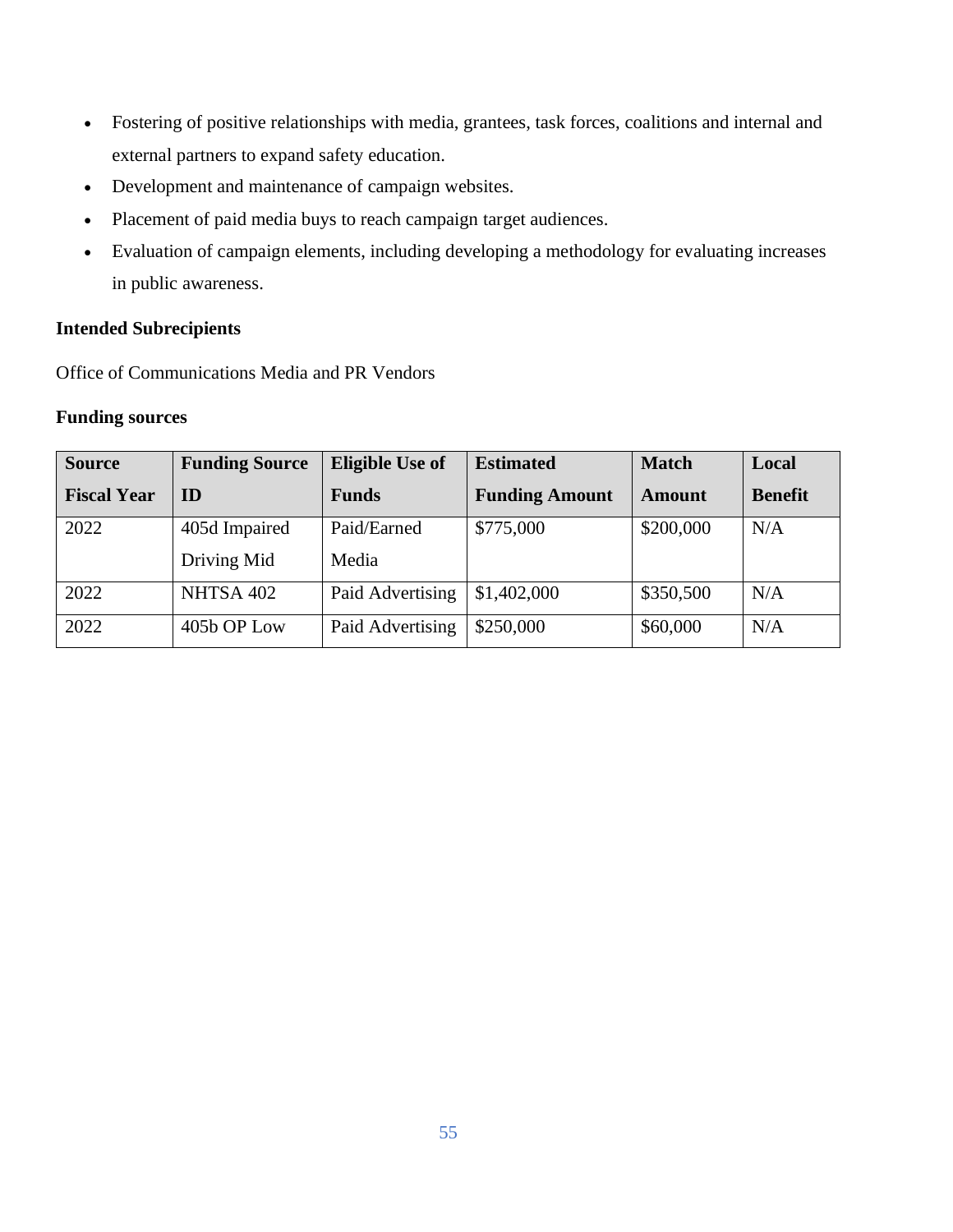# **Program Area: Non-motorized (Pedestrians and Bicyclists)**

# **Description of Highway Safety Problems**

In Colorado in 2020 preliminary data indicates there were 613 traffic fatalities. These fatalities included 94 pedestrians and 15 bicyclists.

# **Associated Performance Measures**

| Performance measure name                           |
|----------------------------------------------------|
| C-1) Number of traffic fatalities                  |
| C-2) Number of serious injuries in traffic crashes |
| C-3) Fatalities/VMT                                |
| C-10) Number of pedestrian fatalities              |
| C-11) Number of bicyclists fatalities              |

# **Countermeasure Strategy: Pedestrian Enforcement and/or Education**

# **Project Safety Impacts**

Targeted enforcement and education is directed at drivers and pedestrians who are high risk for violations of pedestrian laws. Deploying law enforcement and other educational resources in areas, identified through problem identification, as having high incidents of fatalities and serious injuries involving pedestrians, is an effective strategy. These education and enforcement events are designed to deter behavioral traffic violations committed by drivers or pedestrians. Colorado's fatalities involving pedestrians are 14% of the total fatality number. This strategy is part of a comprehensive, evidencebased effort to reduce the prevalence of fatalities and injury crashes involving pedestrians. It is an evidence-based activity countermeasure as identified in NHTSA's *Countermeasures That Work.*

# **Linkage Between Program Area**

Fatalities involving a pedestrian represent a significant portion of Colorado's total traffic fatalities. Targeted enforcement and education is vital to protecting Colorado's most vulnerable roadway user. Funding for this and all other strategies are distributed based on problem ID.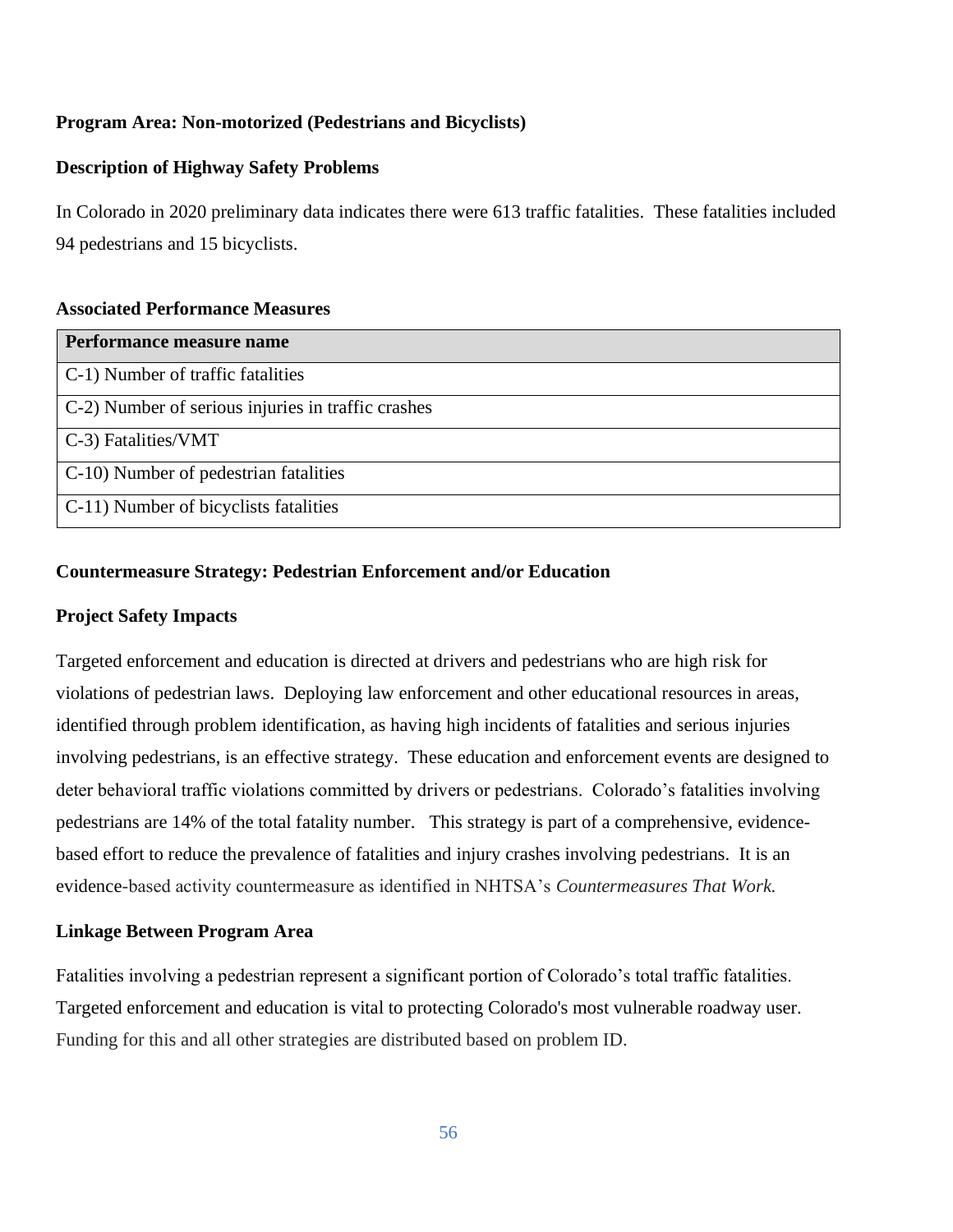#### **Rationale**

The rationale for selecting this countermeasure strategy is that it is an evidence-based countermeasure as identified in NHTSA's *Countermeasures That Work.* Funding allocations for each planned activity are based on a robust problem identification coupled with agency capacity.

#### **Planned Activity: Enforcement and/or Education**

#### **Planned Activity Description**

In 2022, Non-Motorized Pedestrian activities include enforcement of traffic safety laws committed by pedestrians, motorists or other roadway users that create a dangerous traffic situation. The enforcement in cities, counties and highways identified by problem identification as having a high propensity for crashes and fatalities involving pedestrians. Law Enforcement and the Denver Parks and Recreation Department will also educate on best practices for pedestrians safety.

#### **Intended Subrecipients**

Aurora Police Department – In 2019, there were 596 traffic fatalities in Colorado, 73 or 12% were pedestrians, and 20 or 3% were bicyclists. The City of Aurora is in Adams and Arapahoe counties. A total of 23 pedestrian fatalities occurred in those two counties (14 in Adams and 9 in Arapahoe). Of those 23 pedestrian fatalities, 15 or 65% occurred in the City of Aurora. Pedestrian fatalities in the City of Aurora account for 44 percent of all Aurora fatal crashes in 2019.

Denver Parks and Recreation - In 2019 there were 597 traffic fatalities in Colorado, 76 or 12% were pedestrians. In 2019 in the City and County of Denver there were 61 traffic fatalities and 16 or 26% were pedestrians. Denver Parks and Recreation is entirely in the City and County of Denver. Denver Police Department - In 2019 there were 597 traffic fatalities in Colorado, 76 or 12% were pedestrians. In 2019 in the City and County of Denver there were 61 traffic fatalities and 16 or 26% were pedestrians.

Lakewood Police Department - In 2020 there were 613 traffic fatalities in Colorado, 94 or 15% were pedestrians. In 2020 in the City of Lakewood there were 92 crashes involving a pedestrian or bicyclist, with 4 of those being fatal, 14 with serious bodily injury and 35 with either minor or general complaints of pain.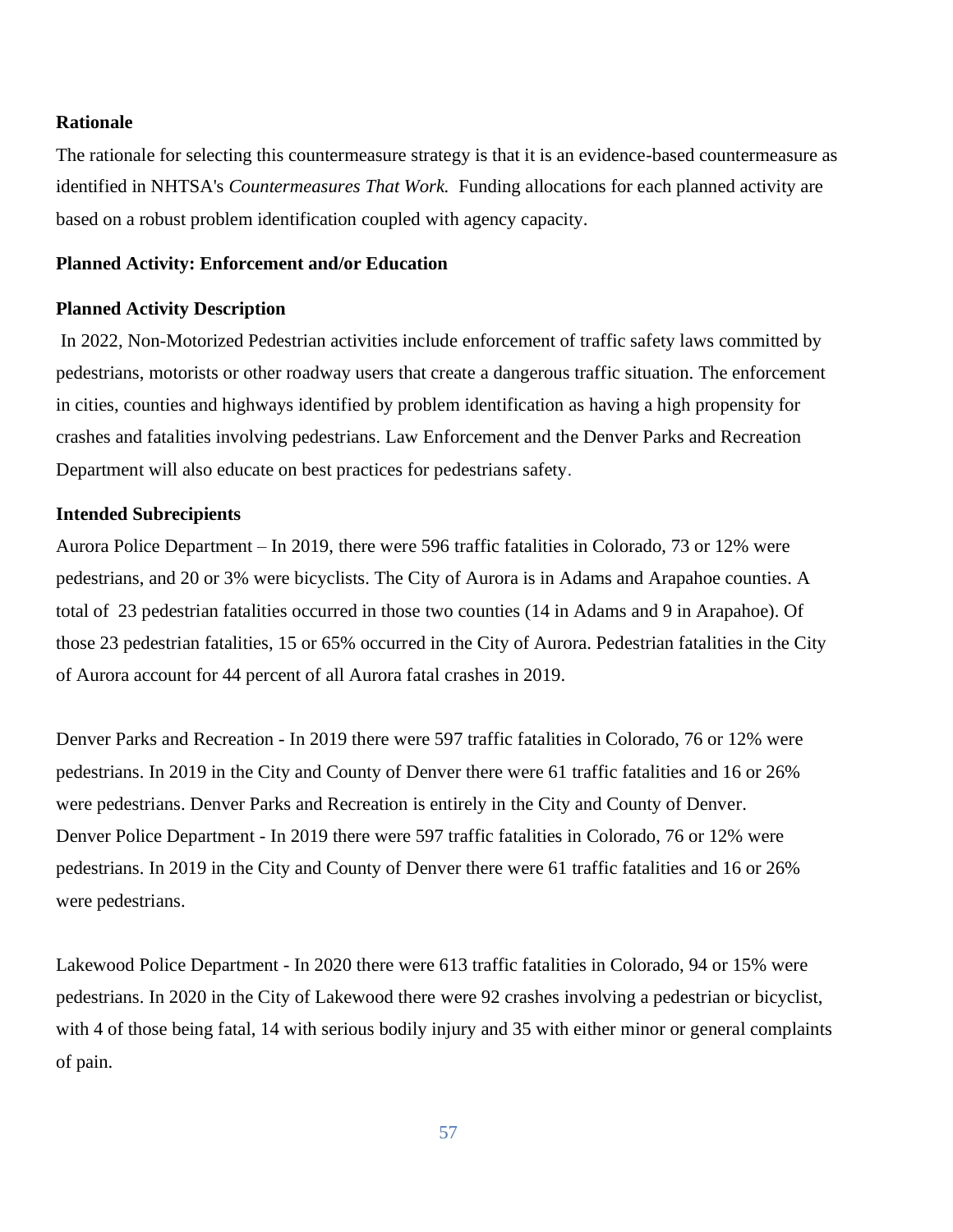Wheat Ridge Police Department - From 2015 to 2018, there were 182 traffic fatalities in Jefferson County (Home of the City of Wheat Ridge) and approximately 21% involved pedestrian fatalities. The City of Wheat Ridge had one pedestrian fatality from 2015 – 2019, but had four in 2020. Auto vs. pedestrian crashes accounted for 57% of the fatal crashes in Wheat Ridge in 2020.

# **Funding sources**

| <b>Source</b>      | <b>Funding Source ID</b> | <b>Eligible Use of</b> | <b>Estimated</b>      | <b>Match</b>  | Local          |
|--------------------|--------------------------|------------------------|-----------------------|---------------|----------------|
| <b>Fiscal Year</b> |                          | <b>Funds</b>           | <b>Funding Amount</b> | <b>Amount</b> | <b>Benefit</b> |
| 2021               | $405h - Non-$            | Pedestrian             | \$275,000             | \$68,750      | N/A            |
|                    | <b>Motorized Traffic</b> | Safety                 |                       |               |                |
|                    | Safety                   |                        |                       |               |                |
| 2022               | NHTSA 402                | Pedestrian             | \$75,000              | \$18,750      | N/A            |
|                    |                          | Safety                 |                       |               |                |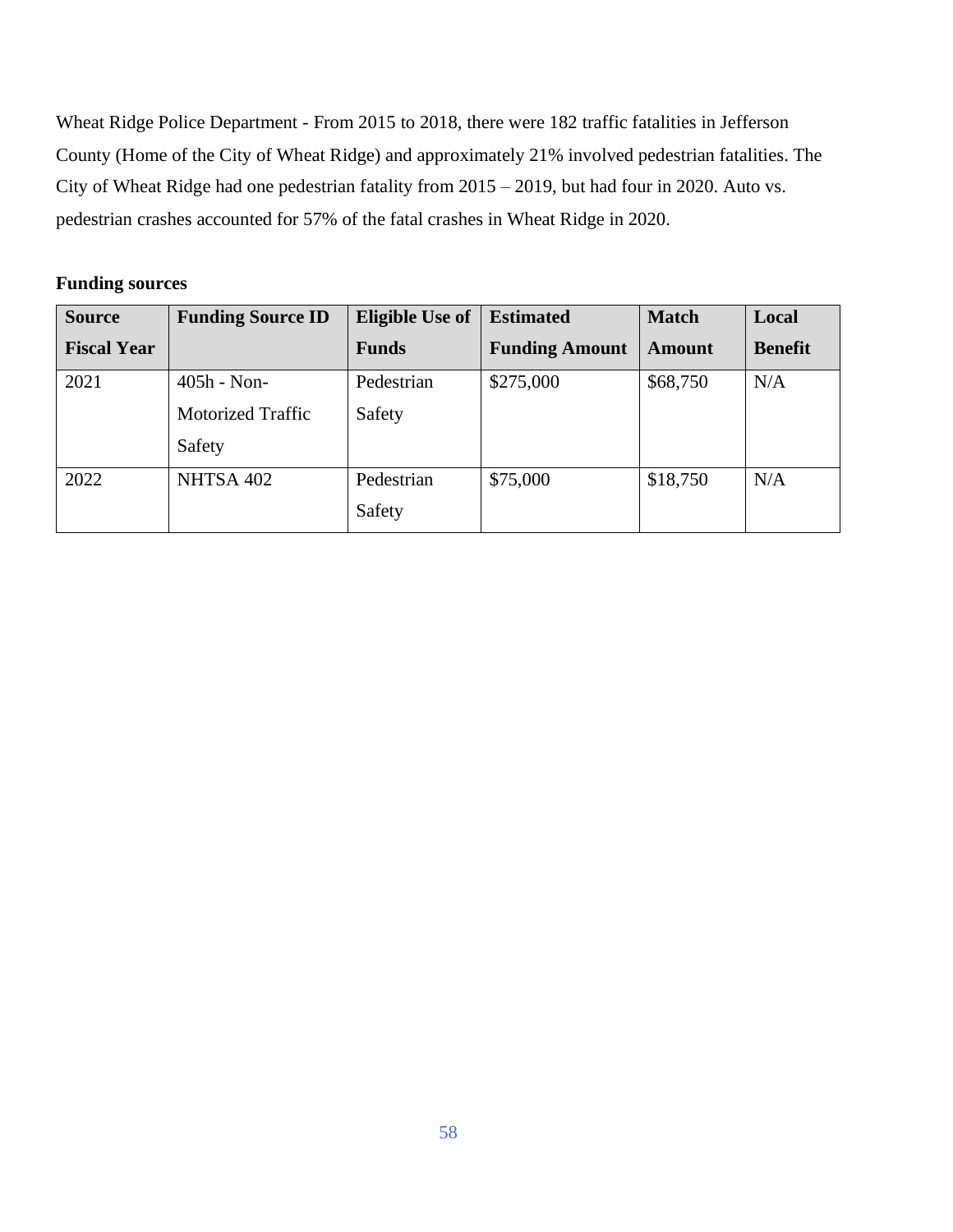# P**rogram Area: Older Drivers**

# **Description of Highway Safety Problems**

In Colorado in 2020 preliminary data indicates there were 613 traffic fatalities, of those 70 involved a driver 65 or older.

# **Associated Performance Measures**

| Performance measure name                            |
|-----------------------------------------------------|
| C-1) Number of traffic fatalities                   |
| C-2) Number of serious injuries in traffic crashes  |
| $C-3$ ) Fatalities/VMT                              |
| C-13) Drivers 65 or older involved in fatal crashes |

# **Countermeasure Strategy: Older Driver Education**

# **Project Safety Impact**

Older Driver Education is designed to evaluate and make adjustments as necessary for the safe operation of their motor vehicles. Law enforcement agencies are provided training to properly identify circumstances and situations in which it is appropriate for an older driver to re-test through the Department of Revenue.

# **Linkage Between Program Area**

Drivers 65 years and older represent a significant portion of Colorado's total traffic fatalities. Older driver education is vital to providing information on safe driving practices, identify and making proper adjustments for the operator, transportation alternatives and provides the information to older drivers, caregivers, family members and law enforcement. Funding for this and all other strategies are distributed based on Problem I.D.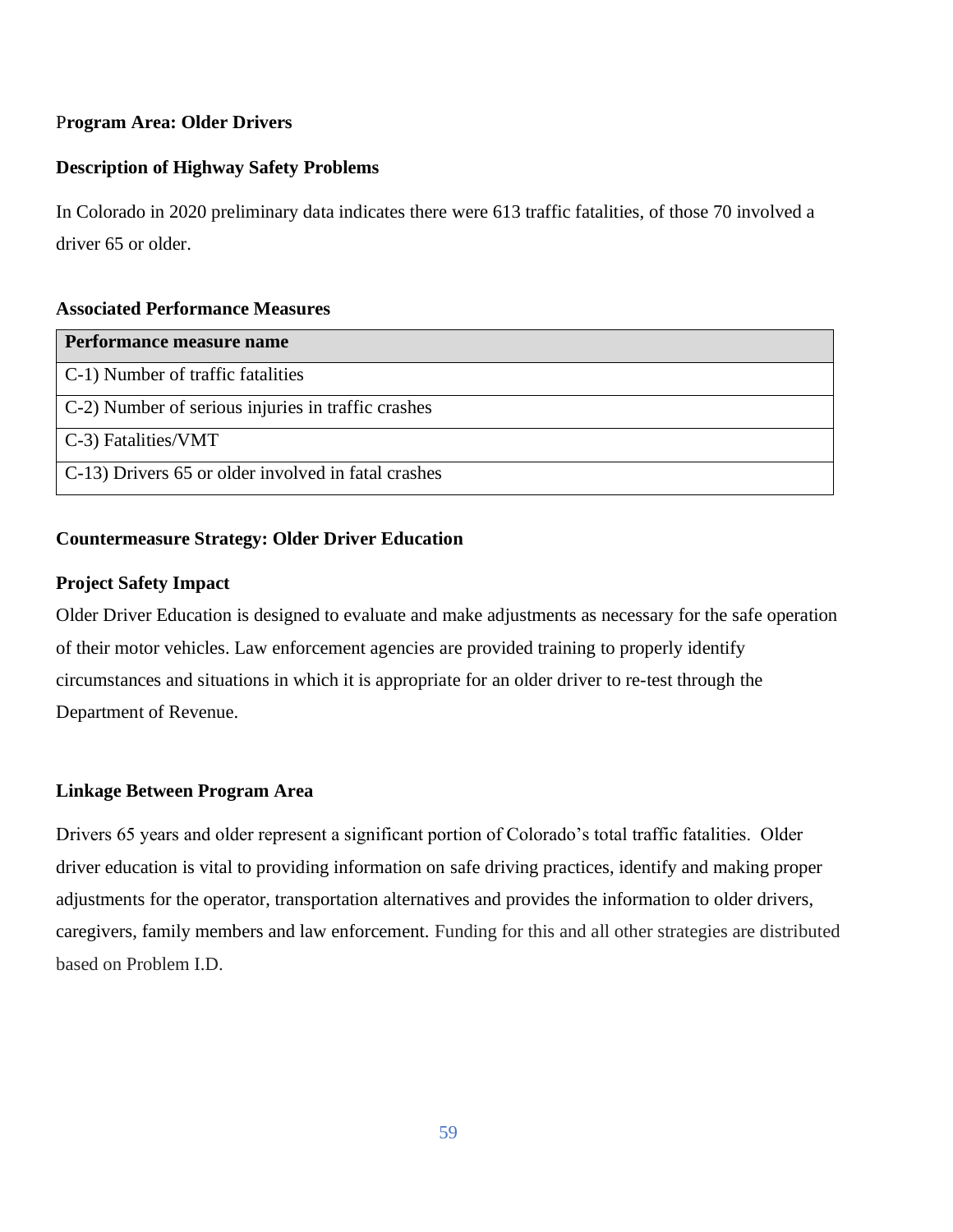# **Rationale**

The rationale for selecting this countermeasure strategy is that it is an evidence-based countermeasure as identified in NHTSA's *Countermeasures That Work.* Funding allocations for each planned activity are based on a robust problem identification coupled with agency capacity.

# **Planned Activity: Older Driver Education**

#### **Planned Activity Description**

In 2022, older driver planned activities include educating the 65 and older population on their transportation needs.

# **Intended Subrecipients**

Health Promotion Partners LLC – The Health Promotions Partners project will, oversee leadership and organization of "Driving Office Hours" weekly online information sharing session, provide education to older drivers and interested parties via educational seminars, web based education, and CarFit events as appropriate and update, print, and distribute the Colorado Guide for Aging Drivers and their Families. Native American Broadcasting Company - The Older Wiser Project is a Public Service Media Campaign with the goal to educate the population, 65 and Older about the need to have a transportation plan as part of their transportation retirement strategy. This population will be made aware of the available public transit options to serve their transit needs.

#### **Funding Sources**

| <b>Source</b>      | <b>Funding</b>   | <b>Eligible Use of</b>  | <b>Estimated Funding</b> | Match    | Local          |
|--------------------|------------------|-------------------------|--------------------------|----------|----------------|
| <b>Fiscal Year</b> | <b>Source ID</b> | <b>Funds</b>            | Amount                   | Amount   | <b>Benefit</b> |
| 2022               | NHTSA 402        | <b>Driver Education</b> | \$96,000                 | \$24,000 | \$96,000       |
|                    |                  | (FAST)                  |                          |          |                |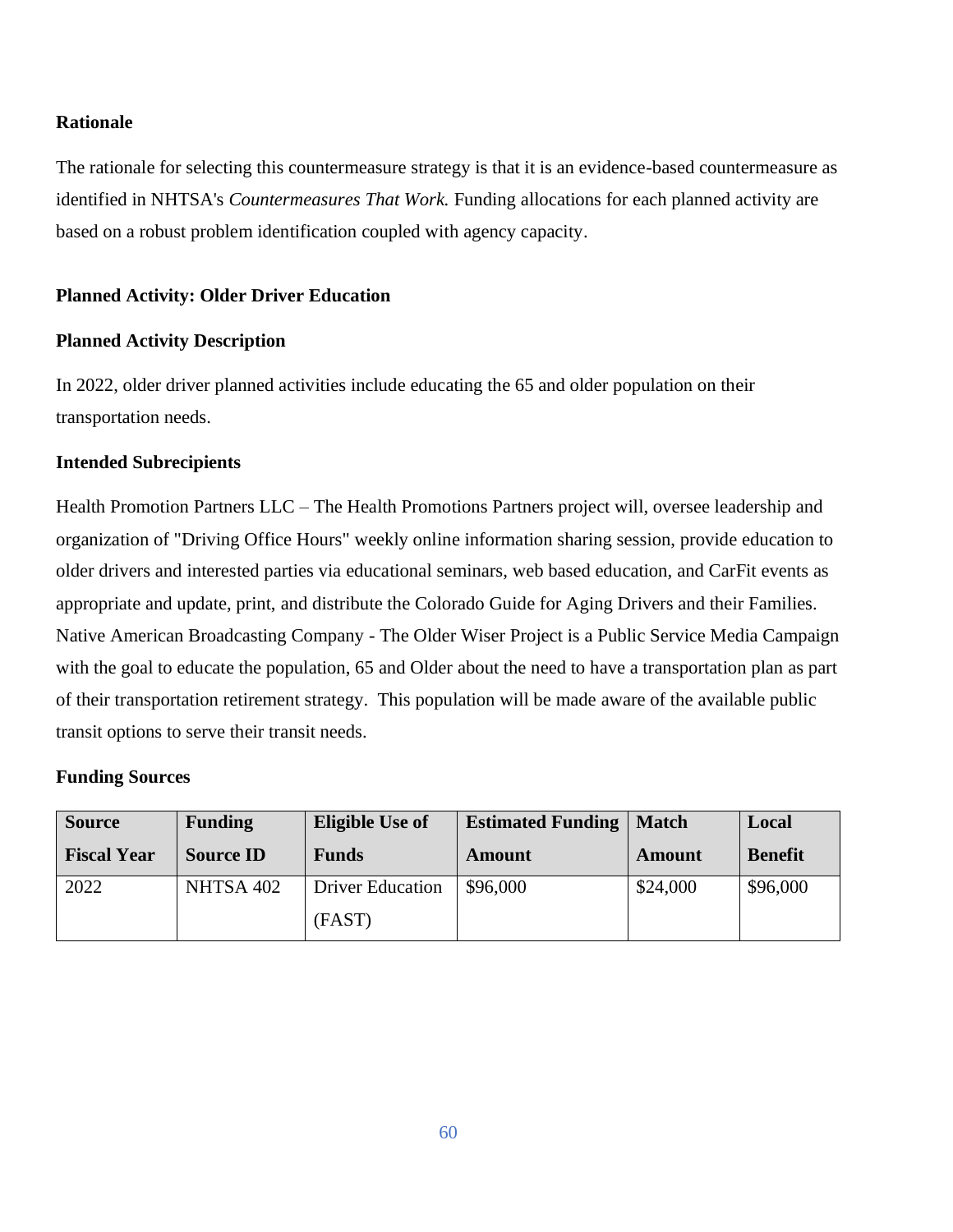#### **Program Area: Planning & Administration**

#### **Description of Highway Safety Problems**

Colorado experienced an increase in traffic fatalities from 2019 to 2020, from 597 to 613, despite a pandemic year. Traffic safety was affected by less enforcement and riskier driving behavior including excessive speed. Colorado continues to experienced increases in population growth, which causes stress on the transportation environment. This coupled with a State that has no primary seatbelt law or helmet law for adults poses numerous safety challenges. After a short trend of decreasing traffic fatalities, they increased from 597 in 2019 to 613 in 2020, which constitutes a 3% increase.

Challenges to the highway safety environment include impaired driving, excessive speeding, an increase in non-motorized fatalities and increased in-vehicle technology causing distractions. While Colorado has experienced an increase in fatalities last year, the Colorado Highway Safety Office (HSO) continues to work with its safety partners to ensure a safer driving environment.

#### **Planned Activity: Program Support**

#### **Planned Activity Description**

The Office of Transportation Safety, as the designated state highway safety agency (Section 24-42-101, CRS) is responsible for the planning, coordinating and administering of the State's highway safety program authorized by the Federal Highway Safety Act 23 USC 402.

Planning and Administration (P&A) costs are those expenses that are related to the overall management of the State's highway safety programs. Costs include salaries and related personnel costs for the Governors' Representatives for Highway Safety and for other technical, administrative, and clerical staff, for the State's Highway Safety Offices. P&A costs also include other office costs, such as travel, equipment, supplies and utility expenses and costs associated with upgrades to the E Grants System. Program support tasks include establishing resource requirements, departmental roles and responsibilities, assignment of tasks and schedules and program management of the FY22 grants. Costs include external project audit costs, program-specific staff training and necessary operating expenses. Other support functions include support for the annual required observed seat belt usage surveys and any program assessment costs.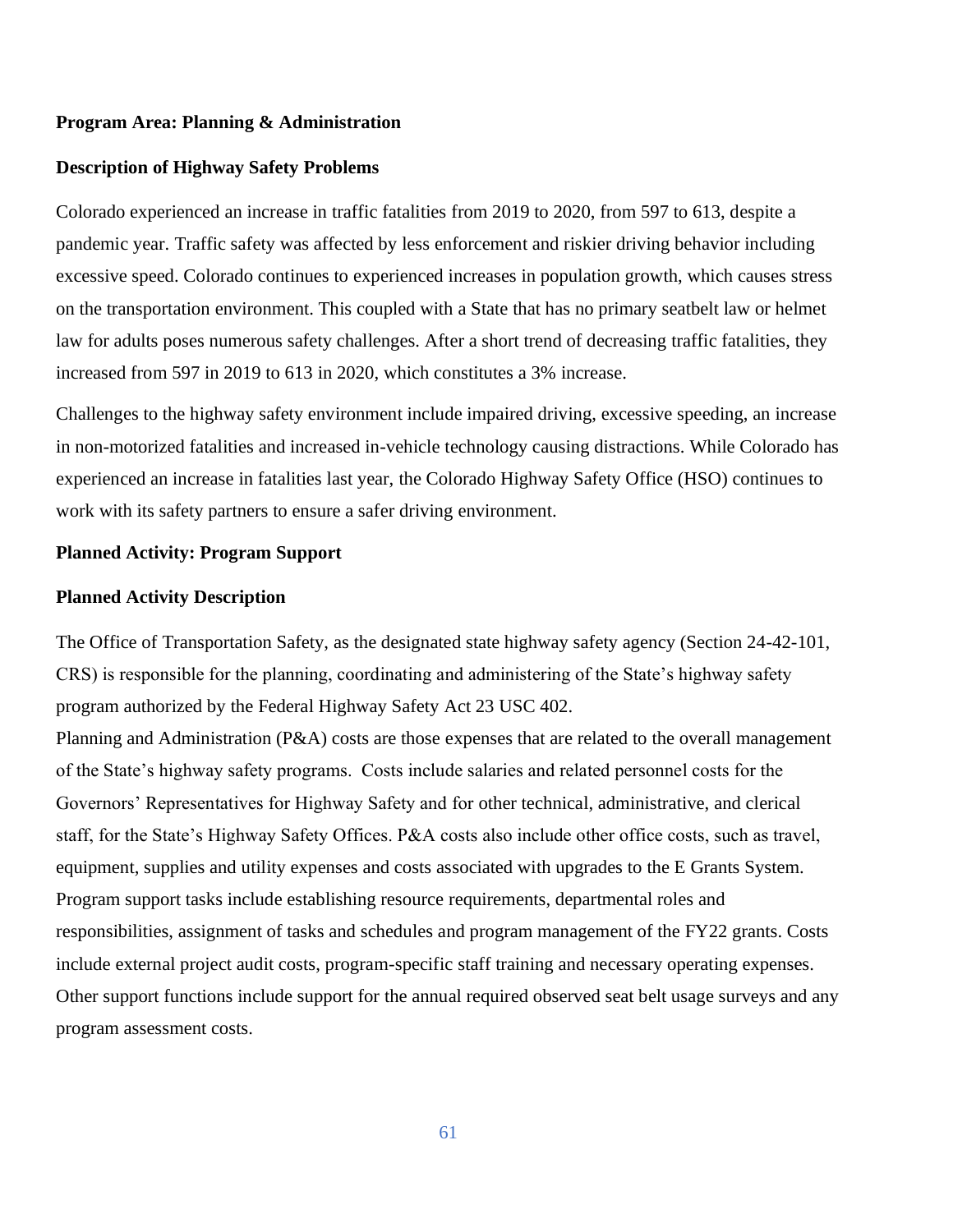The purpose of tech transfer funds is to provide training, community outreach and coalition building for traffic safety educational programs. The funds are also used to send HSO partners and stakeholders to training events and various conferences and for traffic safety recognition events.

# **Intended Subrecipients**

HSO Staff HSO Traffic Safety Partners and Stakeholders Local Law Enforcement Colorado State Patrol

# **Funding sources**

| <b>Source</b> | <b>Funding</b>   | <b>Eligible Use of Funds</b> | <b>Estimated</b> | <b>Match</b> | Local          |
|---------------|------------------|------------------------------|------------------|--------------|----------------|
| <b>Fiscal</b> | <b>Source ID</b> |                              | <b>Funding</b>   | Amount       | <b>Benefit</b> |
| Year          |                  |                              | <b>Amount</b>    |              |                |
| 2020          | 405c Data        | Data Program (FAST)          | \$120,000        | \$30,000     | N/A            |
|               | Program          |                              |                  |              |                |
| 2022          | 405d             | Mid Impaired Driving         | \$340,000        | \$85,000     | N/A            |
|               | Impaired         |                              |                  |              |                |
|               | Driving Mid      |                              |                  |              |                |
| 2022          | NHTSA 402        | Planning and                 | \$225,000        | \$225,000    | N/A            |
|               |                  | Administration               |                  |              |                |
| 2022          | NHTSA 402        | <b>Occupant Protection</b>   | \$600,000        | \$150,000    | N/A            |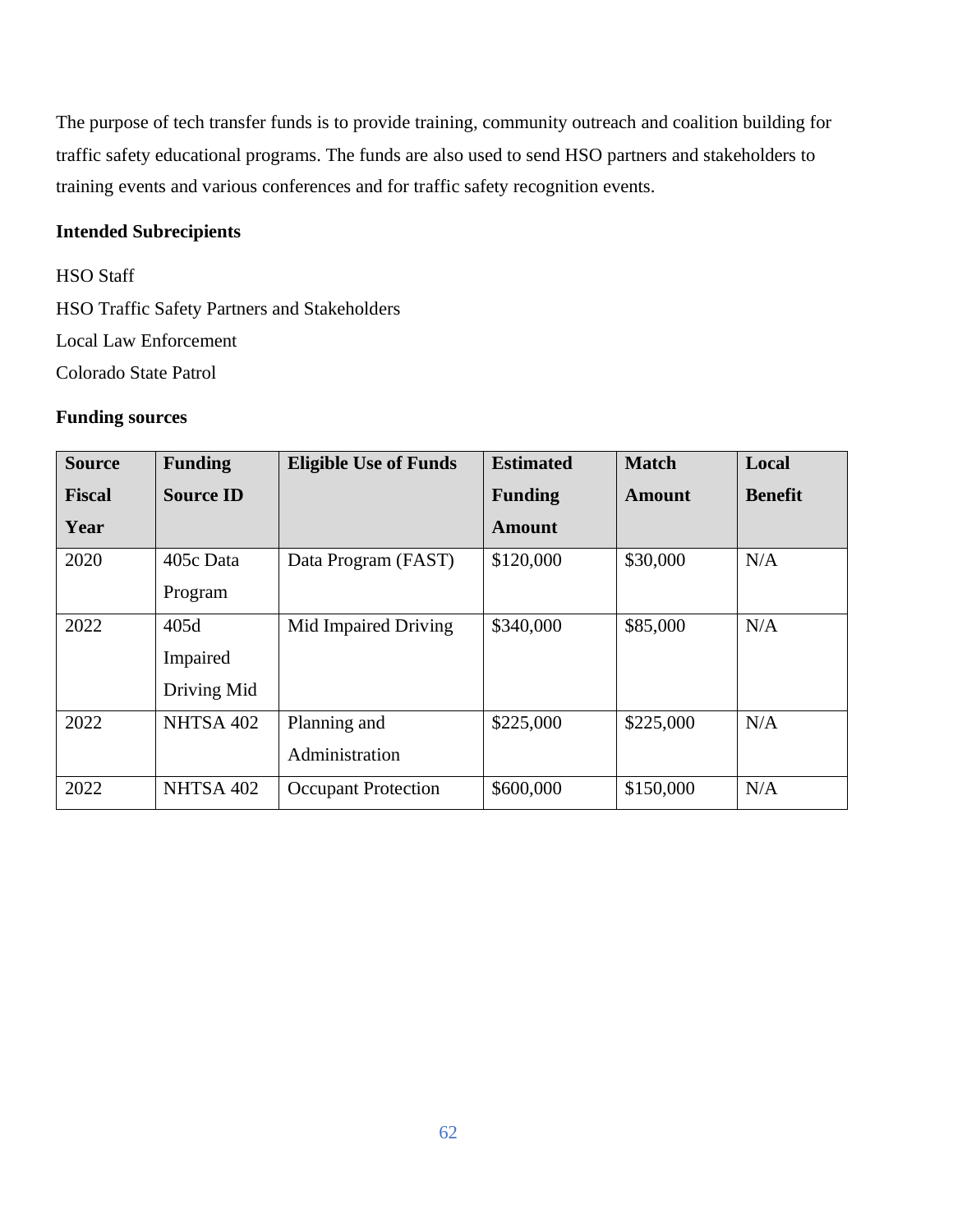# **S405(b) Occupant Protection Grant Application - See Attached Application**

**405(c) State Traffic Safety Information System Improvements Grant Application - See Attached Application**

**405(d) Impaired Driving Countermeasures Grant - See Attached Application**

**405(f) Motorcyclist Safety Grant - See Attached Application**

**405(h) Nonmotorized Safety Grant**

**ASSURANCE: The State shall use the funds awarded under 23 U.S.C. 405(h) only for the authorized uses identified in § 1300.27(d).**